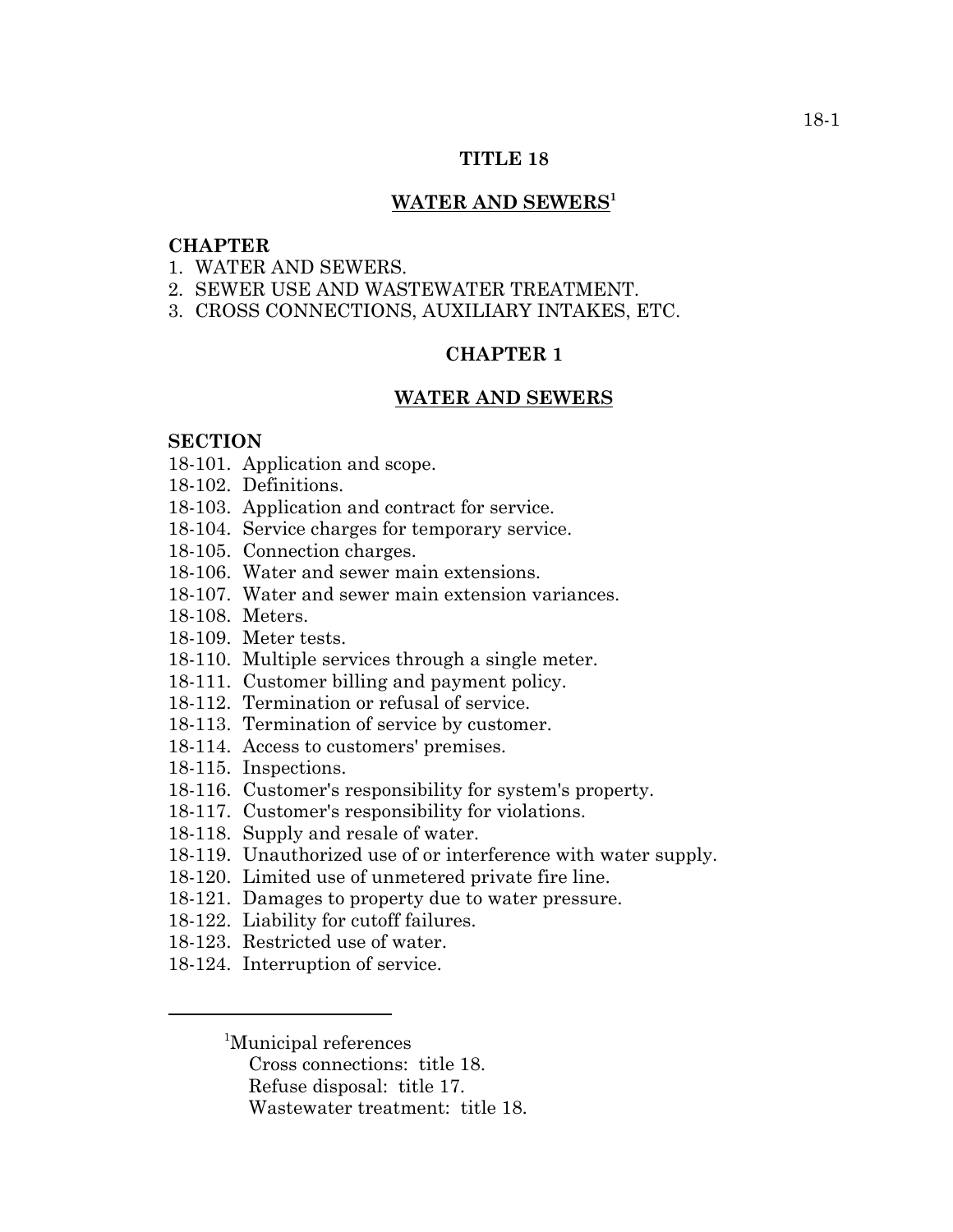Change 1, April 8, 2009  $18-2$ 

18-125. Schedule of rates.

**18-101. Application and scope**. The provisions of this chapter are a part of all contracts for receiving water and sewer service from the town and shall apply whether the service is based upon contract, agreement, signed application, or otherwise.

**18-102. Definitions**. (1) "Customer" means any person, firm, or corporation who receives water and/or sewer service from the town under either an express or implied contract.

(2) "Service line" shall consist of the pipe line extending from any water or sewer main of the town to private property. Where a meter and meter box are located on private property, the service line shall be construed to include the pipe line extending from the town's water main to and including the meter and meter box.

(3) "Dwelling" means any single residential unit or house occupied for residential purposes. Each separate apartment unit, duplex unit or other multiple dwelling unit shall be considered a separate dwelling.

(4) "Premise" means any structure or group of structures operated as a single business or enterprise, provided, however, the term "premise" shall not include more than one (1) dwelling.

**18-103. Application and contract for service**. Each prospective customer desiring water and/or sewer service will be required to sign a standard form contract and pay a service deposit in an amount provided by resolution of the board of mayor and aldermen before service is supplied.<sup>1</sup> The service deposit shall be refundable if and only if the town cannot supply service in accordance with the terms of this chapter. If, for any reason, a customer, after signing a contract for service, does not take such service by reason of not occupying the premises or otherwise, he shall reimburse the town for the expense incurred by reason of its endeavor to furnish such service.

The receipt of a prospective customer's application for service, shall not obligate the town to render the service applied for. If the service applied for cannot be supplied in accordance with the provisions of this chapter, the liability of the town to the applicant shall be limited to the return of any deposit made by such applicant.

Non-refundable connection fee. (1) Town residents. Each prospective sewer customer who owns property within the corporate limits on which they live shall pay a twenty dollar (\$20.00) non-refundable connection fee and each prospective sewer customer who rents property within the corporate limits on

<sup>&</sup>lt;sup>1</sup>Current rates are available in the office of the recorder.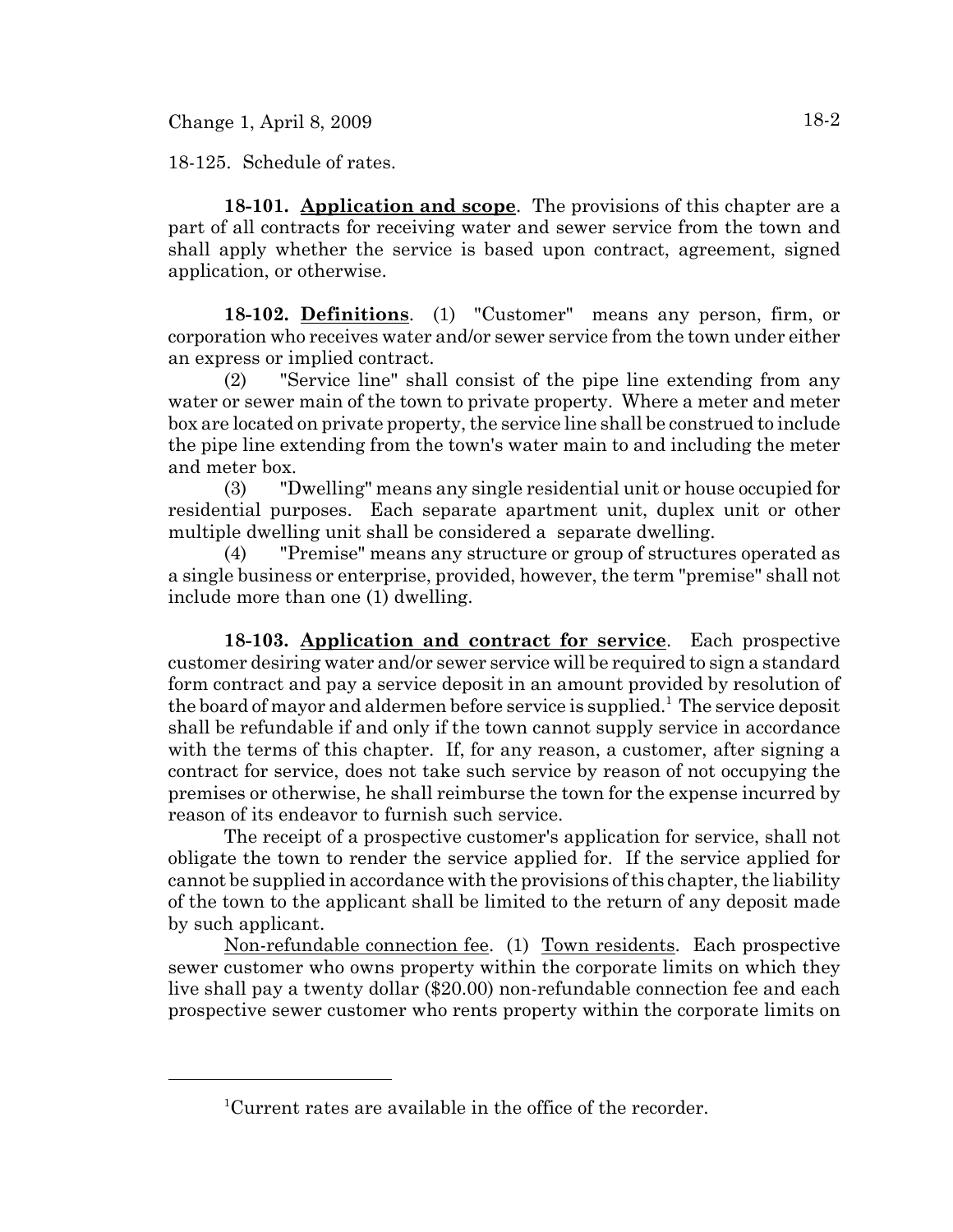Change 1, April 8, 2009 18-3

which they live shall pay a twenty dollar (\$20.00) non-refundable connection fee to secure sewer service to his or her residence.

(2) Non-residents. Each prospective sewer customer who lives outside of the corporate limits shall pay a twenty dollar (\$20.00) non-refundable connection fee to secure sewer service to his or her residence.

(3) Commercial and industrial customers. Each prospective commercial and industrial sewer customer shall pay a non-refundable connection fee, to be set by the board of mayor and aldermen, based on number of employees, expected usage or history of usage. The customary non-refundable connection fee is based on two (2) months expected average billing. (as amended by Ord. #080611, June 2008)

**18-104. Service charges for temporary service**. Customers requiring temporary service shall pay all costs for connection and disconnection incidental to the supplying and removing of service in addition to the regular charge for water and/or sewer service.

**18-105. Connection charges**. Service lines will be laid by the town from its mains to the property line at the expense of the applicant for service. The location of such lines will be determined by the town.

Before a new water or sewer service line will be laid by the town, the applicant shall pay a nonrefundable connection charge of three thousand three hundred dollars (\$3,300.00).

When a service line is completed, the town shall be responsible for the maintenance and upkeep of such service line from the main to and including the meter and meter box, and such portion of the service line shall belong to the town. The remaining portion of the service line beyond the meter box (or property line, in the case of sewers) shall belong to and be the responsibility of the customer.

18-106. Water and sewer main extensions.<sup>1</sup> Persons desiring water and/or sewer main extensions must pay all of the cost of making such extensions.

All such extensions shall be installed either by town forces or by other forces working directly under the supervision of the town in accordance with plans and specifications prepared by an engineer registered with the State of Tennessee.

Upon completion of such extensions and their approval by the town, such water and/or sewer mains shall become the property of the town. The persons paying the cost of constructing such mains shall execute any written

<sup>&</sup>lt;sup>1</sup>Municipal code reference

Construction of building sewers: title 18, chapter 2.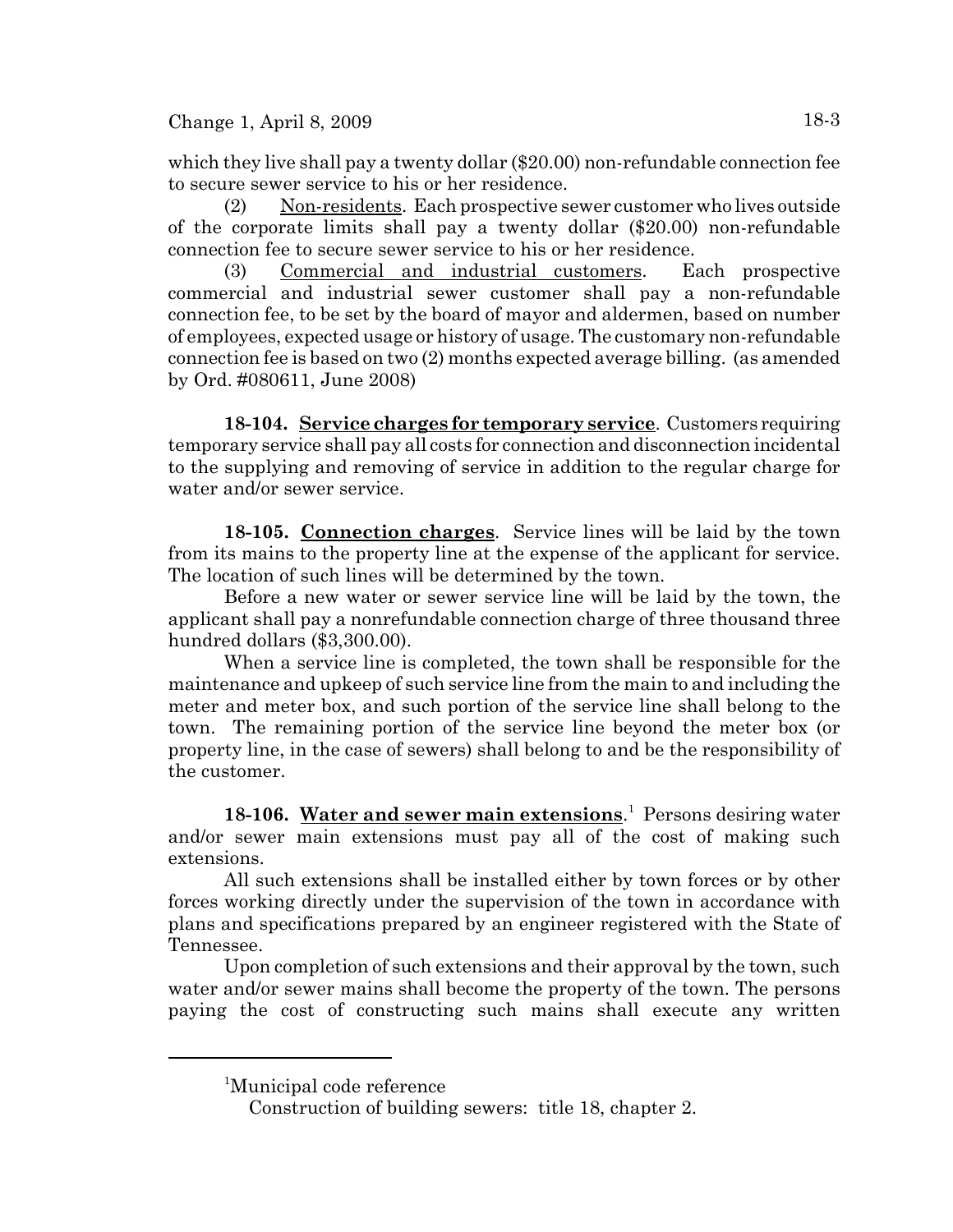instruments requested by the town to provide evidence of the town's title to such mains. In consideration of such mains being transferred to it, the town shall incorporate said mains as an integral part of the municipal water and sewer systems and shall furnish water and sewer service therefrom in accordance with these rules and regulations, subject always to such limitations as may exist because of the size and elevation of the mains.

**18-107. Water and sewer main extension variances**. Whenever the board of mayor and aldermen is of the opinion that it is to the best interest of the town and its inhabitants to construct a water and/or sewer main extension without requiring strict compliance with the preceding section, such extension may be constructed upon such terms and conditions as shall be approved by the board of mayor and aldermen.

The authority to make water and/or sewer main extensions under the preceding section is permissive only and nothing contained therein shall be construed as requiring the town to make such extensions or to furnish service to any person or persons.

**18-108. Meters**. All meters shall be installed, tested, repaired, and removed only by the town.

No one shall do anything which will in any way interfere with or prevent the operation of a meter. No one shall tamper with or work on a water meter without the written permission of the town. No one shall install any pipe or other device which will cause water to pass through or around a meter without the passage of such water being registered fully by the meter.

**18-109. Meter tests**. The town will, at its own expense, make routine tests of meters when it considers such tests desirable.

In testing meters, the water passing through a meter will be weighed or measured at various rates of discharge and under varying pressures. To be considered accurate, the meter registration shall check with the weighed or measured amounts of water within the percentage shown in the following table:

| Meter Size                     | Percentage |
|--------------------------------|------------|
| $5/8$ ", $3/4$ ", $1$ ", $2$ " | $2\%$      |
| 3"                             | 3%         |
| 4"                             | $4\%$      |
| 6"                             | $5\%$      |

The town will also make tests or inspections of its meters at the request of the customer. However, if a test required by a customer shows a meter to be accurate within the limits stated above, the customer shall pay a meter testing charge in the amount stated in the following table: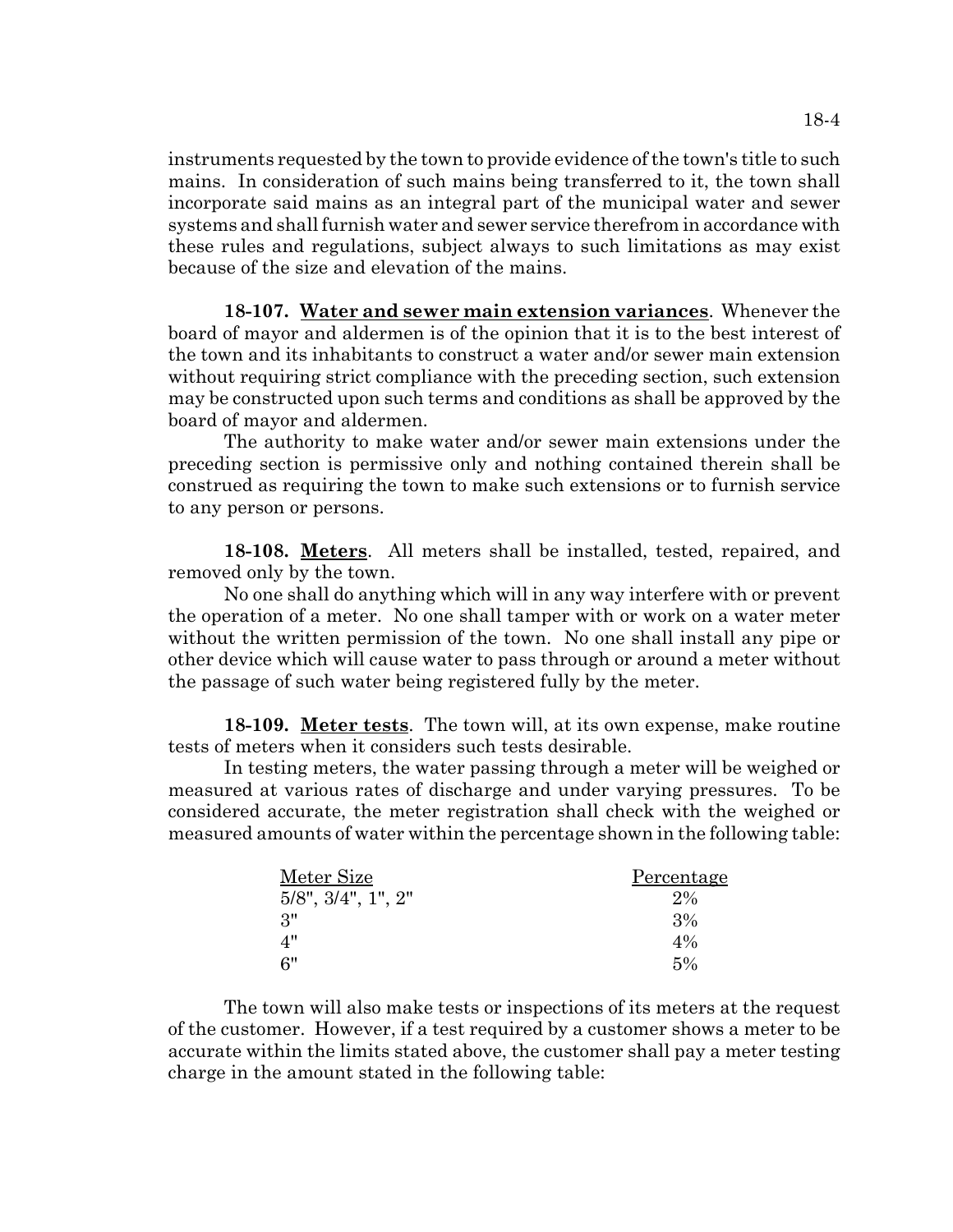|               | Test Charge |
|---------------|-------------|
| $\mathcal{S}$ | 12.00       |
|               | 15.00       |
|               | 18.00       |
|               | 22.00       |
|               | 30.00       |
|               |             |

If such tests show a meter not to be accurate within such limits, the cost of such meter test shall be borne by the town.

**18-110. Multiple services through a single meter**. No customer shall supply water service to more than one dwelling, premise, duplex unit, apartment or other multiple dwelling unit from a single service line and meter without first obtaining the written permission of the town.

Where the town allows more than one dwelling, premise, duplex unit, apartment or other multiple dwelling unit to be served through a single service line and meter, the amount of water used by all the dwellings, premises, duplex units, apartments or other multiple dwelling units served through a single service line and meter shall be allocated to each separate dwelling, premise, duplex unit, apartment or other multiple dwelling unit served. The water charge of each such dwelling, premise, duplex unit, apartment or other multiple dwelling unit thus served shall be computed just as if each such dwelling, premise, duplex unit, apartment or other multiple dwelling unit had received through a separately metered service the amount of water so allocated to it, such computation to be made at the town's applicable water rates schedule, including the provisions as to minimum bills. The separate charges for each dwelling, premise, duplex unit, apartment or other multiple dwelling unit served through a single service line meter shall then be added together, and the sum thereof shall be billed to the customer in whose name the service is supplied.

**18-111. Customer billing and payment policy**. Water and sewer bills shall be rendered monthly and shall designate a standard net payment period for all members. Water and sewer bills must be paid on or before the last day of the net payment period or pay a late payment charge for any portion of the bill paid after the net payment period. Failure to receive a bill will not release a customer from payment obligation.

Payment must be received in the water and sewer department no later than 4:30 P.M. on the due date. If the due date falls on Saturday, Sunday, or a holiday, net payment will be accepted if paid on the next business day no later than 4:30 P.M.

Rental property owners must sign a contract to be responsible for all water used whether or not the renter pays the bill.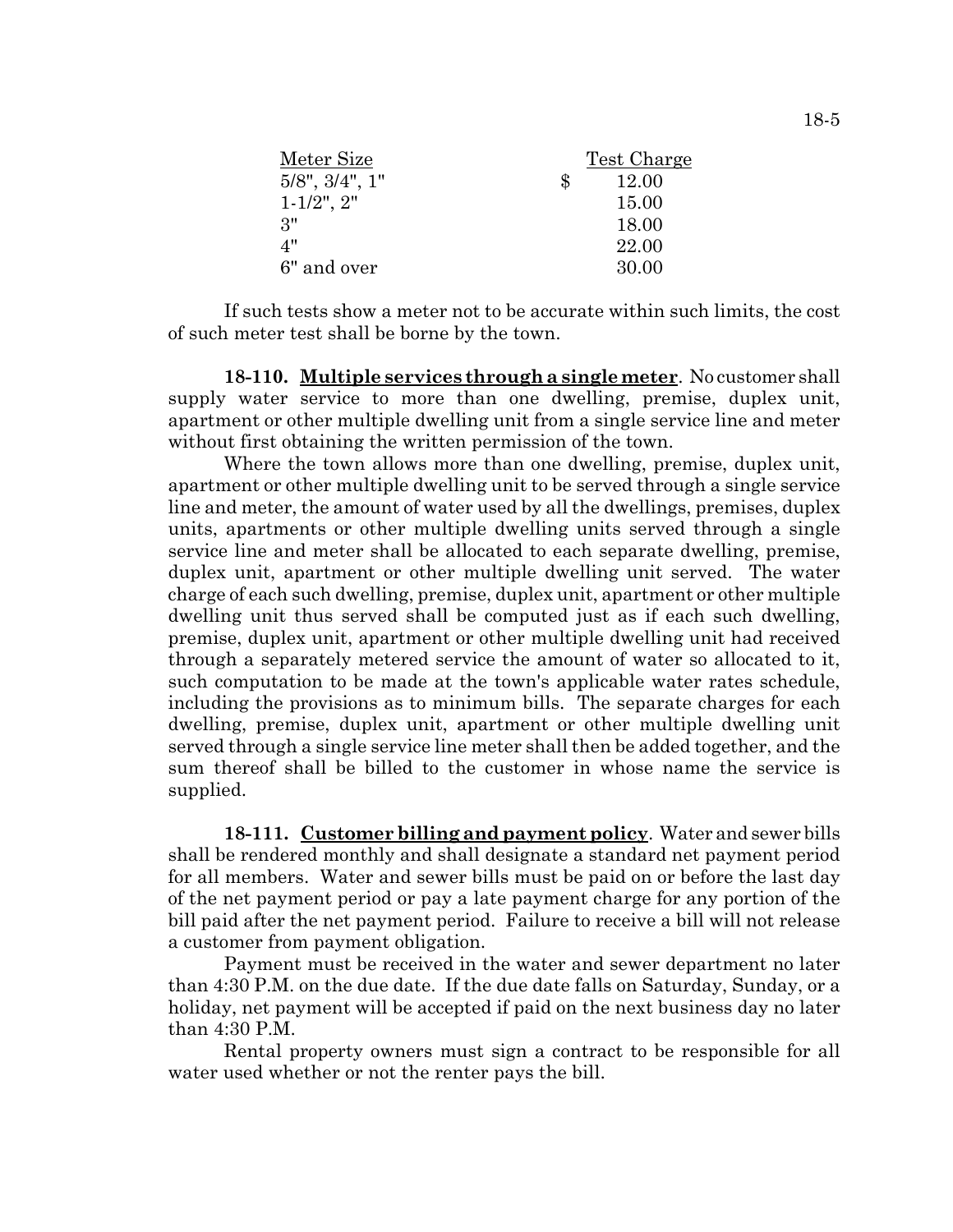If a meter fails to register properly, or if a meter is removed to be tested or repaired, or if water is received other than through a meter, the town reserves the right to render an estimated bill based on the best information available.

**18-112. Termination or refusal of service**. (1) Basis of termination or refusal. The town shall have the right to discontinue water and sewer service or to refuse to connect service for a violation of, or a failure to comply with, any of the following:

(a) These rules and regulations, including the nonpayment of bills.

(b) The customer's application for service.

(c) The customer's contract for service.

The right to discontinue service shall apply to all water and sewer services received through collective single connections or services, even though more than one (1) customer or tenant is furnished services therefrom, and even though the delinquency or violation is limited to only one such customer or tenant.

(2) Termination of service. Reasonable written notice shall be given to the customer before termination of water service according to the following terms and conditions:

(a) Written notice of termination (cut-off) shall be given to the customer at least five (5) days prior to the scheduled date of termination. The cut-off notice shall specify the reason for the cut-off, and

(i) The amount due, including other charges.

(ii) The last date to avoid service termination.

(iii) Notification of the customer's right to a hearing prior to service termination, and, in the case of nonpayment of bills, of the availability of special counseling for emergency and hardship cases.

(b) In the case of termination for nonpayment of bills, the employee carrying out the termination procedure will attempt before disconnecting service to contact the customer at the premises in a final effort to collect payment and avoid termination. If the customer is not at home, service may be left connected for one (1) additional day and a further notice left at a location conspicuous to the customer.

(c) Hearings for service termination, including for nonpayment of bills, will be held by appointment at the company office between the hours of 8:00 A.M. and 4:30 P.M. on any business day, or by special request and appointment a hearing may be scheduled outside those hours.

(d) Termination will not be made on any preceding day when the water and sewer department is scheduled to be closed.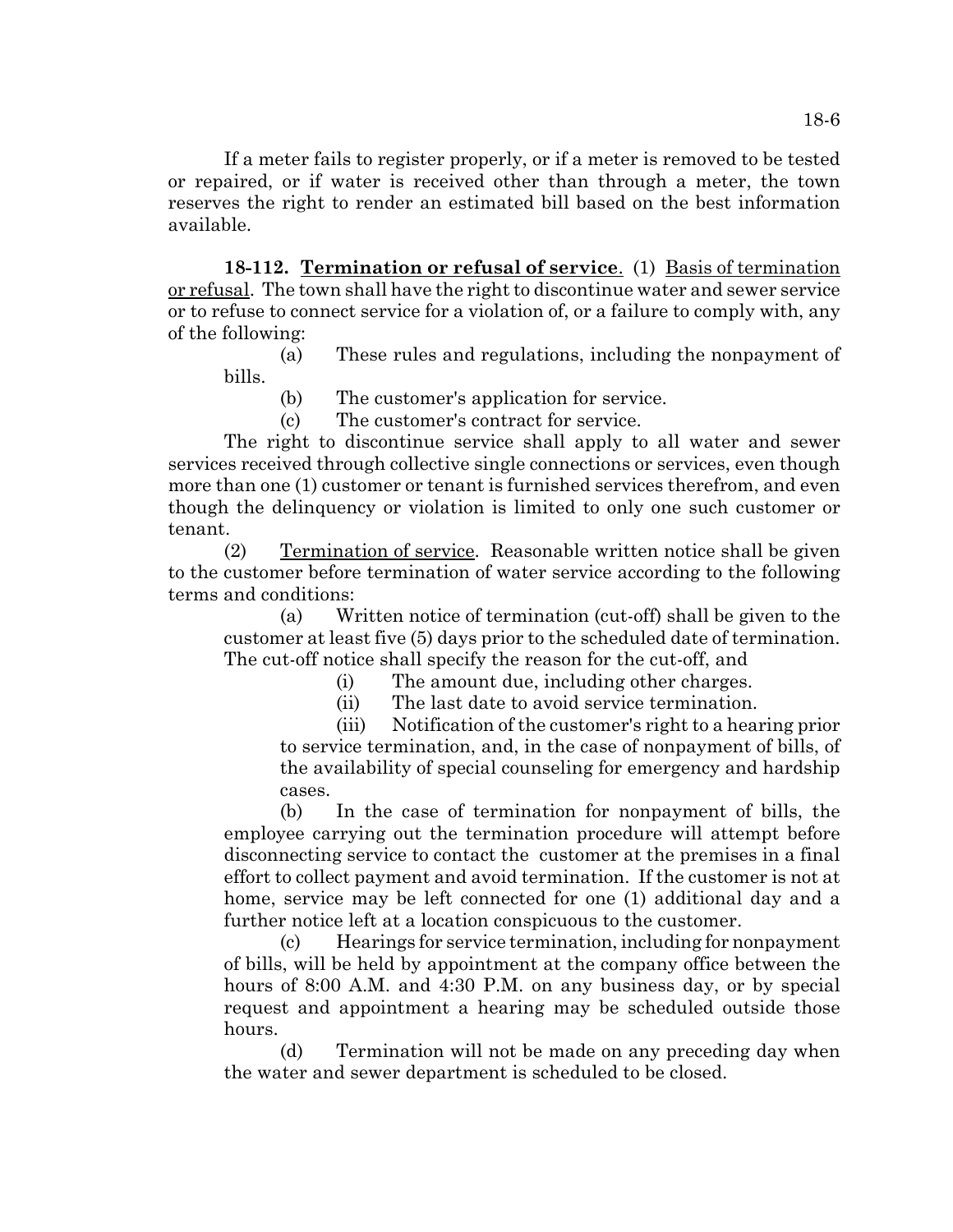(e) If a customer does not request a hearing, or, in the case of nonpayment of a bill, does not make payment of the bill, or does not otherwise correct the problem that resulted in the notice of termination in a manner satisfactory to the water and sewer department, the same shall proceed on schedule with service termination.

(f) Service termination for any reason shall be reconnected only after the payment of all charges due or satisfactory arrangements for payment have been made, or the correction of the problem that resulted in the termination of service in a manner satisfactory to the water and sewer department, plus the payment of a reconnection charge.<sup>1</sup>

**18-113. Termination of service by customer**. Customers who have fulfilled their contract terms and wish to discontinue service must give at least three (3) days written notice to that effect unless the contract specifies otherwise. Notice to discontinue service prior to the expiration of a contract term will not relieve the customer from any minimum or guaranteed payment under such contract or applicable rate schedule.

When service is being furnished to an occupant of premises under a contract not in the occupant's name, the town reserves the right to impose the following conditions on the right of the customer to discontinue service under such a contract:

(1) Written notice of the customer's desire for such service to be discontinued may be required; and the town shall have the right to continue such service for a period of not to exceed ten (10) days after receipt of such written notice, during which time the customer shall be responsible for all charges for such service. If the town should continue service after such ten (10) day period subsequent to the receipt of the customer's written notice to discontinue service, the customer shall not be responsible for charges for any service furnished after the expiration of the ten (10) day period.

(2) During the ten (10) day period, the occupant of premises to which service has been ordered discontinued by a customer other than such occupant, may be allowed by the town to enter into a contract for service in the occupant's own name upon the occupant's complying with these rules and regulations with respect to a new application for service.

**18-114. Access to customers' premises**. The town's identified representatives and employees shall be granted access to all customers' premises at all reasonable times for the purpose of reading meters, for testing, inspecting, repairing, removing, and replacing all equipment belonging to the town, and for inspecting customers' plumbing and premises generally in order to secure compliance with these rules and regulations.

<sup>&</sup>lt;sup>1</sup>Reconnection charge amounts are available in the office of the recorder.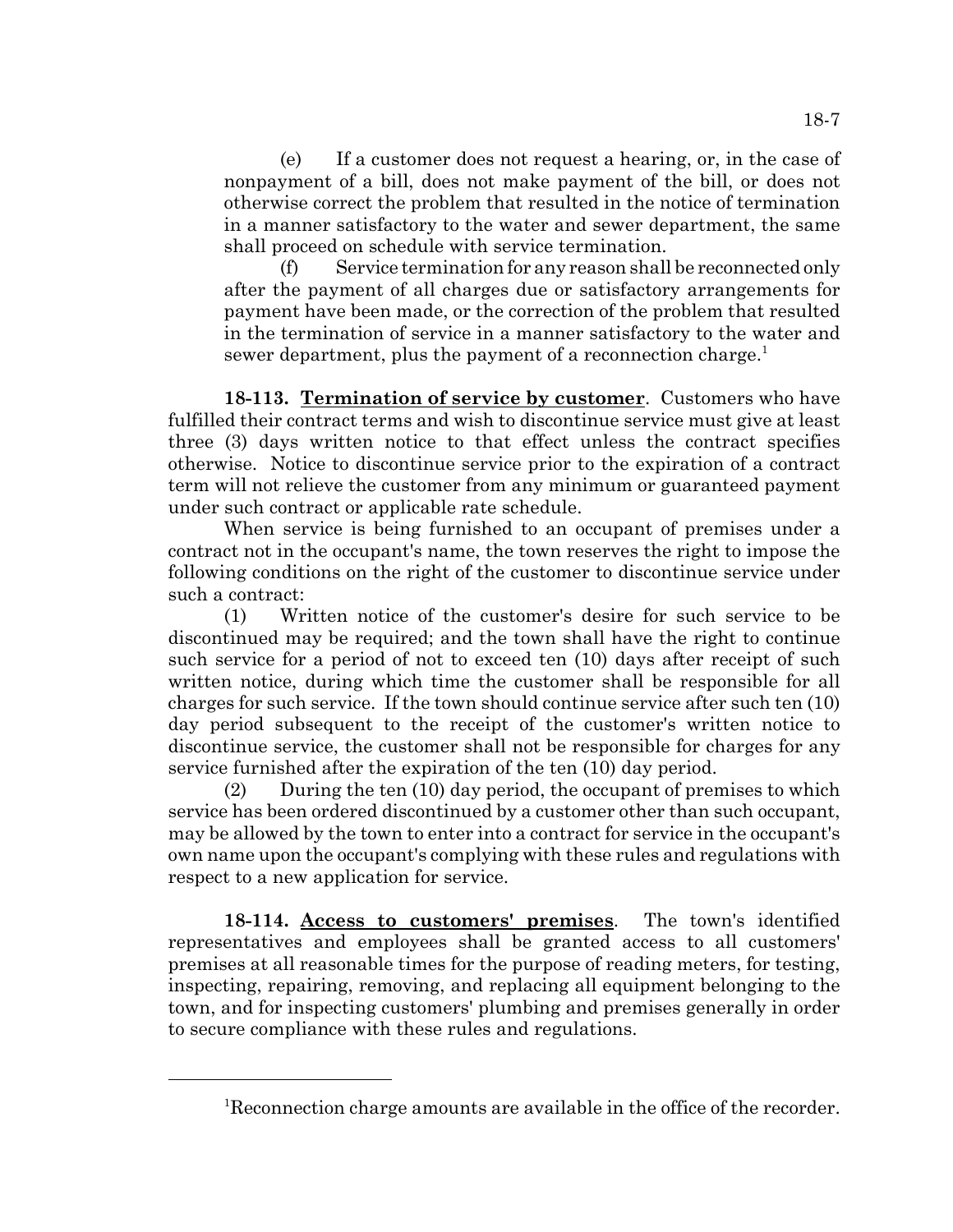**18-115. Inspections**. The town shall have the right, but shall not be obligated, to inspect any installation or plumbing system before water and/or sewer service is furnished or at any later time. The town reserves the right to refuse service or to discontinue service to any premises not in compliance with any special contract, these rules and regulations, or other requirements of the town.

Any failure to inspect or reject a customer's installation or plumbing system shall not render the town liable or responsible for any loss or damage which might have been avoided had such inspection or rejection been made.

**18-116. Customer's responsibility for system's property**. Except as herein elsewhere expressly provided, all meters, service connections, and other equipment furnished by or for the town shall be and remain the property of the town. Each customer shall provide space for and exercise proper care to protect the property of the town on his premises. In the event of loss or damage to such property arising from the neglect of a customer to care for it properly, the cost of necessary repairs or replacements shall be paid by the customer.

**18-117. Customer's responsibility for violations**. Where the town furnishes water and/or sewer service to a customer, such customer shall be responsible for all violations of these rules and regulations which occur on the premises so served. Personal participation by the customer in any such violations shall not be necessary to impose such personal responsibility on him.

**18-118. Supply and resale of water**. All water shall be supplied within the town exclusively by the town, and no customer shall, directly or indirectly, sell, sublet, assign, or otherwise dispose of the water or any part thereof except with written permission from the town.

**18-119. Unauthorized use of or interference with water supply**. No person shall turn on or turn off any of the town's stop cocks, valves, hydrants, spigots, or fire plugs without permission or authority from the town.

**18-120. Limited use of unmetered private fire line**. Where a private fire line is not metered, no water shall be used from such line or from any fire hydrant thereon, except to fight fire or except when being inspected in the presence of an authorized agent of the town.

All private fire hydrants shall be sealed by the town, and shall be inspected at regular intervals to see that they are in proper condition and that no water is being used therefrom in violation of these rules and regulations. When the seal is broken on account of fire, or for any other reason, the customer taking such service shall immediately give the town a written notice of such occurrence.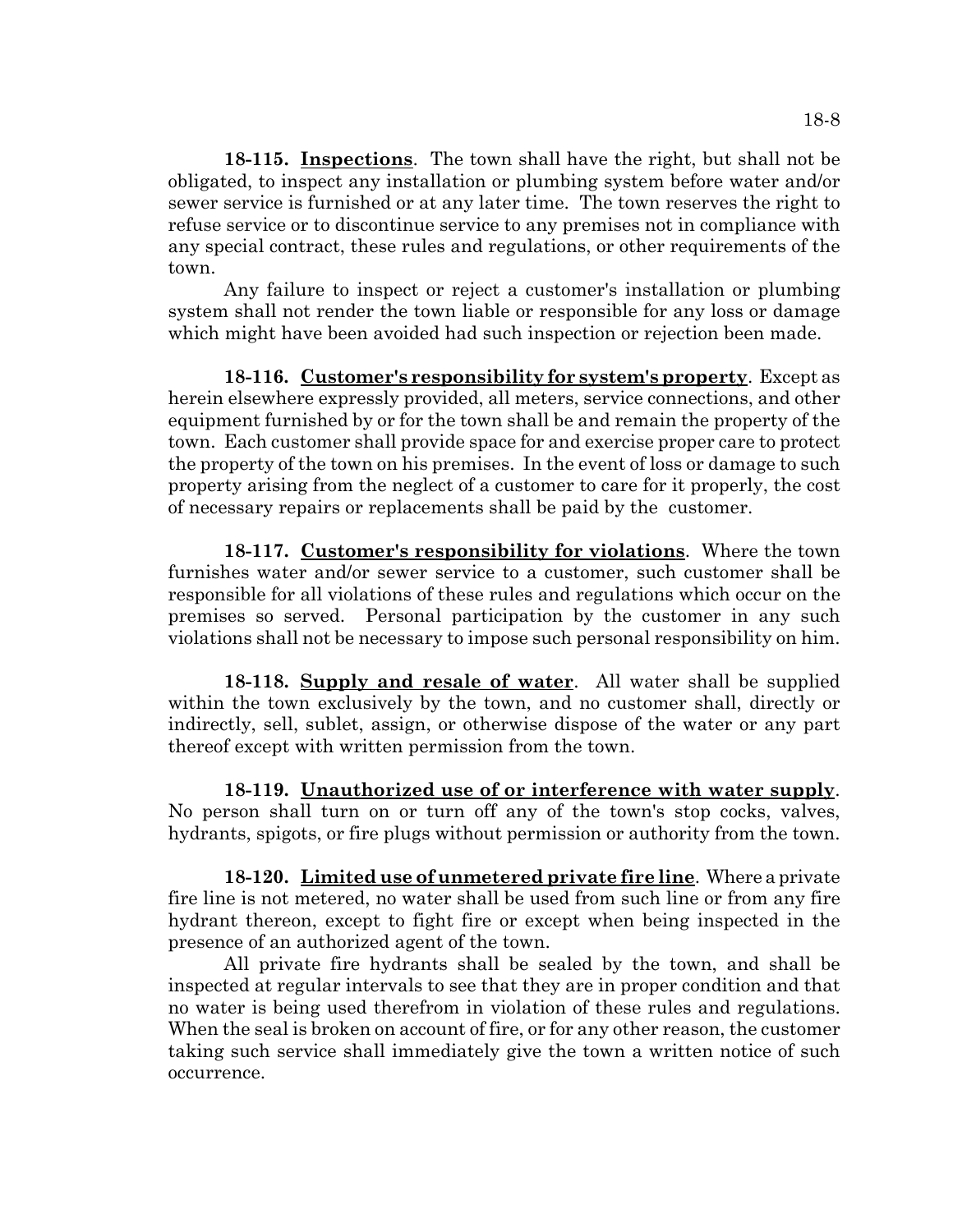**18-121. Damages to property due to water pressure**. The town shall not be liable to any customer for damages caused to his plumbing or property by high pressure, low pressure, or fluctuations in pressure in the town's water mains.

**18-122. Liability for cutoff failures**. The town's liability shall be limited to the forfeiture of the right to charge a customer for water that is not used but is received from a service line under any of the following circumstances:

(1) After receipt of at least ten (10) days' written notice to cut off water service, the town has failed to cut off such service.

(2) The town has attempted to cut off a service but such service has not been completely cut off.

(3) The town has completely cut off a service but subsequently the cutoff develops a leak or is turned on again so that water enters the customer's pipes from the town's main.

Except to the extent stated above, the town shall not be liable for any loss or damage resulting from cutoff failures. If a customer wishes to avoid possible damage for cutoff failures, the customer shall rely exclusively on privately owned cutoffs and not on the town's cutoff. Also, the customer (and not the town) shall be responsible for seeing that his plumbing is properly drained and is kept properly drained, after his water service has been cut off.

**18-123. Restricted use of water**. In times of emergencies or in times of water shortage, the town reserves the right to restrict the purposes for which water may be used by a customer and the amount of water which a customer may use.

**18-124. Interruption of service**. The town will endeavor to furnish continuous water and sewer service, but does not guarantee to the customer any fixed pressure or continuous service. The town shall not be liable for any damages for any interruption of service whatsoever.

In connection with the operation, maintenance, repair, and extension of the municipal water and sewer systems, the water supply may be shut off without notice when necessary or desirable, and each customer must be prepared for such emergencies. The town shall not be liable for any damages from such interruption of service or for damages from the resumption of service without notice after any such interruption.

**18-125. Schedule of rates**. All water and sewer service shall be furnished under such rate schedules as the town may from time to time adopt by appropriate resolution.<sup>1</sup>

<sup>&</sup>lt;sup>1</sup>Administrative resolutions are of record in the office of the town recorder.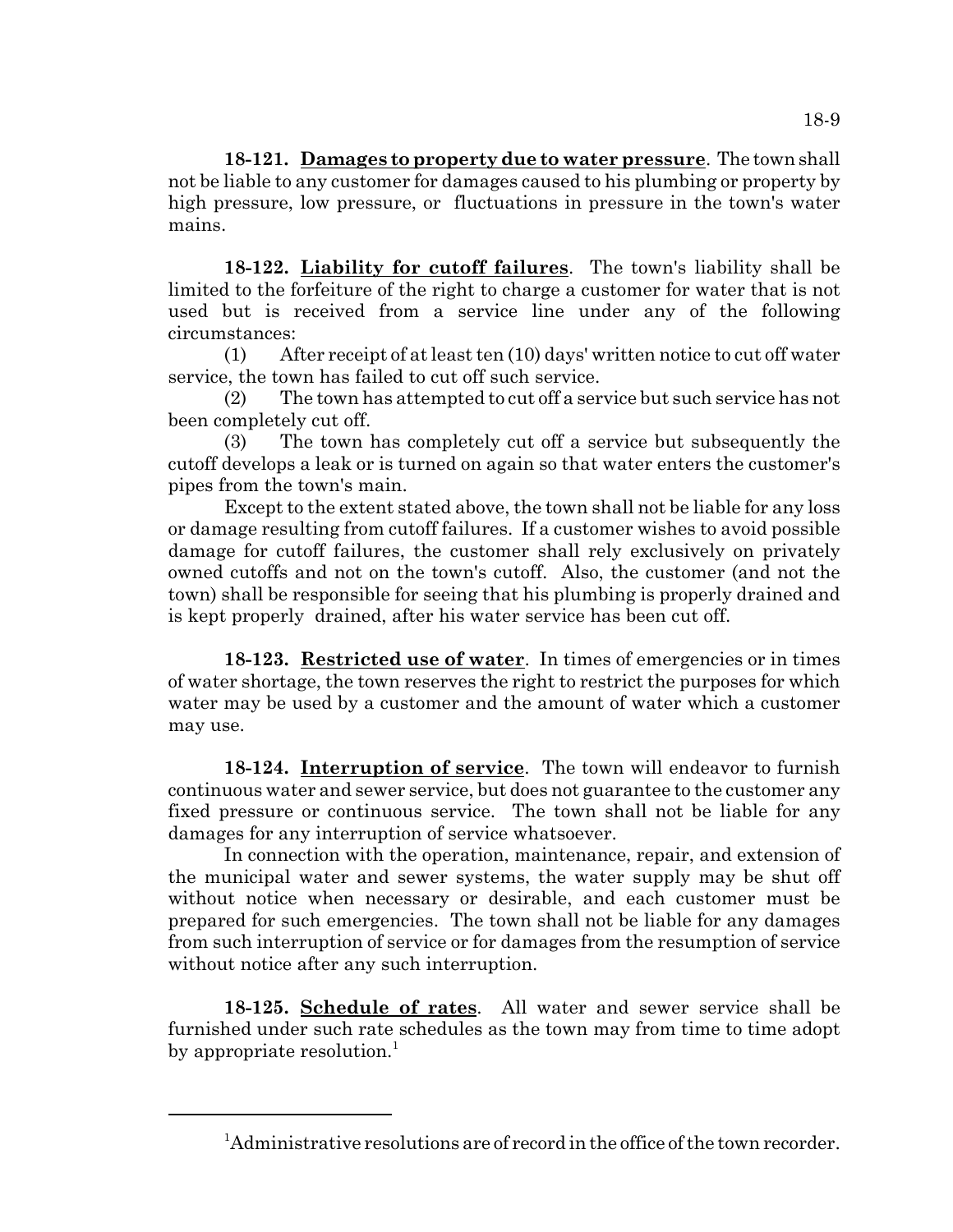### **CHAPTER 2**

## **WASTEWATER REGULATIONS**

#### **SECTION**

- 18-201. Purpose and policy.
- 18-202. Definitions.
- 18-203. Connection to public sewers.
- 18-204. Septic tank effluent pump or grinder pump wastewater systems.
- 18-205. Private domestic wastewater disposal.
- 18-206. Regulation of holding tank waste disposal or trucked in waste.
- 18-207. Discharge regulations.
- 18-208. Application for domestic wastewater connection and industrial wastewater discharge permits.
- 18-209. Industrial user monitoring, inspection reports, records access, and safety.
- 18-210. Enforcement and abatement.
- 18-211. Fees and billing.
- 18-212. Validity.

**18-201. Purpose and policy**. This chapter sets forth uniform requirements for the disposal of wastewater in the service area of the Town of Baileyton, Tennessee, wastewater treatment system. The objectives of this chapter are:

(1) To protect the public health;

(2) To provide problem free wastewater collection and treatment service;

(3) To prevent the introduction of pollutants into the municipal wastewater treatment system, which will interfere with the system operation, which will cause the system discharge to violate its National Pollutant Discharge Elimination System (NPDES) permit or other applicable state requirements, or which will cause physical damage to the wastewater treatment system facilities;

(4) To provide for full and equitable distribution of the cost of the wastewater treatment system;

(5) To enable the town to comply with the provisions of the Federal Water Pollution Control Act, the General Pretreatment Regulations (40 CFR Part 403), and the Tennessee Water Quality Control Act, Tennessee Code Annotated, § 69-3-123, et seq.;

(6) To improve the opportunity to recycle and reclaim wastewaters and sludges from the wastewater treatment system.

In meeting these objectives, this chapter provides that all persons in the service area of the town must have adequate wastewater treatment either in the form of a connection to the municipal wastewater treatment system or, where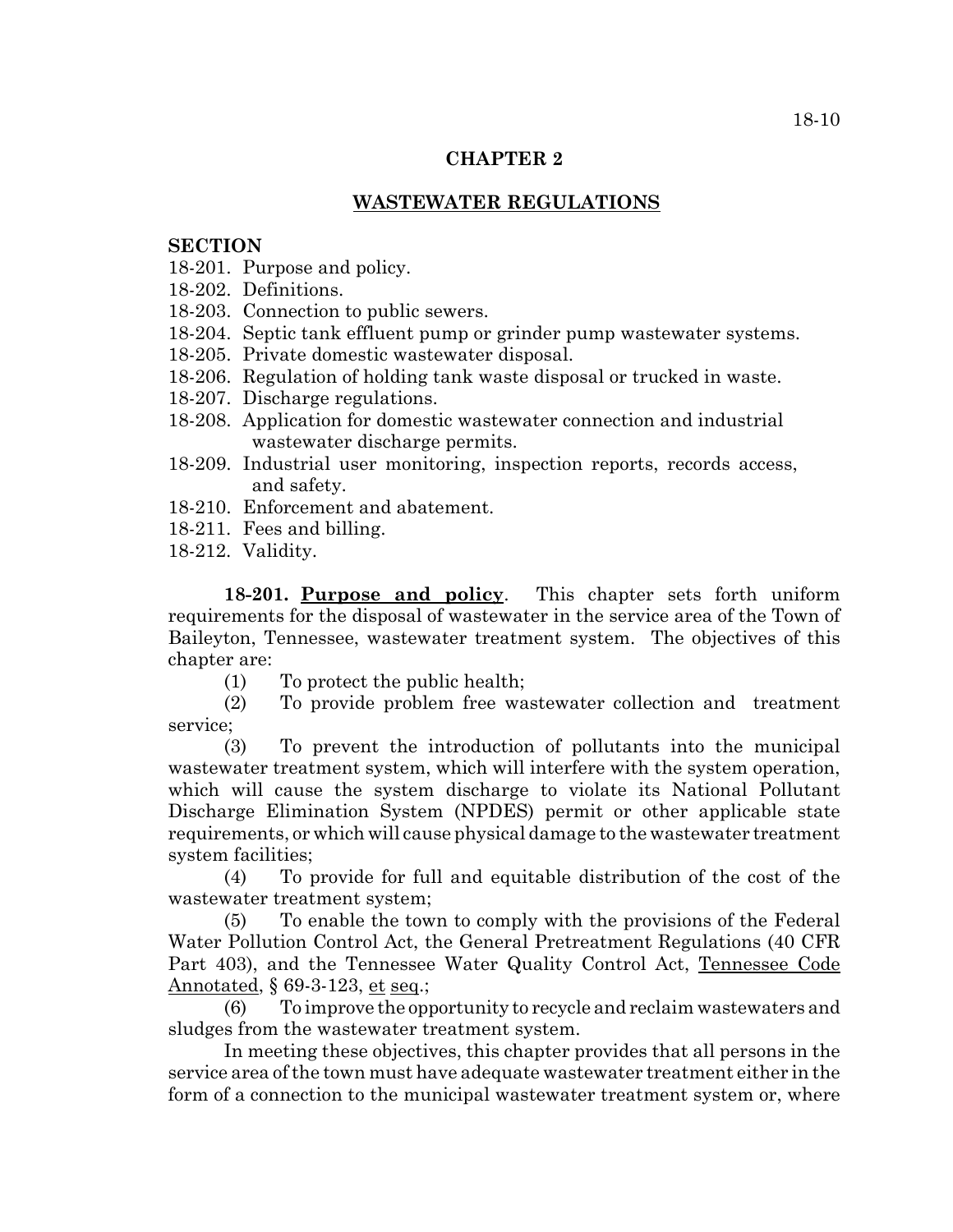the system is not available, an appropriate private disposal system. The chapter also provides for the issuance of permits to system users, for the regulations of wastewater discharge volume and characteristics, for monitoring and enforcement activities; and for the setting of fees for the full and equitable distribution of costs resulting from the operation, maintenance, and capital recovery of the wastewater treatment system and from other activities required by the enforcement and administrative program established herein.

This chapter shall apply to the town and to persons outside the town who are, by contract or agreement with the town, users of the municipal wastewater treatment system. Except as otherwise provided herein, the local administrative officer of the town shall administer, implement, and enforce the provisions of this chapter.

**18-202. Definitions**. Unless the context specifically indicates otherwise, the following terms and phrases, as used in this chapter, shall have the meanings hereinafter designated:

(1) "Act or the Act." The Federal Water Pollution Control Act, also known as the Clean Water Act, as amended 33 U.S.C. 1251, et seq.

(2) "Approval authority." The Tennessee Department of Environment and Conservation, Division of Water Pollution Control.

(3) "Authorized representative of industrial user." An authorized representative of an industrial user may be:

(a) A principal executive officer of at least the level of vice-president, if the industrial user is a corporation;

A general partner or proprietor if the industrial user is a partnership or proprietorship, respectively;

(c) A duly authorized representative of the individual designated above if such representative is responsible for the overall operation of the facilities from which the indirect discharge originates.

(4) "Biochemical oxygen demand (BOD)." The quantity of oxygen utilized in the biochemical oxidation of organic matter under standard laboratory procedure for five (5) days at 20 centigrade expressed in terms of weight and concentration (milligrams per liter (mg/l)).

(5) "Building sewer." A sewer conveying wastewater from the premises of a user to the publicly owned sewer collection system.

(6) "Categorical standards." The National Categorical Pretreatment Standards or Pretreatment Standard.

(7) "Town." The Board of Mayor and Aldermen, Town of Baileyton, Tennessee.

(8) "Commissioner." The commissioner of environment and conservation or the commissioner's duly authorized representative and, in the event of the commissioner's absence or a vacancy in the office of commissioner, the deputy commissioner.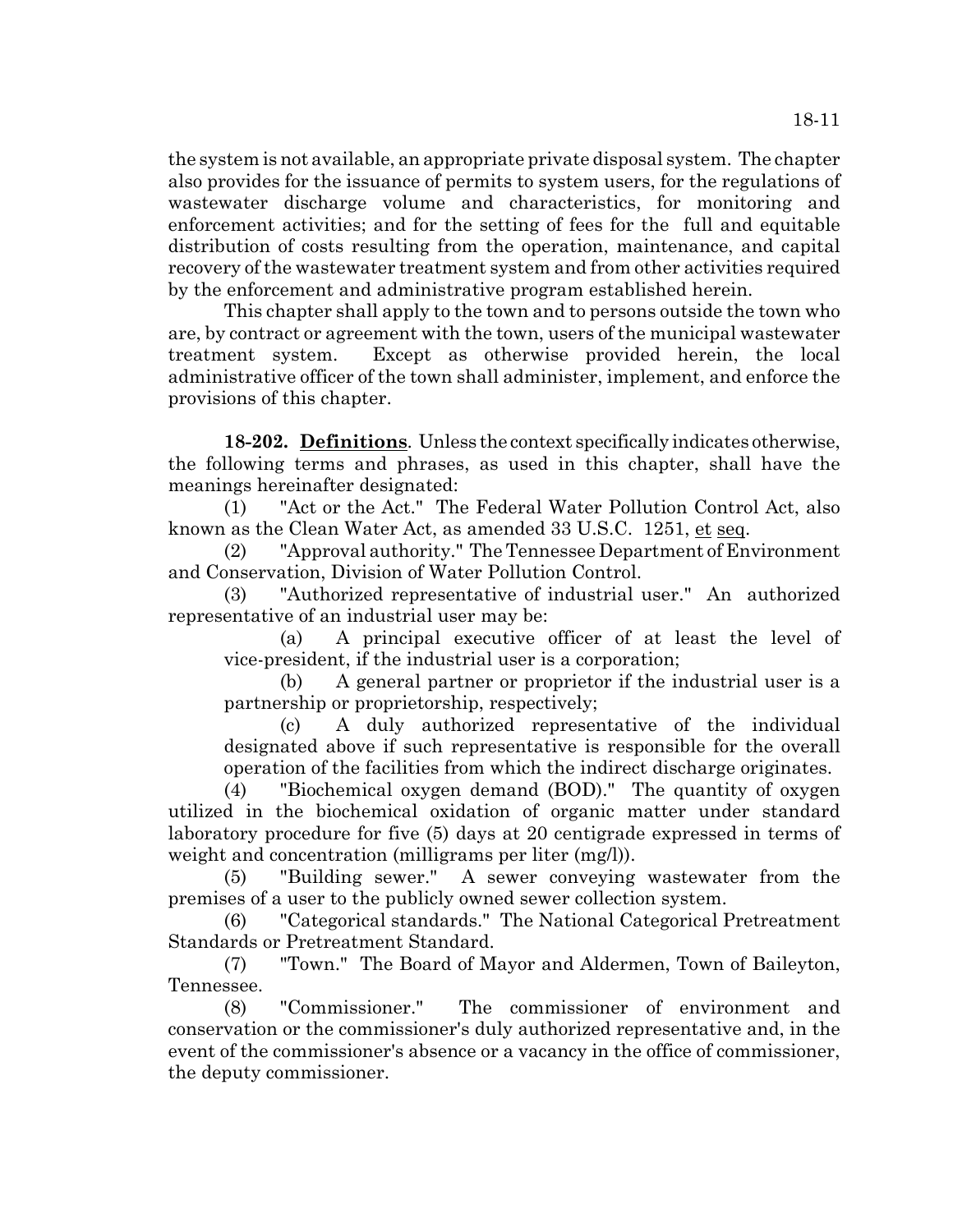(9) "Compatible pollutant." Shall mean BOD, suspended solids, pH, fecal coliform bacteria, and such additional pollutants as are now or may in the future be specified and controlled in the town's NPDES permit for its wastewater treatment works where sewer works have been designed and used to reduce or remove such pollutants.

(10) "Control authority." The term "control authority" shall refer to the "approval authority," defined hereinabove; or the local hearing authority if the town has an approved Pretreatment Program under the provisions of 40 CFR 403.11.

(11) "Cooling water." The water discharge from any use such as air conditioning, cooling, or refrigeration, or to which the only pollutant added is heat.

(12) "Customer." Any individual, partnership, corporation, association, or group who receives sewer service from the town under either an express or implied contract requiring payment to the town for such service.

(13) "Direct discharge." The discharge of treated or untreated wastewater directly to the waters of the State of Tennessee.

(14) "Domestic wastewater." Wastewater that is generated by a single family, apartment or other dwelling unit or dwelling unit equivalent or commercial establishment containing sanitary facilities for the disposal of wastewater and used for residential or commercial purposes only.

(15) "Environmental Protection Agency, or EPA." The U. S. Environmental Protection Agency, or where appropriate, the term may also be used as a designation for the administrator or other duly authorized official of the said agency.

(16) "Garbage." Solid wastes generated from any domestic, commercial or industrial source.

(17) "Grab sample." A sample which is taken from a waste stream on a one-time basis with no regard to the flow in the waste stream and is collected over a period of time not to exceed fifteen (15) minutes. Grab sampling procedure: Where composite sampling is not an appropriate sampling technique, a grab sample(s) shall be taken to obtain influent and effluent operational data. Collection of influent grab samples should precede collection of effluent samples by approximately one detention period. The detention period is to be based on a 24-hour average daily flow value. The average daily flow used will be based upon the average of the daily flows during the same month of the previous year. Grab samples will be required, for example, where the parameters being evaluated are those, such as cyanide and phenol, which may not be held for any extended period because of biological, chemical or physical interactions which take place after sample collection and affect the results.

(18) "Grease interceptor." An interceptor whose rated flow is 50 g.p.m. or less and is generally located inside the building.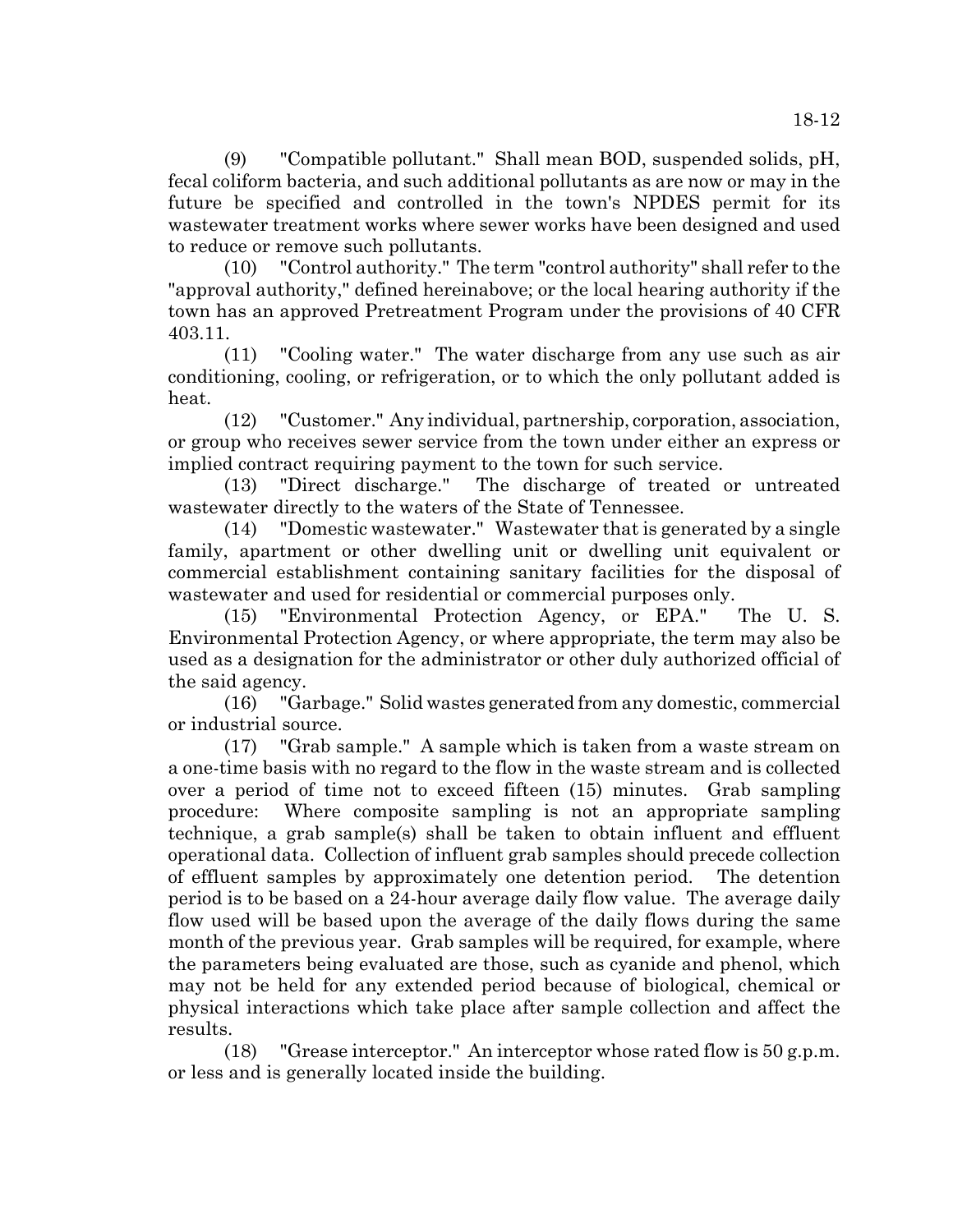(19) "Grease trap." An interceptor whose rated flow is 50 g.p.m. or more and is located outside the building.

(20) "Holding tank waste." Any waste from holding tanks such as vessels, chemical toilets, campers, trailers, septic tanks, and vacuum-pump tank trucks.

(21) "Incompatible pollutant." Any pollutant which is not a "compatible pollutant" as defined in this section.

(22) "Indirect discharge." The discharge or the introduction of non-domestic pollutants from any source regulated under Section 307(b) or (c) of the Act, (33 U.S.C. 1317), into the POTW (including holding tank waste discharged into the system).

(23) "Industrial user." A source of Indirect Discharge which does not constitute a "discharge of pollutants" under regulations issued pursuant to Section 402, of the Act (33 U.S.C. 1342).

(24) "Industrial wastes." Any liquid, solid, or gaseous substance, or combination thereof, or form of energy including heat, resulting from any process of industry, manufacture, trade, food processing or preparation, or business or from the development of any natural resource.

(25) "Interceptor." A device designed and installed to separate and retain for removal, by automatic or manual means, deleterious, hazardous or undesirable matter from normal wastes, while permitting normal sewage or waste to discharge into the drainage system by gravity.

(26) "Interference." The inhibition or disruption of the municipal wastewater processes or operations which contributes to a violation of any requirement of the town's NPDES permit. The term includes prevention of sewage sludge use or disposal by the POTW in accordance with 405 of the Act, (33 U.S.C. 1345) or any criteria including 40 CFR 503, guidelines, or regulations developed pursuant to the Solid Waste Disposal Act (SWDA), Rules and Regulations of the State of Tennessee, chapter 1200-1-7 (Solid Waste Processing and Disposal), the Clean Air Act, the Toxic Substances Control Act, or more stringent state criteria (including those contained in any State sludge management plan prepared pursuant to Title IV of SWDA) applicable to the method of disposal or use employed by the municipal wastewater treatment system.

(27) "Local administrative officer." The chief administrative officer of the local hearing authority.

(28) "Local hearing authority." The board of mayor and aldermen or such person or persons appointed by the board to administer and enforce the provisions of this chapter and conduct hearings pursuant to § 18-210.

(29) "National categorical pretreatment standard or pretreatment standard." Any regulation containing pollutant discharge limits promulgated by the EPA in accordance with Section 307(b) and (c) of the Act (33 U.S.C. 1347) which applies to a specific category of industrial users.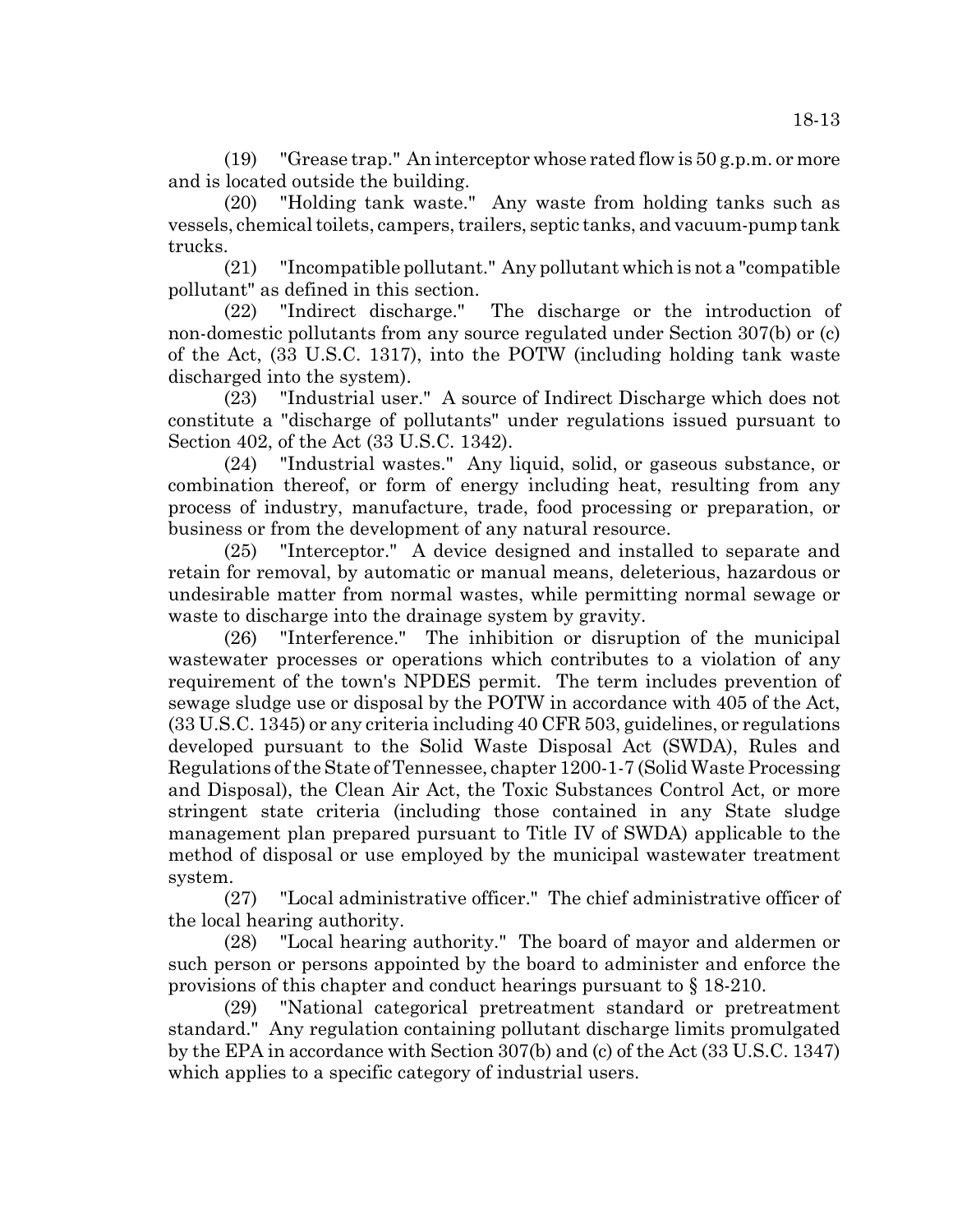18-14

(30) "New source." Any source, the construction of which is commenced after the publication of proposed regulations prescribing a Section 307(c) (33 U.S.C. 1317) categorical pretreatment standard which will be applicable to such source, if such standard is thereafter promulgated within 120 days of proposal in the Federal Register. Where the standard is promulgated later than 120 days after proposal, a new source means any source, the construction of which is commenced after the date of promulgation of the standard.

(31) "NPDES (National Pollution Discharge Elimination System)." The program for issuing, conditioning, and denying permits for the discharge of pollutants from point sources into navigable waters, the contiguous zone, and the oceans pursuant to Section 402 of the Federal Water Pollution Control Act as amended.

(32) "Person." Any individual, partnership, co-partnership, firm, company, corporation, association, joint stock company, trust, estate, governmental entity or any other legal entity, or their legal representatives, agents, or assigns. The masculine gender shall include the feminine and the singular shall include the plural where indicated by the context.

(33) "pH." The logarithm (base 10) of the reciprocal of the concentration of hydrogen ions expressed in grams per liter of solution.

(34) "Pollution." The man-made or man-induced alteration of the chemical, physical, biological, and radiological integrity of water.

(35) "Pollutant." Any dredged spoil, solid waste, incinerator residue, sewage, garbage, sewage sludge, munitions, chemical wastes, biological materials, radioactive materials, heat, wrecked or discharged equipment, rock, sand, cellar dirt, and industrial, municipal, and agricultural waste discharge into water.

(36) "POTW treatment plant." That portion of the POTW designed to provide treatment to wastewater.

(37) "Pretreatment or treatment." The reduction of the amount of pollutants, the elimination of pollutants, or the alteration of the nature of pollutant properties in wastewater to a less harmful state prior to or in lieu of discharging or otherwise introducing such pollutants into a POTW. The reduction or alteration can be obtained by physical, chemical, biological processes, or process changes or other means, except through dilution as prohibited by 40 CFR Section 403.6(d).

(38) "Pretreatment coordinator." The person designated by the local administrative officer or his authorized representative to supervise the operation of the pretreatment program.

(39) "Pretreatment requirements." Any substantive or procedural requirement related to pretreatment other than a national pretreatment standard imposed on an industrial user.

(40) "Publicly owned treatment works (POTW)." A treatment works as defined by Section 212 of the Act, (33 U.S.C. 1292) which is owned in this instance by the town. This definition includes any sewers that convey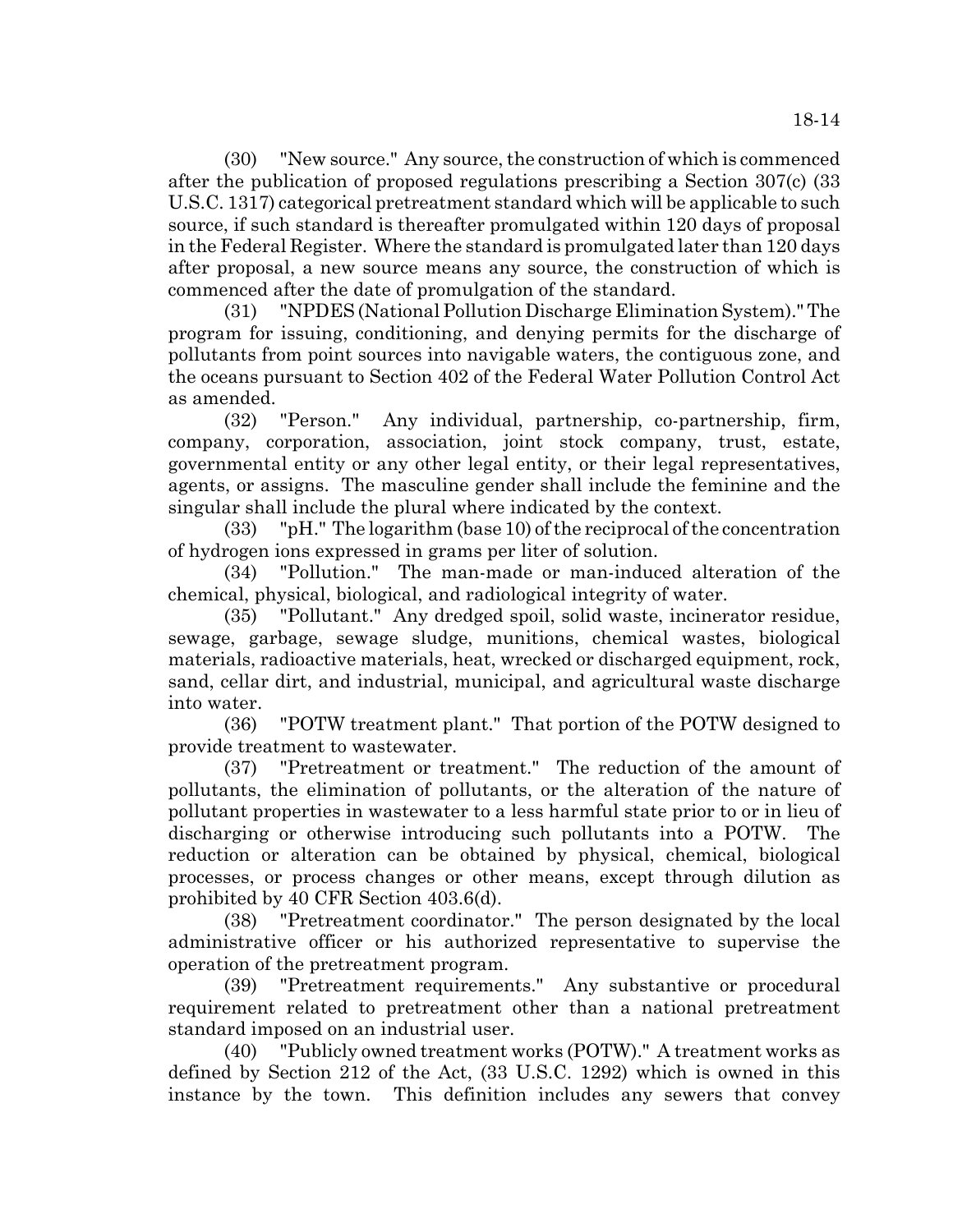wastewater to the POTW treatment plant, but does not include pipes, sewers or other conveyances not connected to a facility providing treatment. For the purposes of this chapter, "POTW" shall also include any sewers that convey wastewaters to the POTW from persons outside the town, who are, by contract or agreement with the town users of the town's POTW.

(41) "Shall" is mandatory; "May" is permissive.

(42) "Significant industrial user." The term significant industrial user means:

(a) All industrial users subject to categorical pretreatment standards under 40 CFR 403.6 and 40 CFR chapter I, subchapter N; and

(b) Any other industrial user that: discharges an average of 25,000 gallons per day or more of process wastewater to the POTW (excluding sanitary, non-contact cooling and boiler blowdown wastewater); contributes a process wastestream which makes up 5 percent or more of the average dry weather hydraulic or organic capacity of the POTW treatment plant; or is designated as such by the control authority as defined in 40 CFR 403.12(a) on the basis that the industrial user has a reasonable potential for adversely affecting the POTW's operation or for violating any pretreatment standard or requirement (in accordance with 40 CFR  $403.8(f)(6)$ ).

(43) "Significant noncompliance." Per 40 CFR 403.8(f)(2)vii.

(a) Chronic violations of wastewater discharge limits, defined here as those in which sixty-six percent or more of all of the measurements taken during a six-month period exceed (by any magnitude) the daily maximum limit or the average limit for the same pollutant parameter;

(b) Technical Review Criteria (TRC) violations, defined here as those in which thirty-three percent or more of all of the measurements for each pollutant parameter taken during a six-month period equal or exceed the product of the daily maximum limit or the average limit multiplied by the applicable TRC (TRC=1.4 for BOD, TSS fats, oils and grease, and 1.2 for all other pollutants except pH).

(c) Any other violation of a pretreatment effluent limit (daily maximum of longer-term average) that the control authority determines has caused, alone or in combination with other discharges, interference or pass through (including endangering the health of POTW personnel or the general public).

(d) Any discharge of a pollutant that has caused imminent endangerment to human health, welfare or to the environment or has resulted in the POTW's exercise of its emergency authority under 40 CFR  $403.8$  (f)(1)(vi)(B) to halt or prevent such a discharge.

(e) Failure to meet, within 90 days after the schedule date, a compliance schedule milestone contained in a local control mechanism or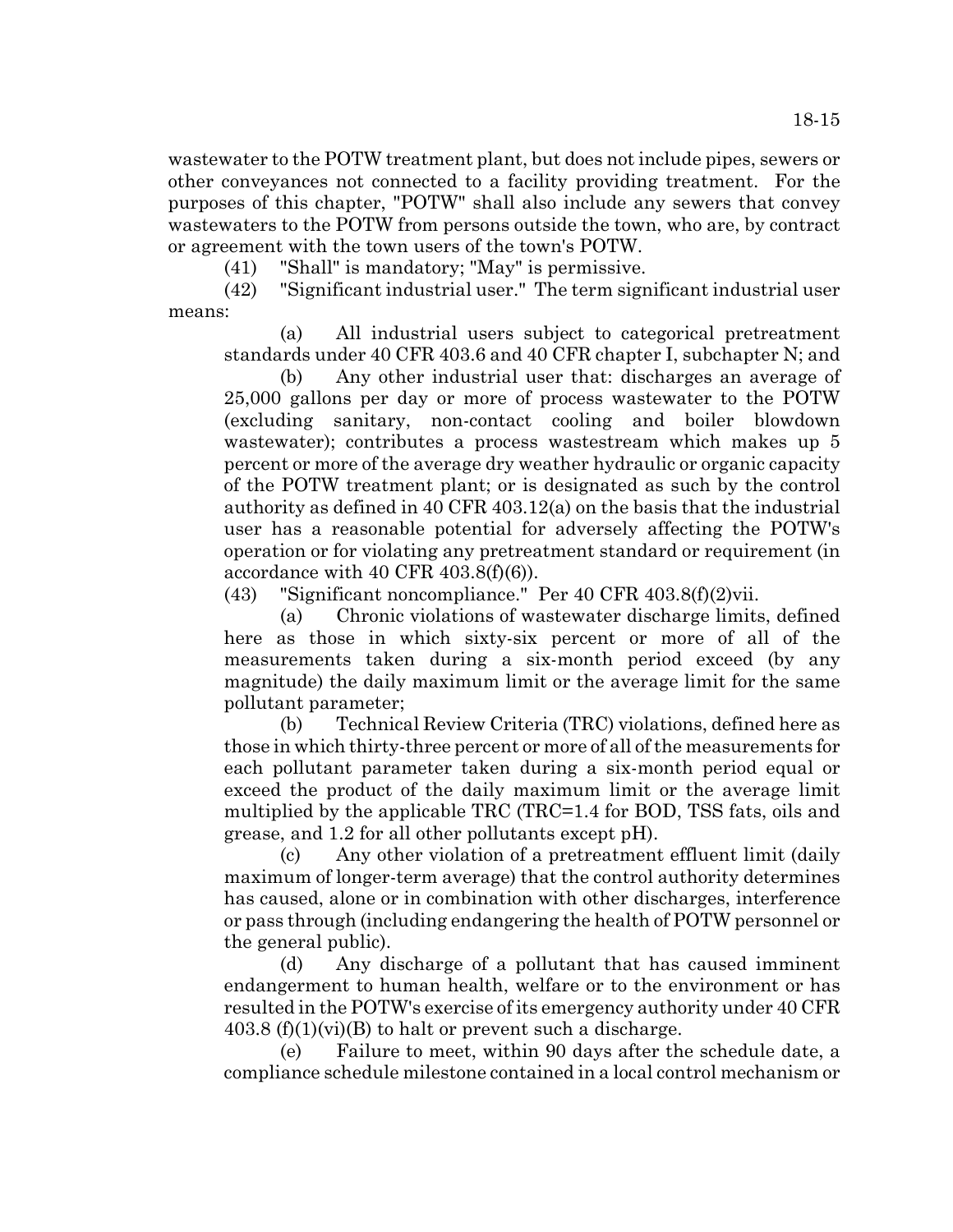enforcement order for starting construction, completing construction, or attaining final compliance.

(f) Failure to provide, within 30 days after their due date, required reports such as baseline monitoring reports, 90-day compliance reports, periodic self monitoring reports, and reports on compliance with compliance schedules.

(g) Failure to accurately report noncompliance.

(h) Any other violation or group of violations which the Control Authority determines will adversely affect the operation of implementation of the local pretreatment program.

(i) Continuously monitored pH violations that exceed limits for a time period greater than 50 minutes or exceed limits by more than 0.5 s.u. more than eight times in four hours.

(44) "Slug." Any discharge at a flow rate or concentration which could cause a violation of the prohibited discharge standards in § 18-207 of this chapter or any discharge of a non-routine, episodic nature, including but not limited to, an accidental spill or a non-customary batch discharge.

(45) "Standard industrial classification (SIC)." A classification pursuant to the Standard Industrial Classification Manual issued by the Executive Office of the President, Office of Management and Budget, 1972.

(46) "State." The State of Tennessee.

(47) "Storm sewer or storm drain." A pipe or conduit which carries storm and surface waters and drainage, but excludes sewage and industrial wastes. It may, however, carry cooling waters and unpolluted waters, upon approval of the superintendent.

(48) "Storm water." Any flow occurring during or following any form of natural precipitation and resulting therefrom.

(49) "Superintendent." The local administrative officer or person designated by him to supervise the operation of the publicly owned treatment works and who is charged with certain duties and responsibilities by this chapter, or his duly authorized representative.

(50) "Suspended solids." The total suspended matter that floats on the surface of, or is suspended in, water, wastewater, or other liquids and that is removable by laboratory filtering.

(51) "Toxic pollutant." Any pollutant or combination of pollutants listed as toxic in regulations published by the Administrator of the Environmental Protection Agency under the provision of CWA 307(a) or other Acts.

(52) "Twenty-four (24) hour flow proportional composite sample." A sample consisting of several sample portions collected during a 24-hour period in which the portions of a sample are proportioned to the flow and combined to form a representative sample.

(53) "User." Any person who contributes, causes or permits the contribution of wastewater into the town's POTW.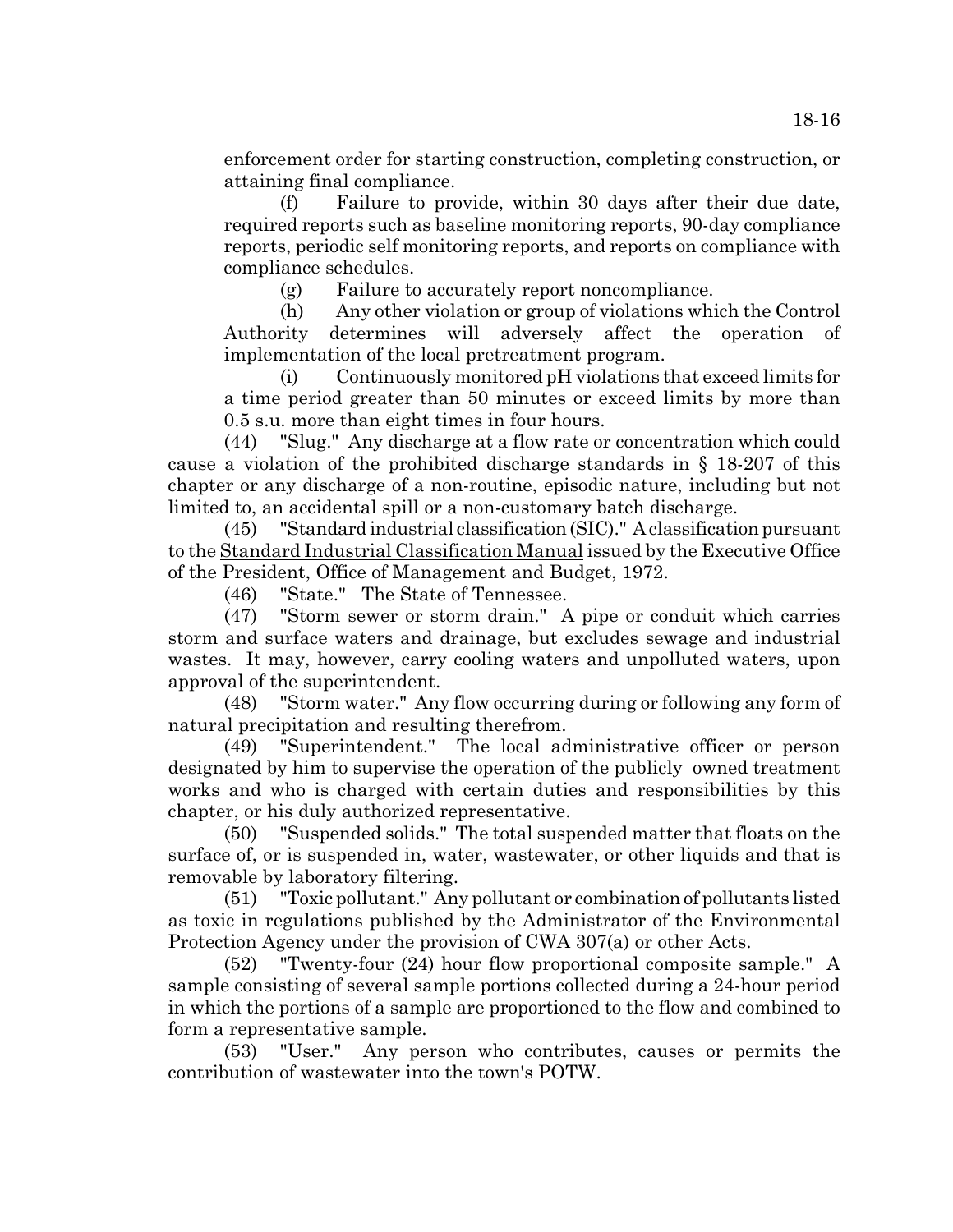(54) "Wastewater." The liquid and water-carried industrial or domestic wastes from dwellings, commercial buildings, industrial facilities, and institutions, whether treated or untreated, which is contributed into or permitted to enter the POTW.

(55) "Wastewater treatment systems." Defined the same as POTW.

(56) "Waters of the state." All streams, lakes, ponds, marshes, watercourses, waterways, wells, springs, reservoirs, aquifers, irrigation systems, drainage systems, and other bodies of accumulation of water, surface or underground, natural or artificial, public or private, that are contained within, flow through, or border upon the state or any portion thereof.

**18-203. Connection to public sewers**. (1) Requirements for proper wastewater disposal. (a) It shall be unlawful for any person to place, deposit,

or permit to be deposited in any unsanitary manner on public or private property within the service area of the town, any human or animal excrement, garbage, or other objectionable waste.

(b) It shall be unlawful to discharge to any waters of the state within the service area of the town any sewage or other polluted waters, except where suitable treatment has been provided in accordance with provisions of this chapter.

(c) Except as herein provided, it shall be unlawful to construct or maintain any privy, privy vault, septic tank, cesspool, or other facility intended or used for the disposal of sewage.

(d) Except as provided in  $\S 18-203(1)$ (e) below, the owner of all houses, buildings, or properties used for human occupancy, employment, recreation, or other purposes situated within the service area in which there is now located or may in the future be located a public sanitary sewer, is hereby required at his expense to install suitable toilet facilities therein, and to connect such facilities directly with the proper public sewer in accordance with the provisions of the chapter, within sixty (60) days after date of official notice to do so, provided that said public sewer is within five hundred (500) feet of the property line over public access.

(e) The owner of a manufacturing facility may discharge wastewater to the waters of the state provided that he obtains an NPDES permit and meets all requirements of the Federal Clean Water Act, the NPDES permit, and any other applicable local, state, or federal statutes and regulations.

(f) Where a public sanitary sewer is not available under the provisions of § 18-203(1)(d) above, the building sewer shall be connected to a private sewage disposal system complying with the provisions of § 18-205 of this chapter.

(2) Physical connection to public sewer. (a) No person shall uncover, make any connections with or opening into, use, alter, or disturb any public sewer or appurtenance thereof. The town shall make all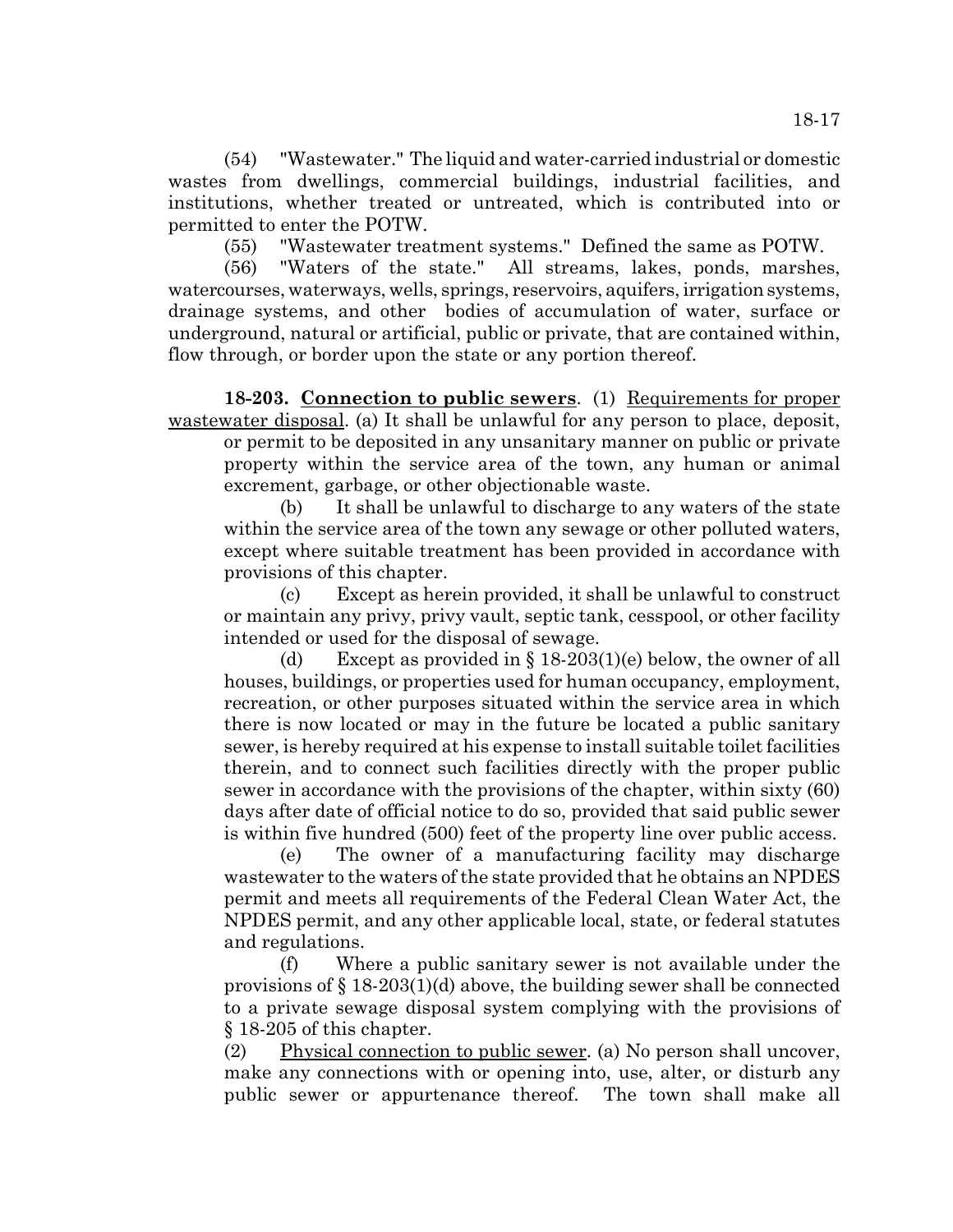connections to the public sewer upon the property owner first submitting a connection application from the superintendent as required by § 18-208 of this chapter.

The connection application shall be supplemented by any plans, specifications or other information considered pertinent in the judgment of the superintendent. A connection fee shall be paid to the town at the time the application is filed.

(b) All costs and expenses incident to the installation, connection, and inspection of the building sewer shall be borne by the owner. The owner shall indemnify the town from any loss or damage that may directly or indirectly be occasioned by the installation of the building sewer.

(c) A separate and independent building sewer shall be provided for every building; except where one building stands at the rear of another on an interior lot and no private sewer is available or can be constructed to the rear building through an adjoining alley, court, yard, or driveway, the building sewer from the front building may be extended to the rear building and the whole considered as one building sewer.

(d) Old building sewers may be used in connection with new buildings only when they are found on examination and tested by the superintendent to meet all requirements of this chapter. All others may be sealed to the specifications of the superintendent.

(e) Building sewers shall conform to the following requirements:

(i) The minimum size of a building sewer shall be as follows:

Conventional sewer system - Four inches (4").

Small diameter gravity sewer - Two inches (2").

Septic Tank Effluent Pump - One and one quarter inches (1-1/4").

Where the septic tanks become an integral part of the collection and treatment system, the minimum size influent line shall be four inches (4") and the minimum size of septic tank shall be 1,000 gallons. Septic tanks shall be constructed of water tight material and protected from flotation. The town shall have the right, privilege, and authority to locate, inspect, operate, and maintain septic tanks which are an integral part of the collection and treatment system.

(ii) The minimum depth of a building sewer shall be eighteen inches (18").

(iii) Building sewers shall be laid on the following grades: Four inch (4") sewers - 1/8 inch per foot.

Two inch (2") sewers - 3/8 inch per foot.

Larger building sewers shall be laid on a grade that will produce a velocity when flowing full of at least 2.0 feet per second.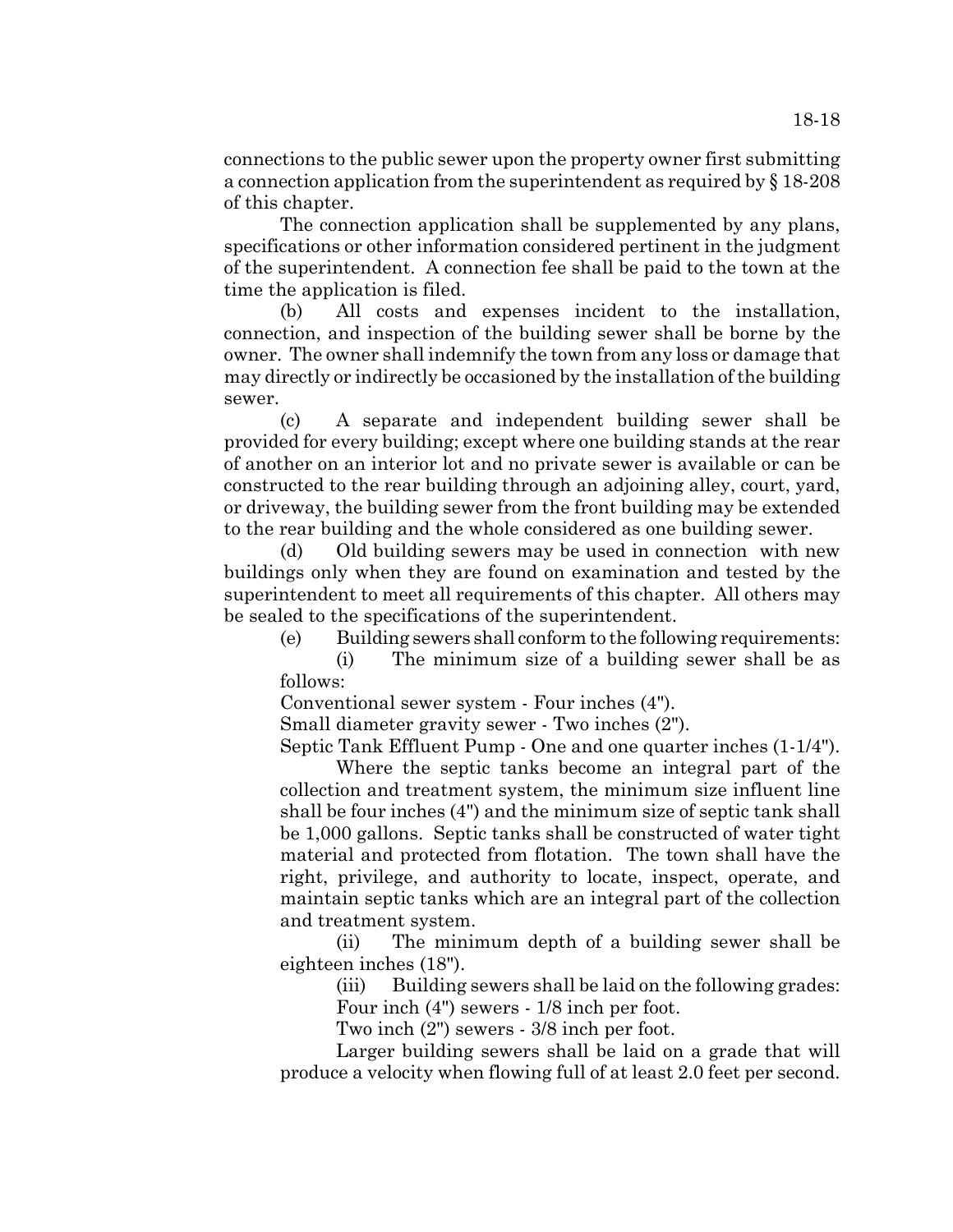(iv) Slope and alignment of all building sewers shall be neat and regular.

(v) Building sewers shall be constructed only of ductile iron pipe class 50 or above or polyvinyl chloride pipe schedule 40 or and SDR-21 or greater. Joints shall be rubber or neoprene "o" ring compression joints or solvent welded. No other joints shall be acceptable.

(vi) A cleanout shall be located five (5) feet outside of the building, one as it crosses the property line and one at each change of direction of the building sewer which is greater than 45 degrees. Additional cleanouts shall be placed not more than seventy-five (75) feet apart in horizontal building sewers of six (6) inch nominal diameter and not more than one hundred (100) feet apart for larger pipes. Cleanouts shall be extended to or above the finished grade level directly above the place where the cleanout is installed. A "Y" (wye) and 1/8 bend shall be used for the cleanout base. Cleanouts shall not be smaller than four (4) inches.

(vii) Connections of building sewers to the public sewer system shall be made only by the town and shall be made at the appropriate existing wyes or tee branch using compression type couplings or collar type rubber joint with stainless steel bands. Where existing wye or tee branches are not available, connections of building services shall be made by either removing a length of pipe and replacing it with a wye or tee fitting using flexible neoprene adapters with stainless steel bands of a type approved by the superintendent. All such connections shall be made gastight and watertight.

(viii) The building sewer may be brought into the building below the basement floor when gravity flow from the building to the sanitary sewer is at a grade of 1/8-inch per foot or more if possible. In cases where basement or floor levels are lower than the ground elevation at the point of connection to the sewer, adequate precautions by installation of check valves or other backflow prevention devices to protect against flooding shall be provided by the owner. In all buildings in which any building drain is too low to permit gravity flow to the public sewer, sanitary sewage carried by such building drain shall be lifted by a step or grinder pump and discharged to the building sewer at the expense of the owner, pursuant to § 18-204.

(ix) The methods to be used in excavating, placing of pipe, jointing, testing, backfilling the trench, or other activities in the construction of a building sewer which have not been described above shall conform to the requirements of the building and plumbing code or other applicable rules and regulations of the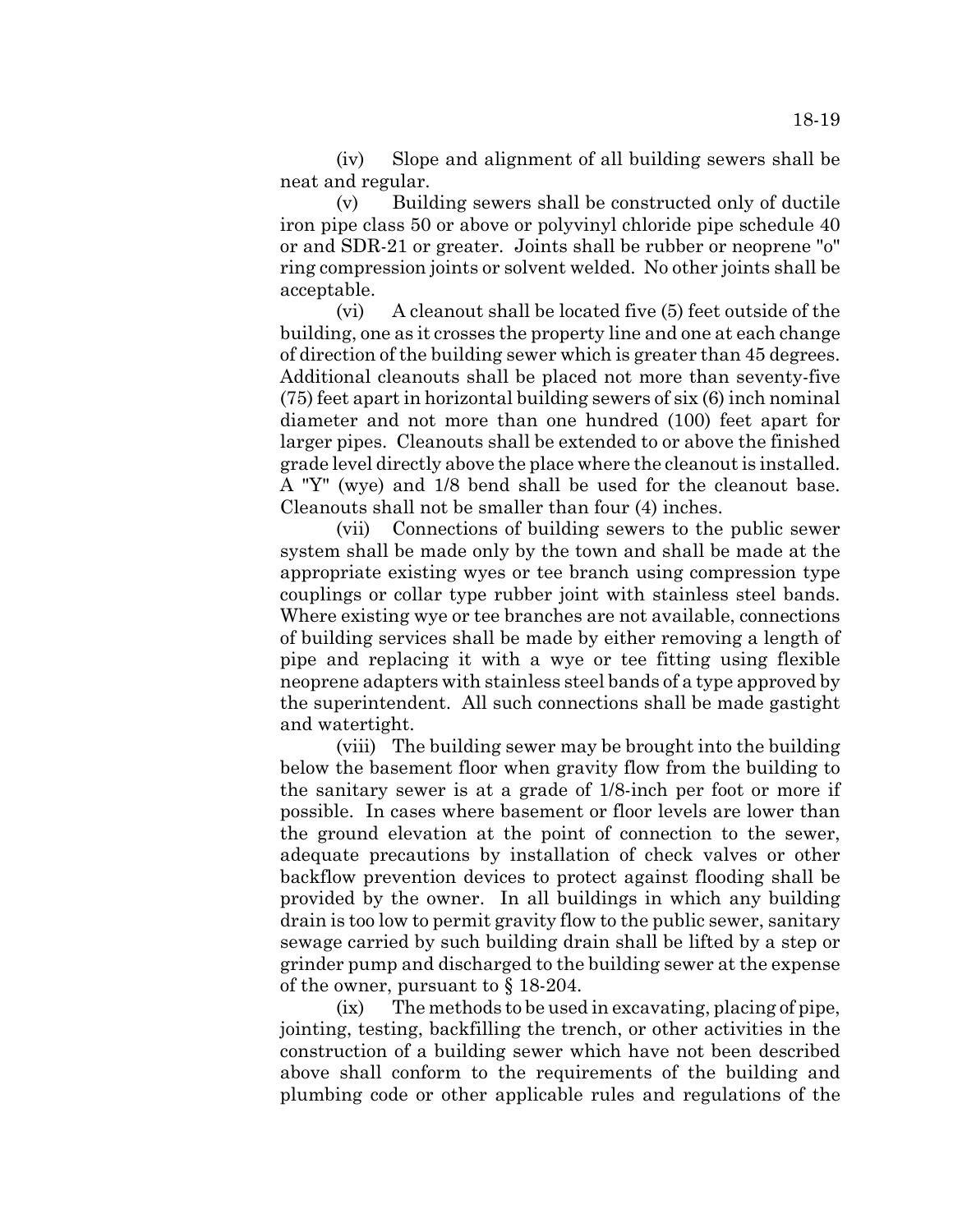town or to the procedures set forth in appropriate specifications of the ASTM and Water Environment Federation Manual of Practice FD-5. Any deviation from the prescribed procedures and materials must be approved by the superintendent before installation.

(x) An installed building sewer shall be gastight and watertight.

(f) All excavations for building sewer installation shall be adequately guarded with barricades and lights so as to protect the public from hazard. Streets, sidewalks, parkways, and other public property disturbed in the course of the work shall be restored in a manner satisfactory to the town.

(g) No person shall make connection of roof downspouts, exterior foundation drains, areaway drains, basement drains, sump pumps, or other sources of surface runoff or groundwater to a building directly or indirectly to a public sanitary sewer.

(h) Inspection of connections. (i) The sewer connection and all building sewers from the building to the public sewer main line shall be inspected before the underground portion is covered, by the superintendent or his authorized representative.

(ii) The applicant for discharge shall notify the superintendent when the building sewer is ready for inspection and connection to the public sewer. The connection shall be made under the supervision of the superintendent or his representative.

(3) Maintenance of building sewers. Each individual property owner shall be entirely responsible for the construction, maintenance, repair or replacement of the building sewer as deemed necessary by the superintendent to meet specifications of the town. Owners failing to maintain or repair building sewers or who allow storm water to enter the sanitary sewer may face enforcement action by the superintendent up to and including discontinuation of water and sewer service.

(4) Sewer extensions. All expansion or extension of the public sewer constructed by property owners or developers must follow policies and procedures developed by the town. In the absence of policies and procedures the expansion or extension of the public sewer must be approved in writing by the superintendent or manager of the wastewater collection system. All plans and construction must follow the latest edition of Tennessee Design Criteria for Sewerage Works. Contractors must provide the superintendent or manager with documentation that all mandrel, pressure and vacuum tests as specified in design criteria were acceptable prior to use of the lines. Contractor's one year warranty period begins with occupancy or first permanent use of the lines. Contractors are responsible for all maintenance and repairs during the warranty period and final inspections as specified by the superintendent or manager. The superintendent or manager must give written approval to the contractor to acknowledge transfer of ownership to the town. Failure to construct or repair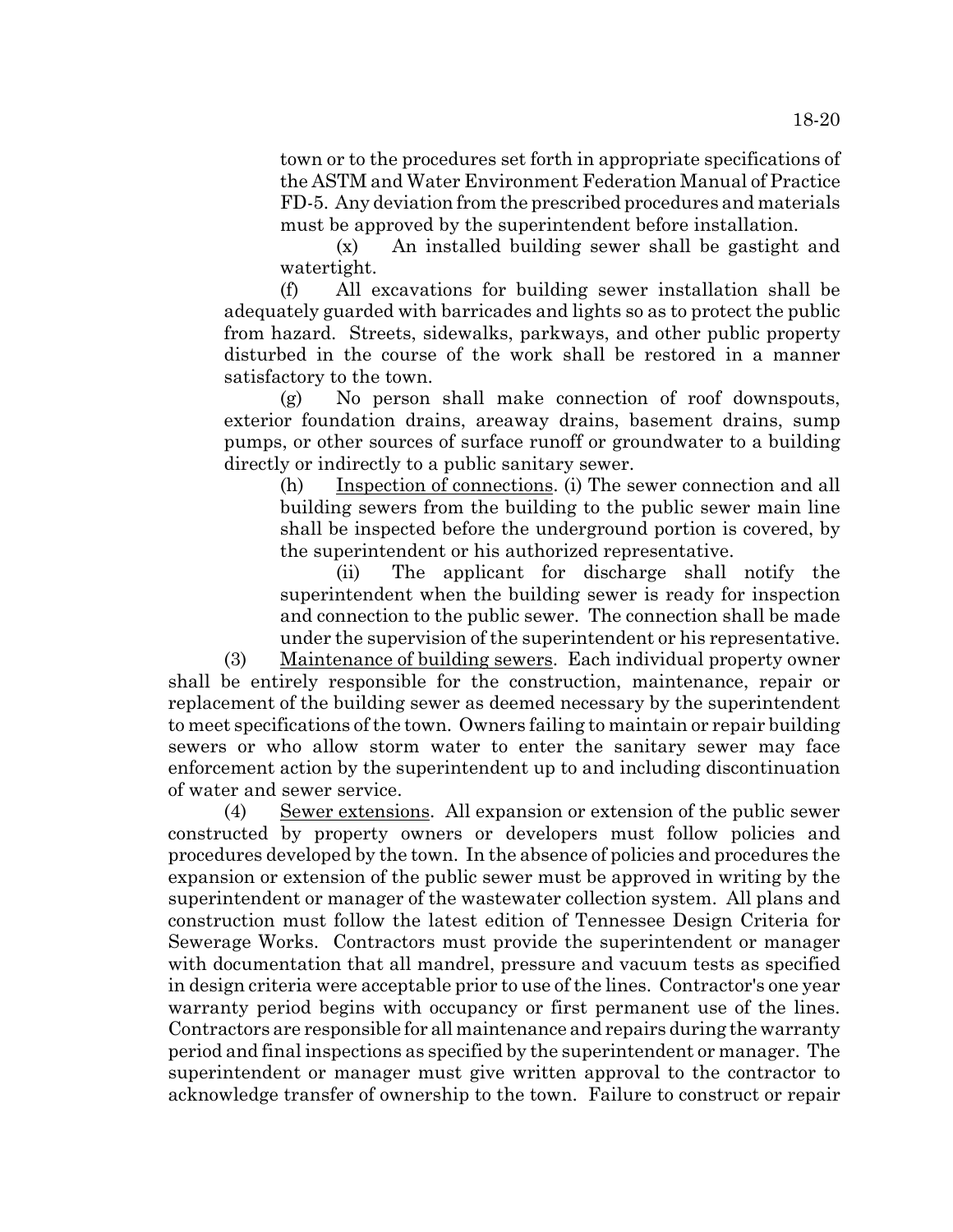lines to acceptable standards could result in denial or discontinuation of sewer service.

**18-204. Septic tank effluent pump or grinder pump wastewater systems**. When connection of building sewers to the public sewer by gravity flow lines is impossible due to elevation differences or other encumbrances, Septic Tank Effluent Pump (STEP) or Grinder Pump (GP) systems may be installed subject to the regulations of the town.

(1) Equipment requirements. (a) Septic tanks shall be of water tight construction and must be approved by the town.

(b) Pumps must be approved by the town and shall be maintained by the town.

(2) Installation requirements. Location of tanks, pumps, and effluent lines shall be subject to the approval of the town. Installation shall follow design criteria for STEP and GP systems as provided by the superintendent.

(3) Costs. STEP and GP equipment for new construction shall be purchased and installed at the developer's, homeowner's, or business owner's expense according to the specification of the town and connection will be made to the town sewer only after inspection and approval of the town.

(4) Ownership and easements. Homeowners or developers shall provide the town with ownership and an easement. Access by the town to the STEP and GP system must be guaranteed to operate, maintain, repair, restore service, and remove sludge. Access manholes, ports, and electrical disconnects must not be locked, obstructed or blocked by landscaping or construction.

(5) Use of STEP and GP systems. (a) Home or business owners shall follow the STEP and GP users guide provided by the superintendent.

(b) Home or business owners shall provide an electrical connection that meets specifications and shall provide electrical power.

(c) Home or business owners shall be responsible for maintenance drain lines from the building to the STEP and GP tank.

(d) Prohibited uses of the STEP and GP system.

(i) Connection of roof guttering, sump pumps or surface drains.

(ii) Disposal of toxic household substances.

(iii) Use of garbage grinders or disposers.

(iv) Discharge of pet hair, lint, or home vacuum water.

(v) Discharge of fats, grease, and oil.

(6) Tank cleaning. Solids removal from the septic tank shall be the responsibility of the town. However, pumping required more frequently than once every five years shall be billed to the homeowner.

(7) Additional charges. The town shall be responsible for maintenance of the STEP and GP equipment. Repeat service calls for identical problems shall be billed to the homeowner or business at a rate of no more than the actual cost of the service call.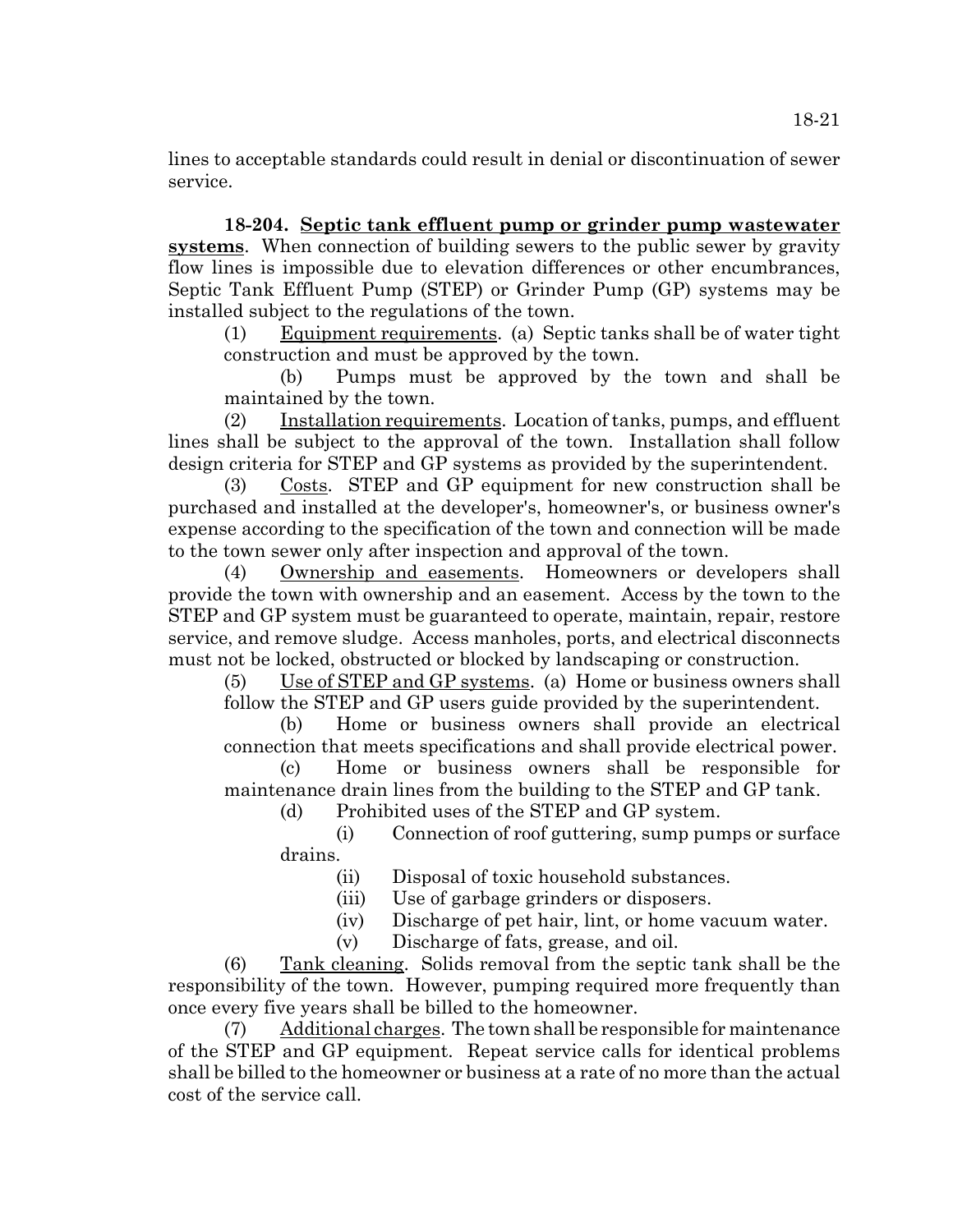### **18-205. Private domestic wastewater disposal**. (1) Availability.

(a) Where a public sanitary sewer is not available under the provisions of  $\S 18-203(1)(d)$ , the building sewer shall be connected to a private wastewater disposal system complying with the provisions of this section.

(b) Any residence, office, recreational facility, or other establishment used for human occupancy where the building drain is below the elevation to obtain a grade equivalent to 1/8-inch per foot in the building sewer but is otherwise accessible to a public sewer as provided in § 18-203, the owner shall provide a private sewage pumping station as provided in  $\S$  18-203(2)(e)(viii).

(c) Where a public sewer becomes available, the building sewer shall be connected to said sewer within sixty (60) days after date of official notice from the town to do so.

(2) Requirements. (a) A private domestic wastewater disposal system may not be constructed within the service area unless and until a certificate is obtained from the superintendent stating that a public sewer is not accessible to the property and no such sewer is proposed for construction in the immediate future. No certificate shall be issued for any private domestic wastewater disposal system employing subsurface soil absorption facilities where the area of the lot is less than that specified by the county health department.

(b) Before commencement of construction of a private sewage disposal system the owner shall first obtain written permission from the town and the county health department. The owner shall supply any plans, specifications, and other information as are deemed necessary by the town and the county health department.

(c) A private sewage disposal system shall not be placed in operation until the installation is completed to the satisfaction of the town and the county health department. They shall be allowed to inspect the work at any stage of construction and the owner shall notify the town and the county health department when the work is ready for final inspection, before any underground portions are covered. The inspection shall be made within a reasonable period of time after the receipt of notice by the town and the county health department.

(d) The type, capacity, location, and layout of a private sewage disposal system shall comply with all recommendations of the Tennessee Department of Environment and Conservation, the town and the county health department. No septic tank or cesspool shall be permitted to discharge to waters of Tennessee.

(e) The owner shall operate and maintain the private sewage disposal facilities in a sanitary manner at all times, at no expense to the town. When the public sewer becomes available, the building sewer, or the septic tank effluent line shall be connected to the public sewer within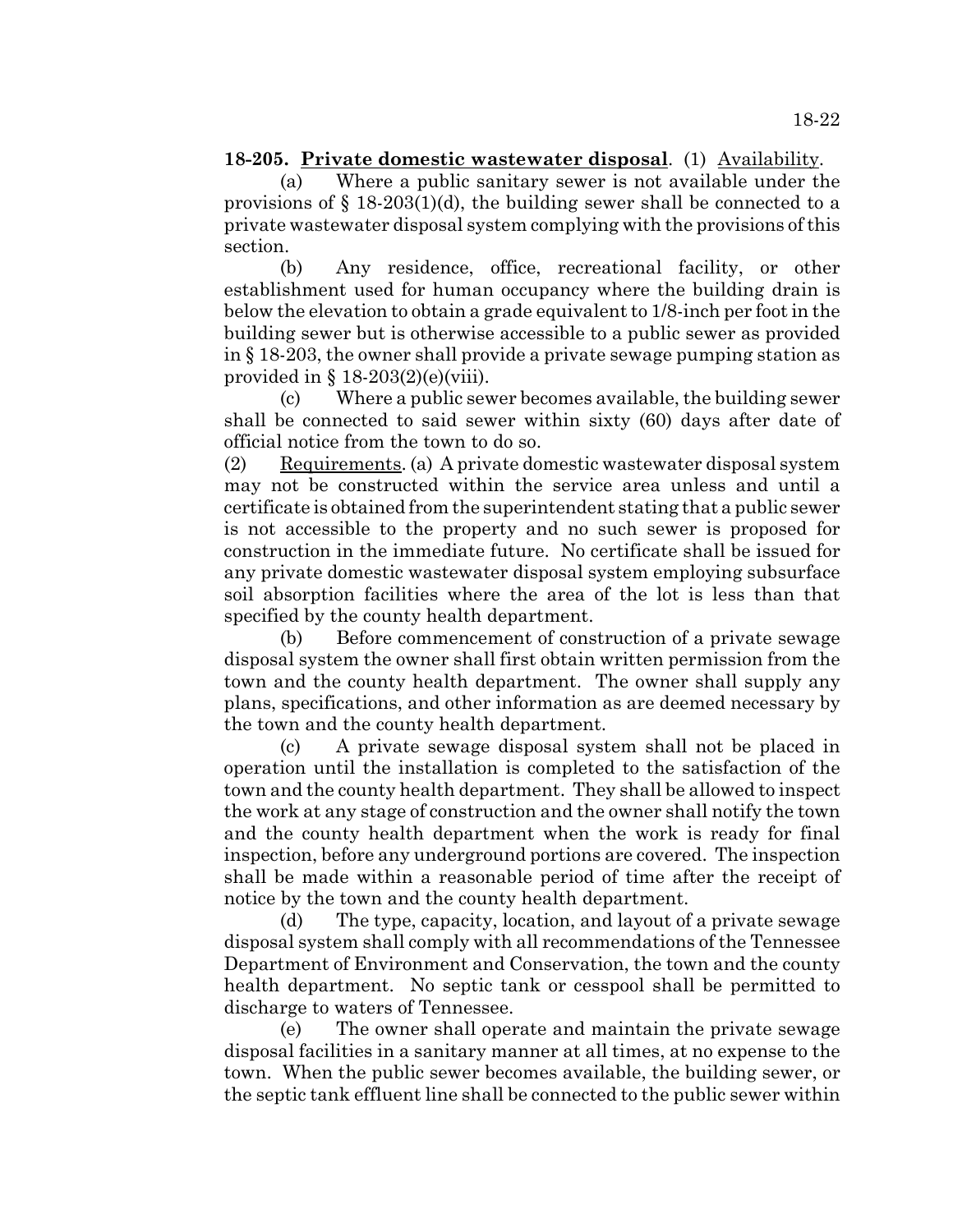sixty (60) days of the date of availability and the private sewage disposal system should be cleaned of sludge and if no longer used as a part of the town's treatment system, filled with suitable material.

(f) No statement contained in this chapter shall be construed to interfere with any additional or future requirements that may be imposed by the city and the county health department.

# **18-206. Regulation of holding tank waste disposal or trucked in waste**.

(1) Permit. No person, firm, association or corporation shall clean out, drain, or flush any septic tank or any other type of wastewater or excreta disposal system, unless such person, firm, association, or corporation obtains a permit from the town to perform such acts or services.

Any person, firm, association, or corporation desiring a permit to perform such services shall file an application on the prescribed form. Upon any such application, said permit shall be issued by the superintendent when the conditions of this chapter have been met and providing the superintendent is satisfied the applicant has adequate and proper equipment to perform the services contemplated in a safe and competent manner. Such permits shall be limited to the discharge of domestic sewage waste containing no industrial waste.

(2) Fees. For each permit issued under the provisions of this chapter the applicant shall agree in writing by the provisions of this section and pay an annual service charge to the town to be set as specified in  $\S 18-211$ . Any such permit granted shall be for one fiscal year or fraction of the fiscal year, and shall continue in full force and effect from the time issued until the ending of the fiscal year, unless sooner revoked, and shall be nontransferable. The number of the permit granted hereunder shall be plainly painted 3-inch permanent letters on each side of each motor vehicle used in the conduct of the business permitted hereunder.

(3) Designated disposal locations. The superintendent shall designate approved locations for the emptying and cleansing of all equipment used in the performance of the services rendered under the permit herein provided for, and it shall be a violation hereof for any person, firm, association or corporation to empty or clean such equipment at any place other than a place so designated. The superintendent may refuse to accept any truckload of waste at his absolute discretion where it appears that the waste could interfere with the operation of the POTW.

(4) Revocation of permit. Failure to comply with all the provisions of this chapter shall be sufficient cause for the revocation of such permit by the superintendent. The possession within the service area by any person of any motor vehicle equipped with a body type and accessories of a nature and design capable of serving a septic tank of wastewater or excreta disposal system cleaning unit shall be prima facie evidence that such person is engaged in the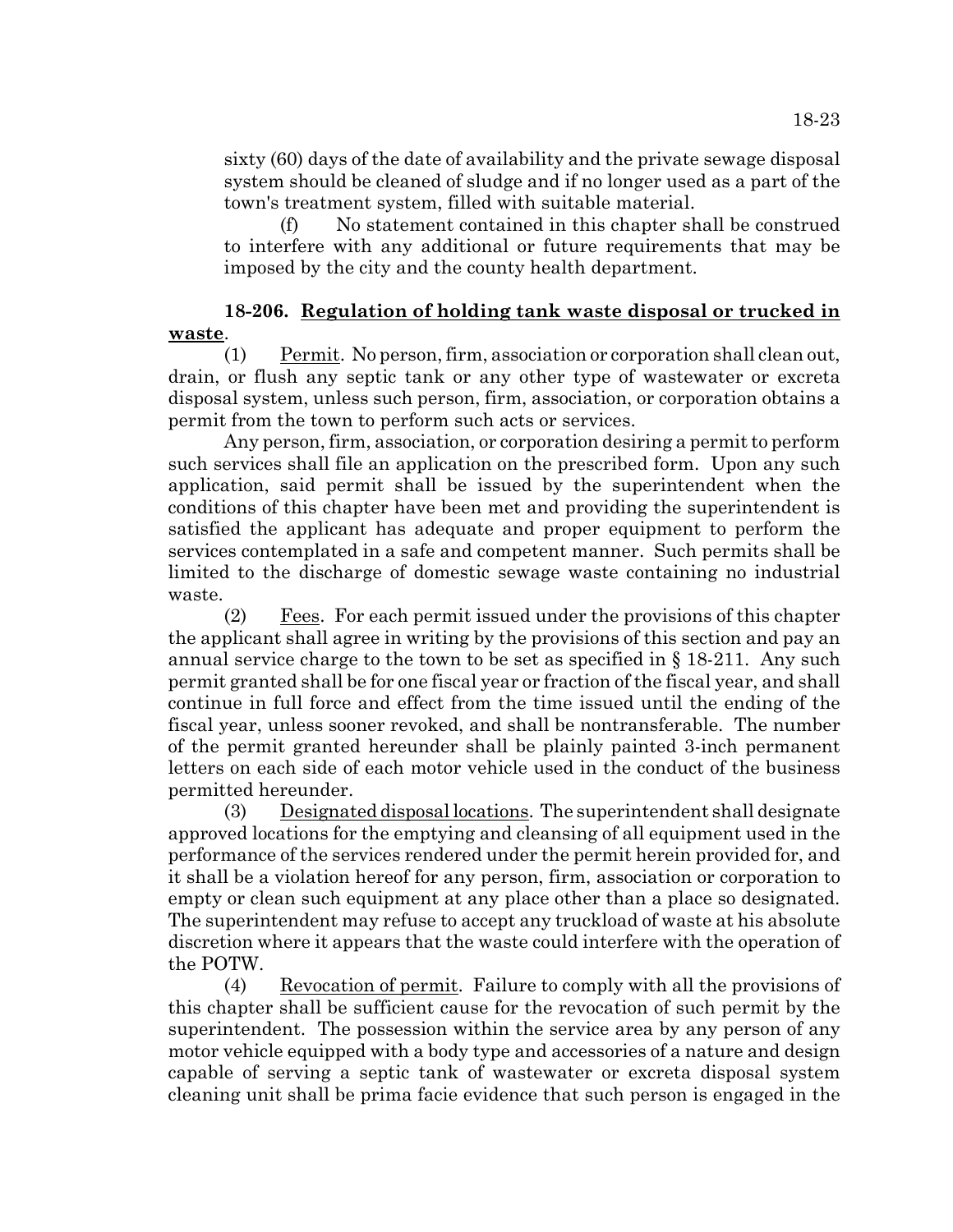business of cleaning, draining, or flushing septic tanks or other wastewater or excreta disposal systems within the service area of the Town of Baileyton.

(5) Trucked in waste. No waste material or cleaning waste will be allowed from trucks, railcars, barges, etc., or temporally pumped waste without written approval by the superintendent. This approval may require testing, flow monitoring and record keeping or the issuance of an industrial pretreatment permit.

**18-207. Discharge regulations**. (1) General discharge prohibitions. No user shall contribute or cause to be contributed, directly or indirectly, any pollutant or wastewater which will pass through or interfere with the operation and performance of the POTW. These general prohibitions apply to all such users of a POTW whether or not the user is subject to national categorical pretreatment standards or any other national, state, or local pretreatment standards or requirements. Violations of these general and specific prohibitions or the provisions of § 18-207 may result in the issuance of an industrial pretreatment permit, surcharges, discontinuance of water and/or sewer service and other fines and provisions of § 18-210. A user may not contribute the following substances to any POTW:

(a) Any liquids, solids, or gases which by reason of their nature or quantity are, or may be, sufficient either alone or by interaction with other substances to cause fire or explosion or be injurious in any other way to the POTW or to the operation of the POTW. At no time, shall two successive readings on an explosion hazard meter, at the point of discharge into the system (or at any point in the system) be more than five percent (5%) nor any single reading over twenty percent (20%) of the lower explosive limit (LEL) of the meter. Prohibited flammable materials including, but not limited to, wastestreams with a closed cap flash point of less than  $140^{\circ}$  F or  $60^{\circ}$  C using the test methods specified in 40 CFR 261.21. Prohibited materials include, but are not limited to, gasoline, kerosene, naphtha, benzene, toluene, xylene, ethers, alcohols, ketones, aldehydes, peroxides, chlorates, perchlorates, bromate, carbides, hydrides and sulfides and any other substances which the town, the state or EPA has notified the user is a fire hazard or a hazard to the system.

(b) Any wastewater having a pH less than 5.5 or higher than 9.5 or wastewater having any other corrosive property capable of causing damage or hazard to structures, equipment, and/or personnel of the POTW.

(c) Solid or viscous substances which may cause obstruction to the flow in a sewer or other interference with the operation of the wastewater treatment facilities including, but not limited to: grease, garbage with particles greater than one-half inch (½") in any dimension, paunch manure, bones, hair, hides, or fleshings, entrails, whole blood, feathers, ashes, cinders, sand, spent lime, stone or marble dust, metal,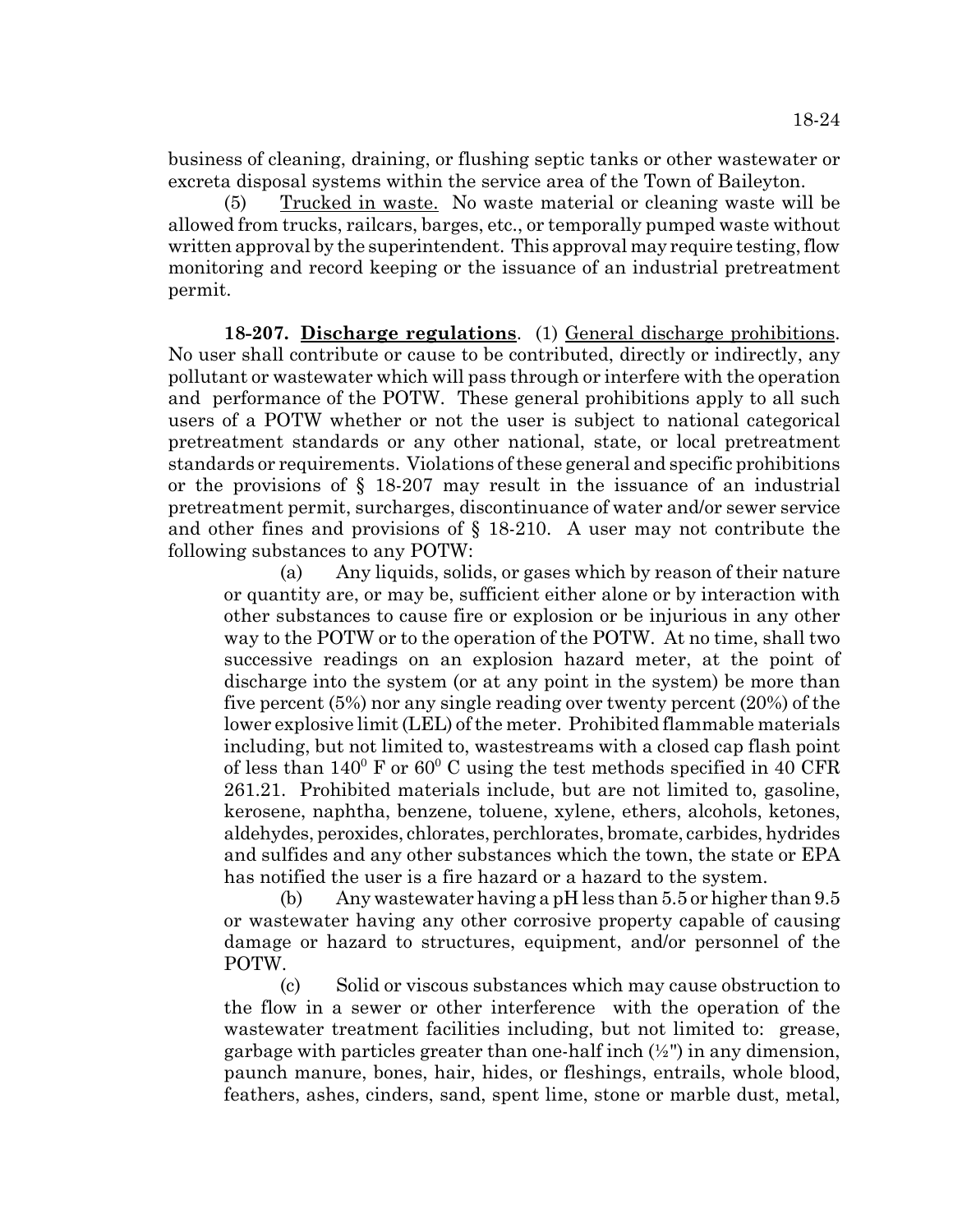glass, straw, shavings, grass clippings, rags, spent grains, spent hops, waste paper, wood, plastics, mud, or glass grinding or polishing wastes.

(d) Any pollutants, including oxygen demanding pollutants (BOD, etc.) released at a flow rate and/or pollutant concentration which will cause interference to the POTW.

(e) Pollutants which result in the presence of toxic gases, vapors, or fumes within the POTW in a quantity that may cause acute worker health and safety problems.

(f) Petroleum oil, nonbiodegradable cutting oil, or products of mineral oil origin in amounts that will cause interference or pass through.

(g) Any wastewater containing any toxic pollutants, chemical elements, or compounds in sufficient quantity, either singly or by interaction with other pollutants, to injure or interfere with any wastewater treatment process, constitute a hazard to humans, including wastewater plant and collection system operators, or animals, create a toxic effect in the receiving waters of the POTW, or to exceed the limitation set forth in a categorical pretreatment standard. A toxic pollutant shall include but not be limited to any pollutant identified pursuant to Section 307(a) of the Act.

(h) Any trucked or hauled pollutants except at discharge points designated by the POTW.

(i) Any substance which may cause the POTW's effluent or any other product of the POTW such as residues, sludges, or scums, to be unsuitable for reclamation and reuse or to interfere with the reclamation process. In no case, shall a substance discharged to the POTW cause the POTW to be in non-compliance with sludge use or disposal criteria, 40 CFR 503, guidelines, or regulations developed under Section 405 of the Act; any criteria, guidelines, or regulations affecting sludge use or disposal developed pursuant to the Solid Waste Disposal Act, the Clean Air Act, the Toxic Substances Control Act, or state criteria applicable to the sludge management method being used.

(j) Any substances which will cause the POTW to violate its NPDES Permit or the receiving water quality standards.

(k) Any wastewater causing discoloration of the wastewater treatment plant effluent to the extent that the receiving stream water quality requirements would be violated, such as, but not limited to, dye wastes and vegetable tanning solutions.

(l) Any wastewater having a temperature which will inhibit biological activity in the POTW treatment plant resulting in interference, but in no case wastewater with a temperature at the introduction into the POTW which exceeds 40°C (104° F).

(m) Any waters or wastes causing an unusual volume of flow or concentration of waste constituting "slug" as defined herein.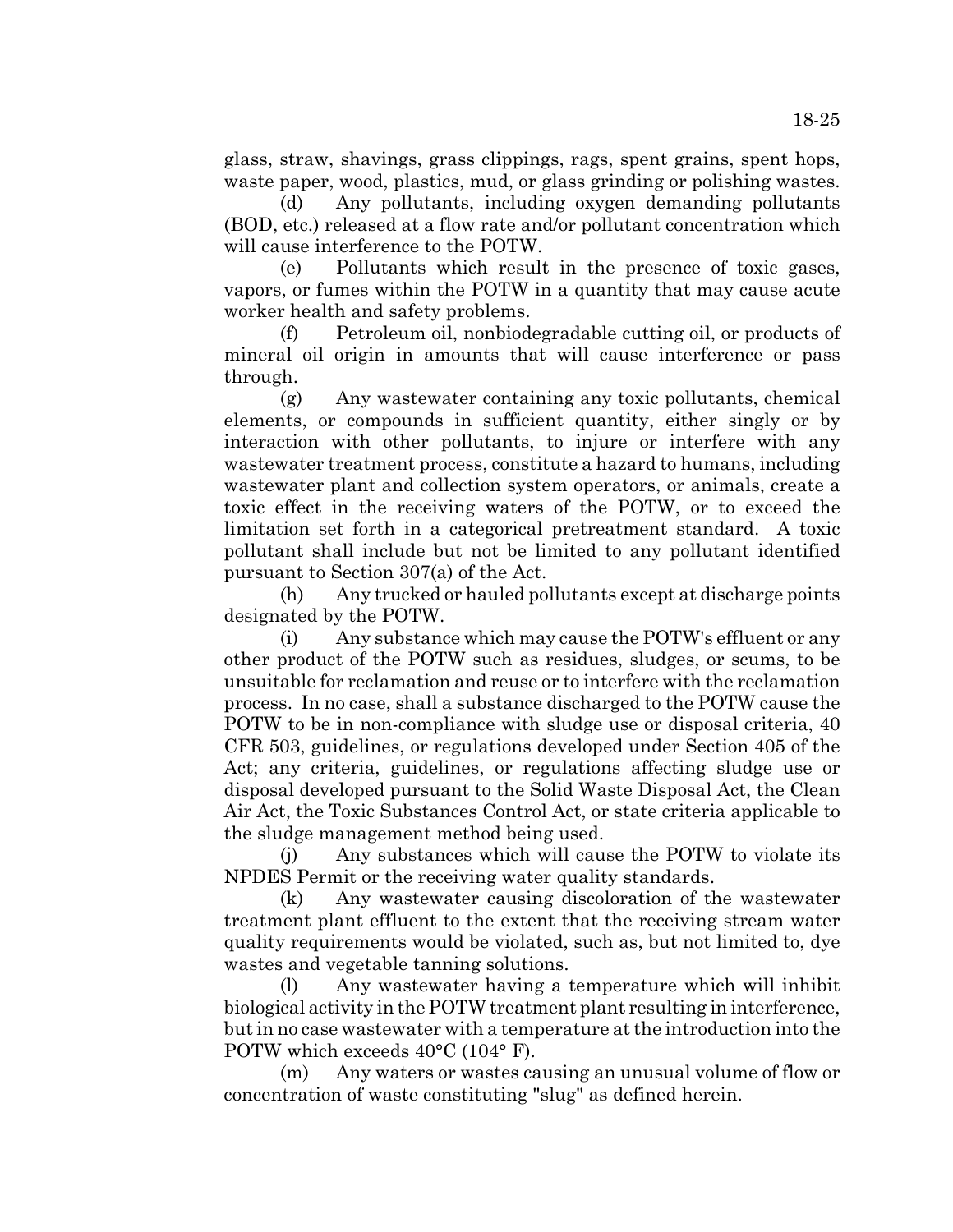(n) Any waters containing any radioactive wastes or isotopes of such halflife or concentration as may exceed limits established by the superintendent in compliance with applicable state or federal regulations.

(o) Any wastewater which causes a hazard to human life or creates a public nuisance.

(p) Any waters or wastes containing fats, wax, grease, or oil, whether emulsified or not, which cause accumulations of solidified fat in pipes, lift stations and pumping equipment, or interfere at the treatment plant.

(q) Any stormwater, surface water, groundwater, roof runoff, subsurface drainage, uncontaminated cooling water, or unpolluted industrial process waters to any sanitary sewer. Stormwater and all other unpolluted drainage shall be discharged to such sewers as are specifically designated as storm sewers, or to a natural outlet approved by the superintendent and the Tennessee Department of Environment and Conservation. Industrial cooling water or unpolluted process waters may be discharged on approval of the superintendent and the Tennessee Department of Environment and Conservation, to a storm sewer or natural outlet.

(2) Restrictions on wastewater strength. No person or user shall discharge wastewater which exceeds the set of standards provided in Table A - Plant Protection Criteria, unless specifically allowed by their discharge permit local limits (Table B -- User Discharge Restrictions). Dilution of any wastewater discharge for the purpose of satisfying these requirements shall be considered in violation of this chapter.

# Table A Plant Protection Criteria

| Parameter          | Maximum<br>Concentration<br>(mg/l)<br>$(24$ Hour Flow)<br>Proportional<br>Composite Sample | Maximum<br>Instantaneous<br>Concentration<br>(mg/l) Grab Sample |
|--------------------|--------------------------------------------------------------------------------------------|-----------------------------------------------------------------|
| Arsenic<br>Benzene |                                                                                            |                                                                 |

Cadmium Carbon Tetrachloride Chloroform Chromium (total) Copper Cyanide Ethybenzene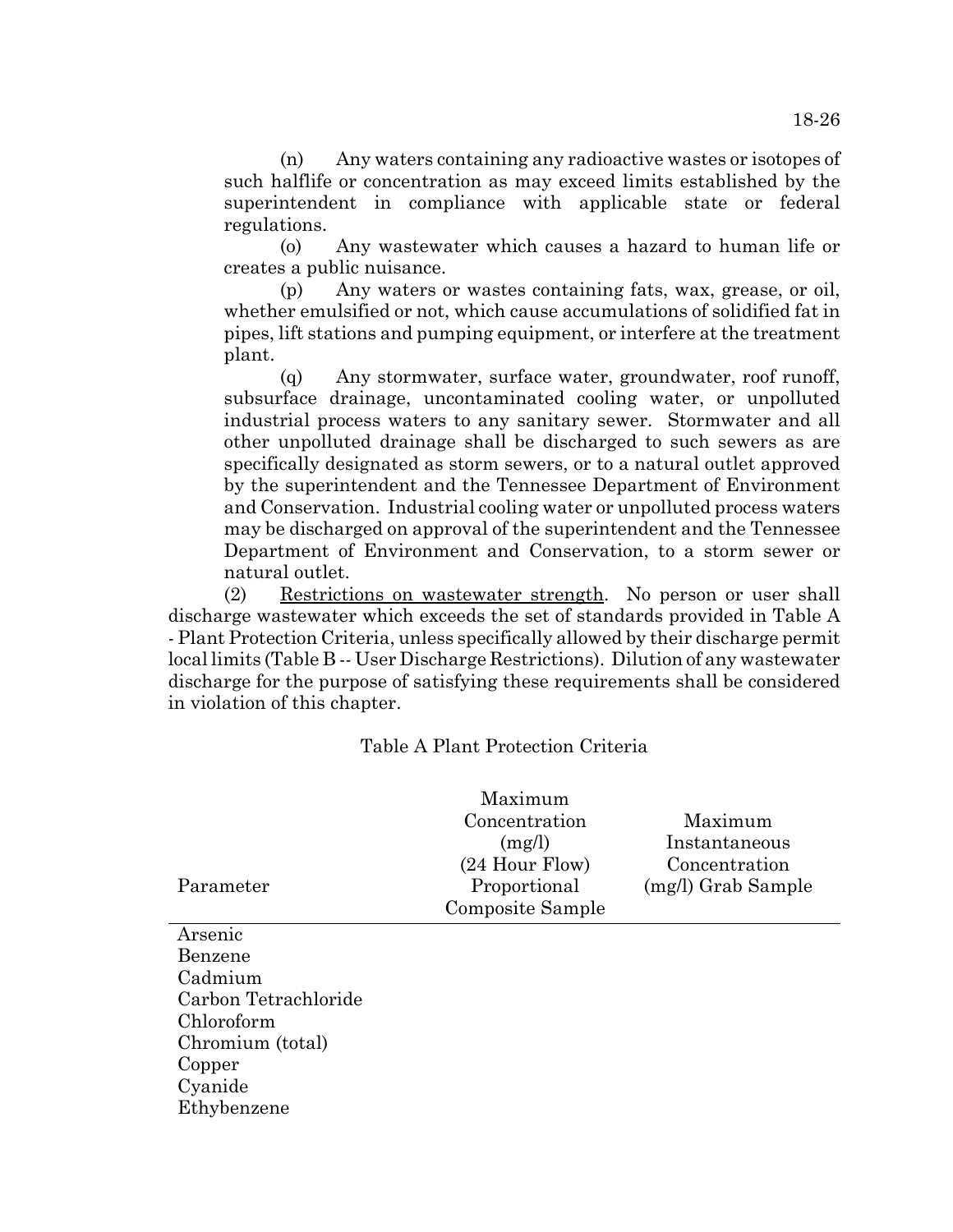|           | Maximum          |                    |
|-----------|------------------|--------------------|
|           | Concentration    | Maximum            |
|           | (mg/l)           | Instantaneous      |
|           | $(24$ Hour Flow) | Concentration      |
| Parameter | Proportional     | (mg/l) Grab Sample |
|           | Composite Sample |                    |

Lead Mercury Methylene chloride Molybdenum Naphthalene Nickel Phenol Selenium Silver Tetrachloroethylene Toluene Total Phathalate Trichlorethlene 1,1,1-Trichloroethane 1,2 Transdichloroethylene Zinc

l,

# **Table B - User Discharge Restrictions**

| Pollutant            | Average* Maximum<br>Concentration<br>(mg/l) | Instantaneous<br>Maximum<br>Concentration<br>(mg/l) |
|----------------------|---------------------------------------------|-----------------------------------------------------|
| Arsenic              |                                             |                                                     |
| Benzene              |                                             |                                                     |
| Cadmium              |                                             |                                                     |
| Carbon Tetrachloride |                                             |                                                     |
| Chloroform           |                                             |                                                     |
| Chromium (total)     |                                             |                                                     |
| Copper               |                                             |                                                     |
| Cyanide              |                                             |                                                     |
| Ethybenzene          |                                             |                                                     |
| Lead                 |                                             |                                                     |
| Mercury              |                                             |                                                     |
| Methylene chloride   |                                             |                                                     |
| Molybdenum           |                                             |                                                     |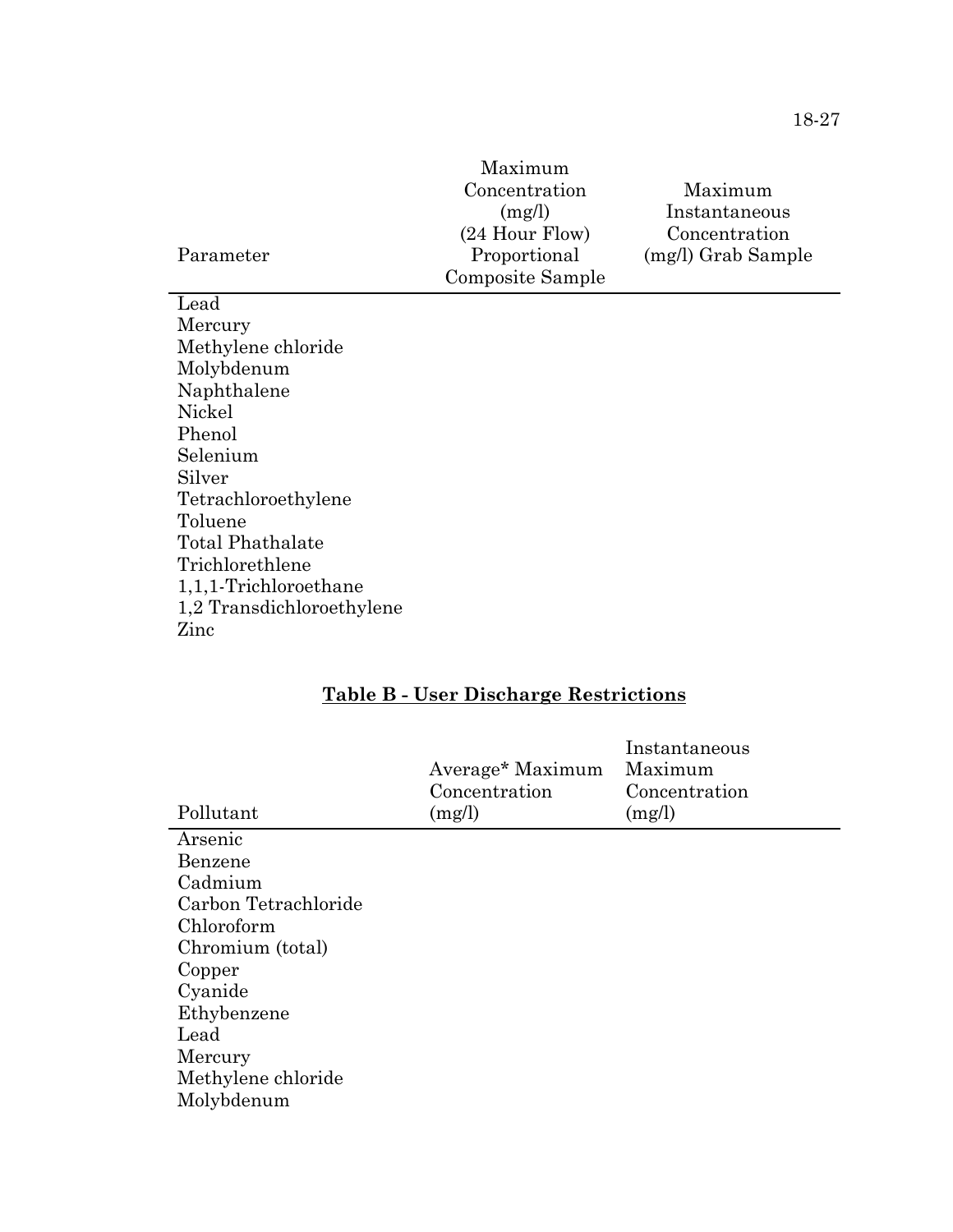| Pollutant                                                                                                                                                                                                                                                                                                                      | Average* Maximum<br>Concentration<br>(mg/l) | Instantaneous<br>Maximum<br>Concentration<br>(mg/l) |
|--------------------------------------------------------------------------------------------------------------------------------------------------------------------------------------------------------------------------------------------------------------------------------------------------------------------------------|---------------------------------------------|-----------------------------------------------------|
|                                                                                                                                                                                                                                                                                                                                |                                             |                                                     |
| Napthalene                                                                                                                                                                                                                                                                                                                     |                                             |                                                     |
| Nickel                                                                                                                                                                                                                                                                                                                         |                                             |                                                     |
| Phenol                                                                                                                                                                                                                                                                                                                         |                                             |                                                     |
| Selenium                                                                                                                                                                                                                                                                                                                       |                                             |                                                     |
| Silver                                                                                                                                                                                                                                                                                                                         |                                             |                                                     |
| Tetrachloroethylene                                                                                                                                                                                                                                                                                                            |                                             |                                                     |
| Toluene                                                                                                                                                                                                                                                                                                                        |                                             |                                                     |
| Total Phathalate                                                                                                                                                                                                                                                                                                               |                                             |                                                     |
| Trichlorethlene                                                                                                                                                                                                                                                                                                                |                                             |                                                     |
| $1,1,1$ -Trichoroethane                                                                                                                                                                                                                                                                                                        |                                             |                                                     |
| 1,2 Transdichloroethylene                                                                                                                                                                                                                                                                                                      |                                             |                                                     |
| Zinc                                                                                                                                                                                                                                                                                                                           |                                             |                                                     |
| $\sqrt{2}$ $\sqrt{2}$ $\sqrt{2}$ $\sqrt{2}$ $\sqrt{2}$ $\sqrt{2}$ $\sqrt{2}$ $\sqrt{2}$ $\sqrt{2}$ $\sqrt{2}$ $\sqrt{2}$ $\sqrt{2}$ $\sqrt{2}$ $\sqrt{2}$ $\sqrt{2}$ $\sqrt{2}$ $\sqrt{2}$ $\sqrt{2}$ $\sqrt{2}$ $\sqrt{2}$ $\sqrt{2}$ $\sqrt{2}$ $\sqrt{2}$ $\sqrt{2}$ $\sqrt{2}$ $\sqrt{2}$ $\sqrt{2}$ $\sqrt{2$<br>$\sigma$ |                                             |                                                     |

\*Based on 24-hour flow proportional composite samples.

(3) Fats, oils and grease traps and interceptors.

(a) Fat, Oil, and Grease (FOG), waste food, and sand interceptors. FOG, waste food and sand interceptors shall be provided when, in the opinion of the superintendent, they are necessary for the proper handling of liquid wastes containing fats, oils, and grease, any flammable wastes, ground food waste, sand, soil, and solids, or other harmful ingredients in excessive amount which impact the wastewater collection system. Such interceptors shall not be required for single family residences, but may be required on multiple family residences. All interceptors shall be of a type and capacity approved by the superintendent, and shall be located as to be readily and easily accessible for cleaning and inspection.

(b) Fat, oil, grease, and food waste. (i) New construction and renovation. Upon construction or renovation, all restaurants, cafeterias, hotels, motels, hospitals, nursing homes, schools, grocery stores, prisons, jails, churches, camps, caterers, manufacturing plants and any other sewer users who discharge applicable waste shall submit a FOG and food waste control plan that will effectively control the discharge of FOG and food waste.

(ii) Existing structures. All existing restaurants, cafeterias, hotels, motels, hospitals, nursing homes, schools, grocery stores, prisons, jails, churches, camps, caterers, manufacturing plants and any other sewer users who discharge applicable waste shall be required to submit a plan for control of FOG and food waste, if and when the superintendent determines that FOG and food waste are causing excessive loading, plugging,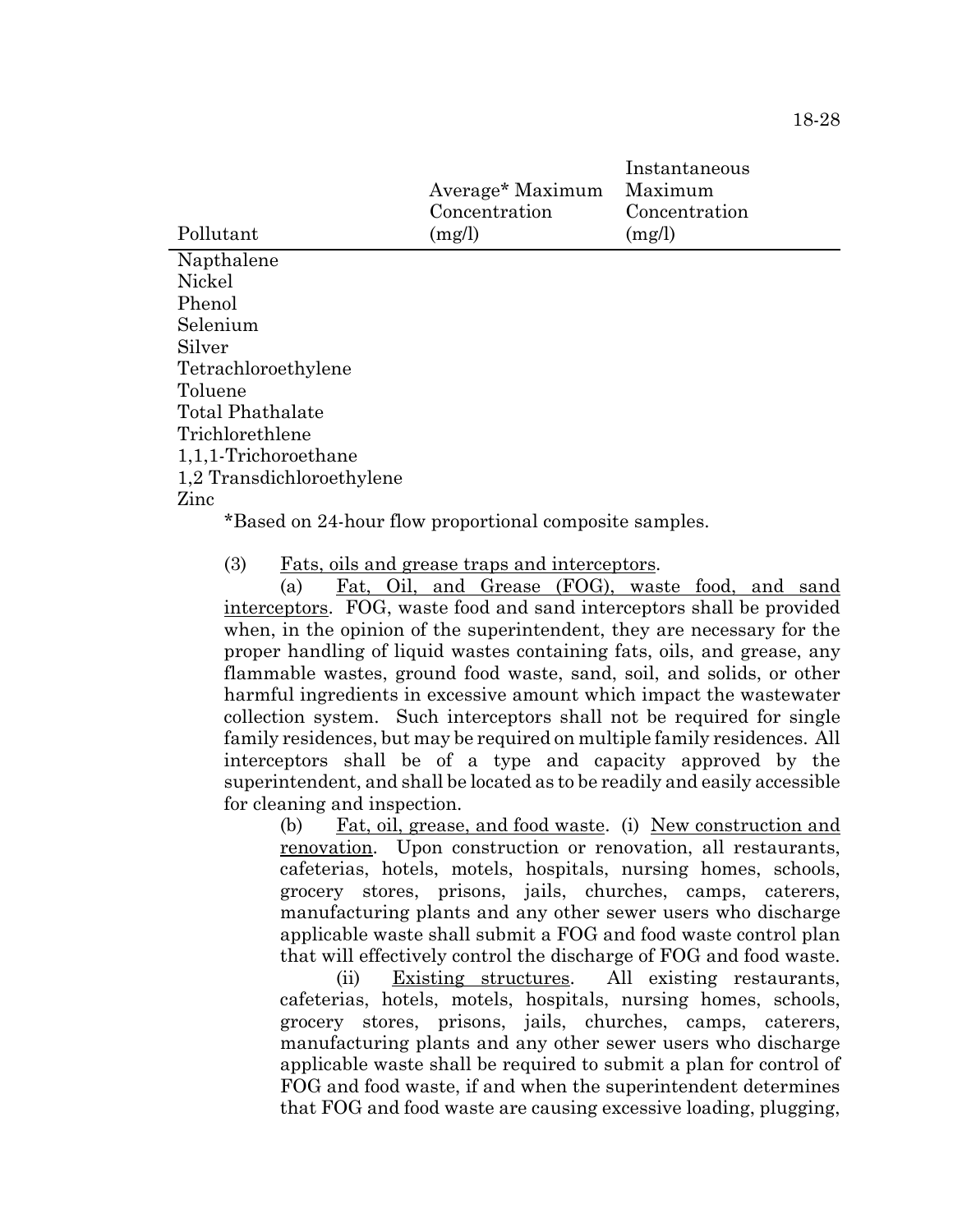damage or potential problems to structures or equipment in the public sewer system.

(iii) Implementation of plan. After approval of the FOG plan by the superintendent the sewer user must:

> (A) Implement the plan within a reasonable amount of time;

> (B) Service and maintain the equipment in order to prevent adverse impact upon the sewer collection system and treatment facility. If in the opinion of the superintendent the user continues to impact the collection system and treatment plan, additional pretreatment may be required, including a requirement to meet numeric limits and have surcharges applied.

(c) Sand, soil, and oil interceptors. All car washes, truck washes, garages, service stations and other sources of sand, soil, and oil shall install effective sand, soil, and oil interceptors. These interceptors shall be sized to effectively remove sand, soil, and oil at the expected flow rates. The interceptors shall be cleaned on a regular basis to prevent impact upon the wastewater collection and treatment system. Owners whose interceptors are deemed to be ineffective by the superintendent may be asked to change the cleaning frequency or to increase the size of the interceptors. Owners or operators of washing facilities will prevent the inflow of rainwater into the sanitary sewers.

(d) Laundries. Commercial laundries shall be equipped with an interceptor with a wire basket or similar device, removable for cleaning, that prevents passage into the sewer system of solids  $\frac{1}{2}$  inch or larger in size such as strings, rags, buttons, or other solids detrimental to the system.

(e) Control equipment. The equipment of facilities installed to control FOG, food waste, sand and soil, must be designed in accordance with the Standard Plumbing Code and Tennessee Department of Environment and Conservation engineering standards. Underground equipment shall be tightly sealed to prevent inflow of rainwater and easily accessible to allow regular maintenance. Control equipment shall be maintained by the owner or operator of the facility so as to prevent a stoppage of the public sewer, and the accumulation of FOG in the lines, pump stations and treatment plant. If the town is required to clean out the public sewer lines as a result of a stoppage resulting from poorly maintained control equipment, the property owner shall be required to refund the labor, equipment, materials and overhead costs to the town. Nothing in this subsection shall be construed to prohibit or restrict any other remedy the town has under this chapter, or state or federal law.

The town retains the right to inspect and approve installation of control equipment.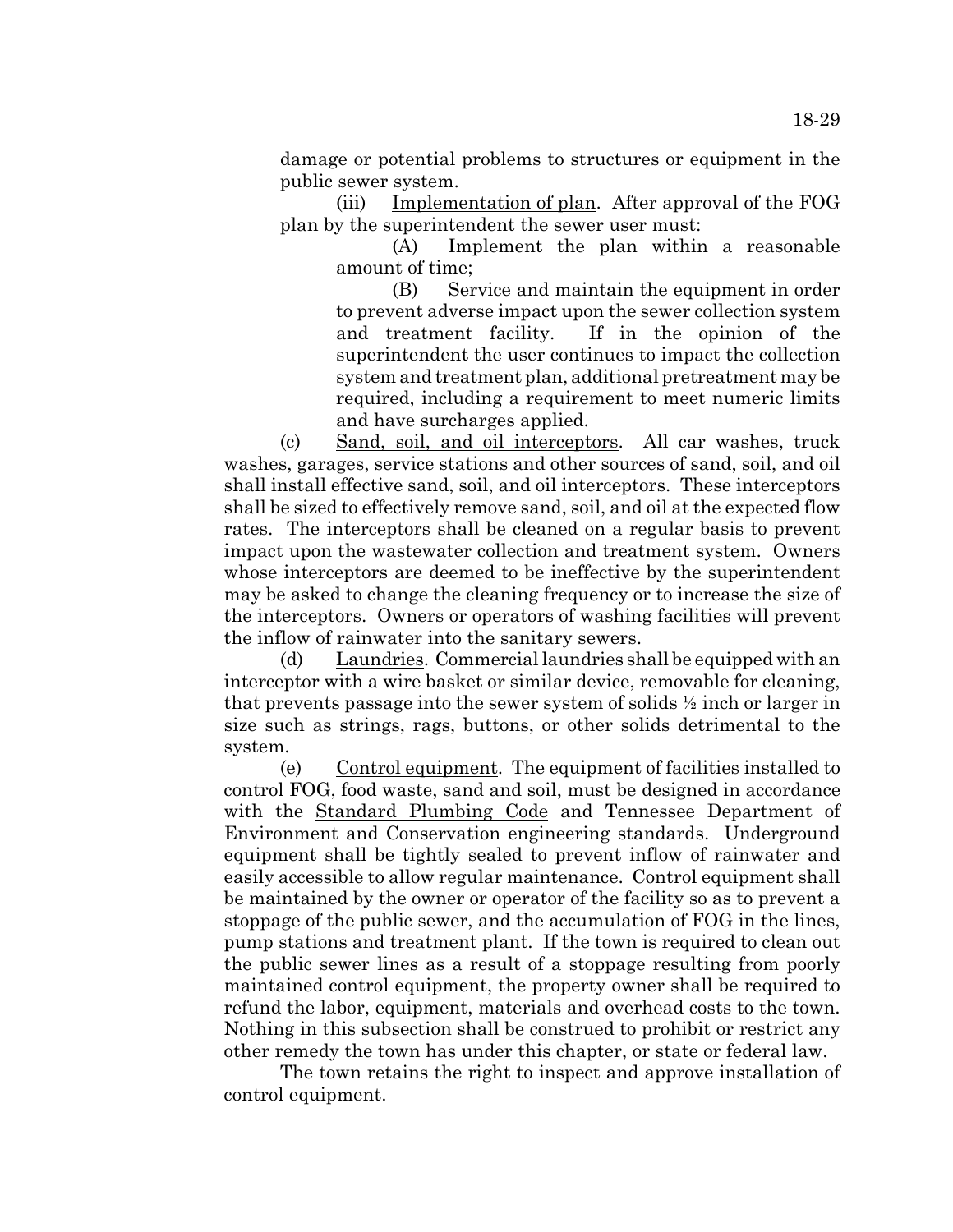(f) The superintendent may use industrial wastewater discharge permits under § 18-206 to regulate the discharge of fat, oil and grease.

(4) Protection of treatment plant influent. The pretreatment coordinator shall monitor the treatment works influent for each parameter in Table A - Plant Protection Criteria. Industrial users shall be subject to reporting and monitoring requirements regarding these parameters as set forth in this chapter. In the event that the influent at the POTW reaches or exceeds the levels established by Table A or subsequent criteria calculated as a result of changes in pass through limits issued by the Tennessee Department of Environment and Conservation, the pretreatment coordinator shall initiate technical studies to determine the cause of the influent violation and shall recommend to the town the necessary remedial measures, including, but not limited to, recommending the establishment of new or revised pre-treatment levels for these parameters. The pretreatment coordinator shall also recommend changes to any of these criteria in the event that: the POTW effluent standards are changed, there are changes in any applicable law or regulation affecting same, or changes are needed for more effective operation of the POTW.

# **Table C-Surcharge and Maximum Limits**

Parameter Surcharge Limit Maximum Concentration

Total Kjeldahl Nitrogen (TKN) Oil & Grease MBAS BOD COD Suspended Solids

(5) Federal categorical pretreatment standards. Upon the promulgation of the federal categorical pretreatment standards for a particular industrial subcategory, the federal standard, if more stringent than limitations imposed under this chapter for sources in that subcategory, shall immediately supersede the limitations imposed under this chapter. The pretreatment coordinator shall notify all affected users of the applicable reporting requirements under 40 CFR, Section 403.12.

(6) Right to establish more restrictive criteria. No statement in this chapter is intended or may be construed to prohibit the pretreatment coordinator from establishing specific wastewater discharge criteria more restrictive where wastes are determined to be harmful or destructive to the facilities of the POTW or to create a public nuisance, or to cause the discharge of the POTW to violate effluent or stream quality standards, or to interfere with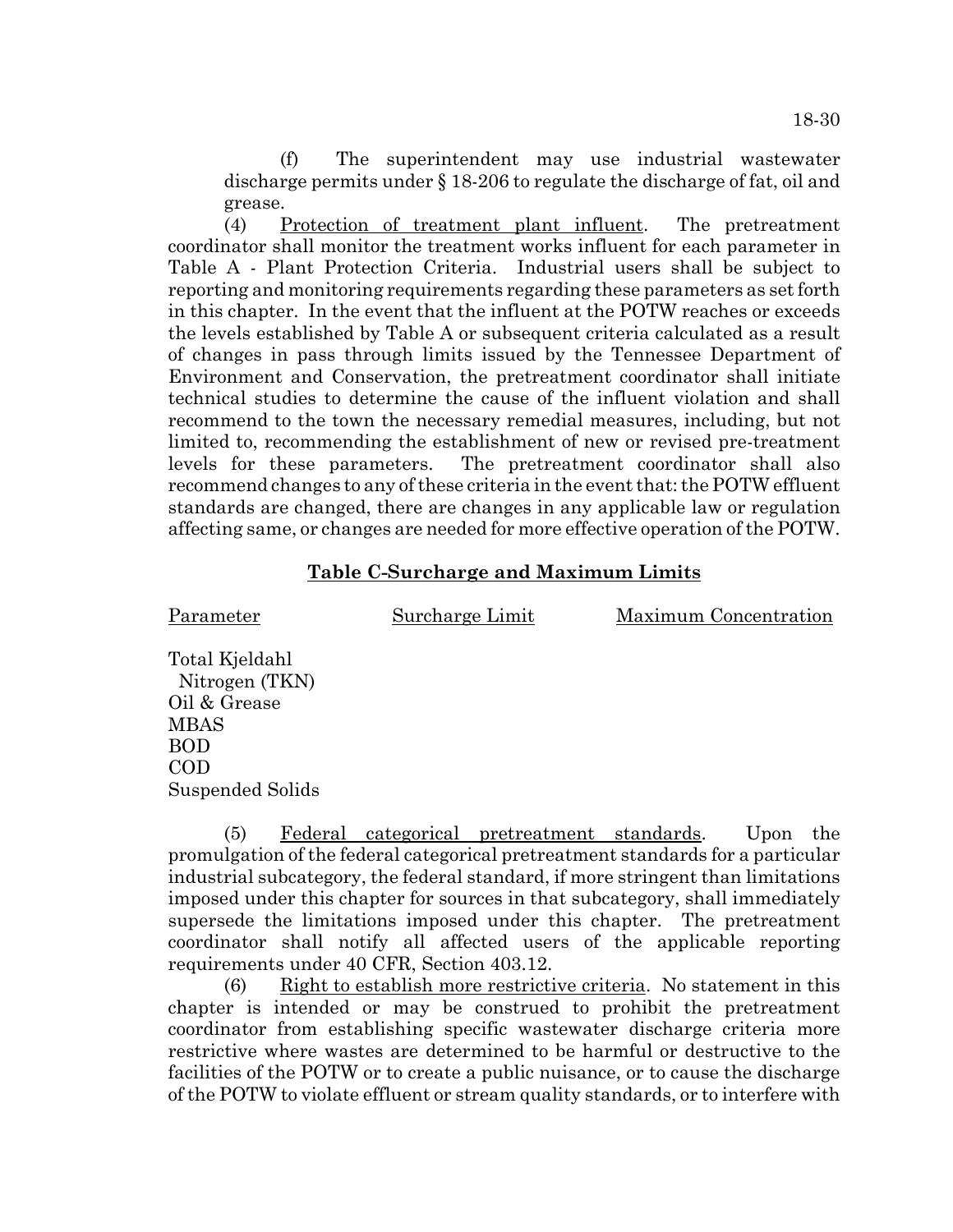the use or handling of sludge, or to pass through the POTW resulting in a violation of the NPDES permit, or to exceed industrial pretreatment standards for discharge to municipal wastewater treatment systems as imposed or as may be imposed by the Tennessee Department of Environment and Conservation and/or the United States Environmental Protection Agency.

(7) Accidental discharges. (a) Protection from accidental discharge. All industrial users shall provide such facilities and institute such procedures as are reasonably necessary to prevent or minimize the potential for accidental discharge into the POTW of waste regulated by this chapter from liquid or raw material storage areas, from truck and rail car loading and unloading areas, from in-plant transfer or processing and materials handling areas, and from diked areas or holding ponds of any waste regulated by this chapter. Detailed plans showing the facilities and operating procedures shall be submitted to the pretreatment coordinator before the facility is constructed.

The review and approval of such plans and operating procedures will in no way relieve the user from the responsibility of modifying the facility to provide the protection necessary to meet the requirements of this chapter.

(b) Notification of accidental discharge. Any person causing or suffering from any accidental discharge shall immediately notify the pretreatment coordinator in person, or by the telephone to enable countermeasures to be taken by the pretreatment coordinator to minimize damage to the POTW, the health and welfare of the public, and the environment.

This notification shall be followed, within five (5) days of the date of occurrence, by a detailed written statement describing the cause of the accidental discharge and the measures being taken to prevent future occurrence.

Such notification shall not relieve the user of liability for any expense, loss, or damage to the POTW, fish kills, or any other damage to person or property; nor shall such notification relieve the user of any fines, civil penalties, or other liability which may be imposed by this chapter or state or federal law.

(c) Notice to employees. A notice shall be permanently posted on the user's bulletin board or other prominent place advising employees whom to call in the event of a dangerous discharge. Employers shall ensure that all employees who may cause or suffer such a dangerous discharge to occur are advised of the emergency notification procedure. In lieu of placing notices on bulletin boards, the users may submit an approved SPIC. Each user shall annually certify to the pretreatment coordinator compliance with this paragraph.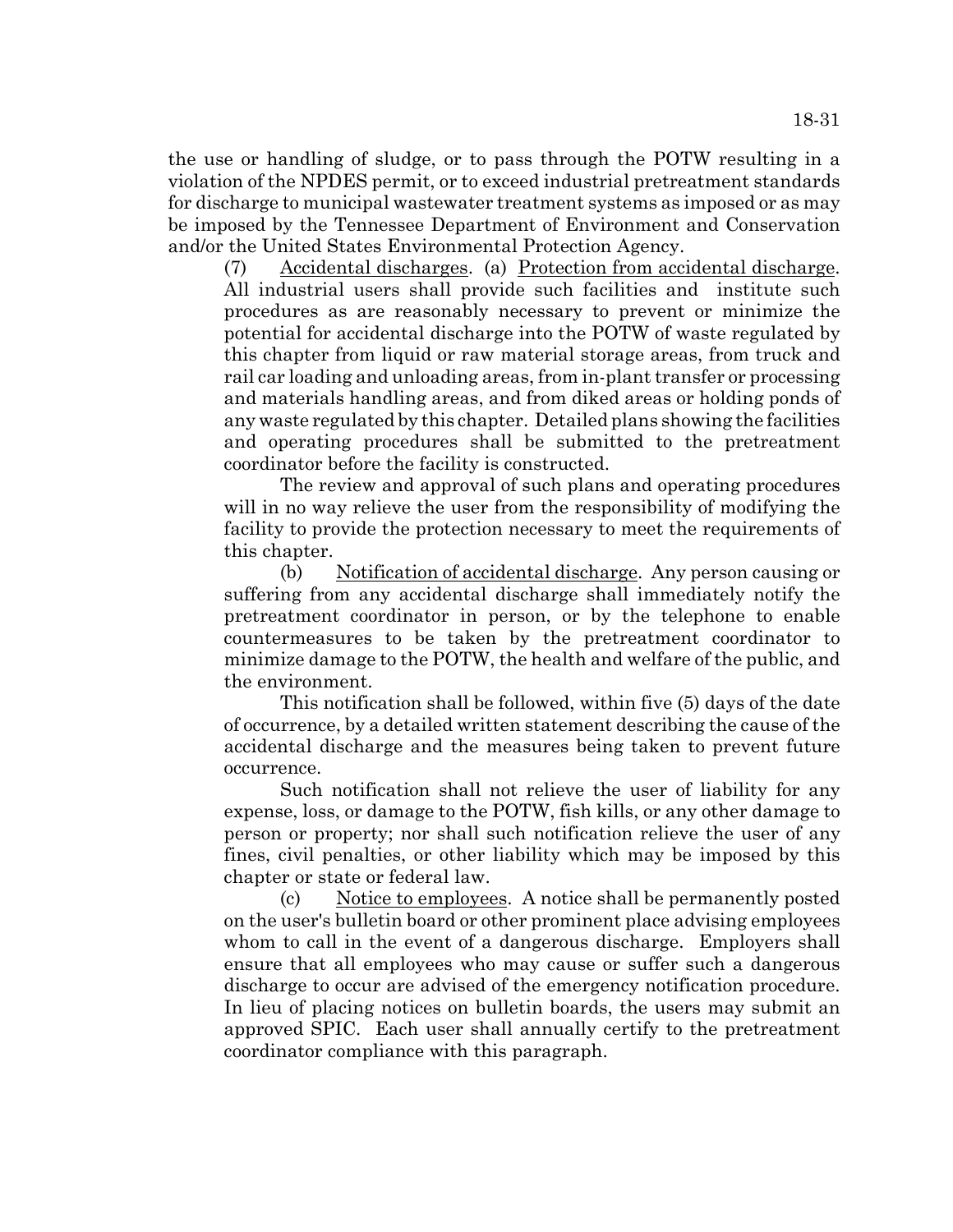**18-208. Application for domestic wastewater connection and industrial wastewater discharge permits**. (1) Application for discharge of domestic wastewater. All users or prospective users which generate domestic wastewater shall make application to the superintendent for connection to the municipal wastewater treatment system. Applications shall be required from all new dischargers as well as for any existing discharger desiring additional service. Connection to the town sewer shall not be made until the application is received and approved by the superintendent, the building sewer is installed in accordance with § 18-203 of this chapter and an inspection has been performed by the superintendent or his representative.

The receipt by the town of a prospective customer's application for connection shall not obligate the town to render the connection. If the service applied for cannot be supplied in accordance with this chapter and the town's rules and regulations and general practice, the connection charge will be refunded in full, and there shall be no liability of the town to the applicant for such service.

(2) Industrial wastewater discharge permits. (a) General requirements. All industrial users proposing to connect to or to contribute to the POTW shall obtain a wastewater discharge permit before connecting to or contributing to the POTW. All existing industrial users connected to or contributing to the POTW shall acquire a permit within 180 days after the effective date of this chapter.

(b) Applications. Applications for wastewater discharge permits shall be required as follows:

(i) Users required to obtain a wastewater discharge permit shall complete and file with the pretreatment coordinator, an application on a prescribed form accompanied by the appropriate fee. Existing users shall apply for a wastewater contribution permit within 60 days after the effective date of this chapter, and proposed new users shall apply at least 60 days prior to connecting to or contributing to the POTW.

(ii) The application shall be in the prescribed form of the town and shall include, but not be limited to the following information: name, address, and SIC number of applicant; wastewater volume; wastewater constituents and characteristic, including but not limited to those mentioned in §§ 18-207(1) and (2) discharge variations -- daily, monthly, seasonal and 30 minute peaks; a description of all chemicals handled on the premises, each product produced by type, amount, process or processes and rate of production, type and amount of raw materials, number and type of employees, hours of operation, site plans, floor plans, mechanical and plumbing plans and details showing all sewers and appurtenances by size, location and elevation; a description of existing and proposed pretreatment and/or equalization facilities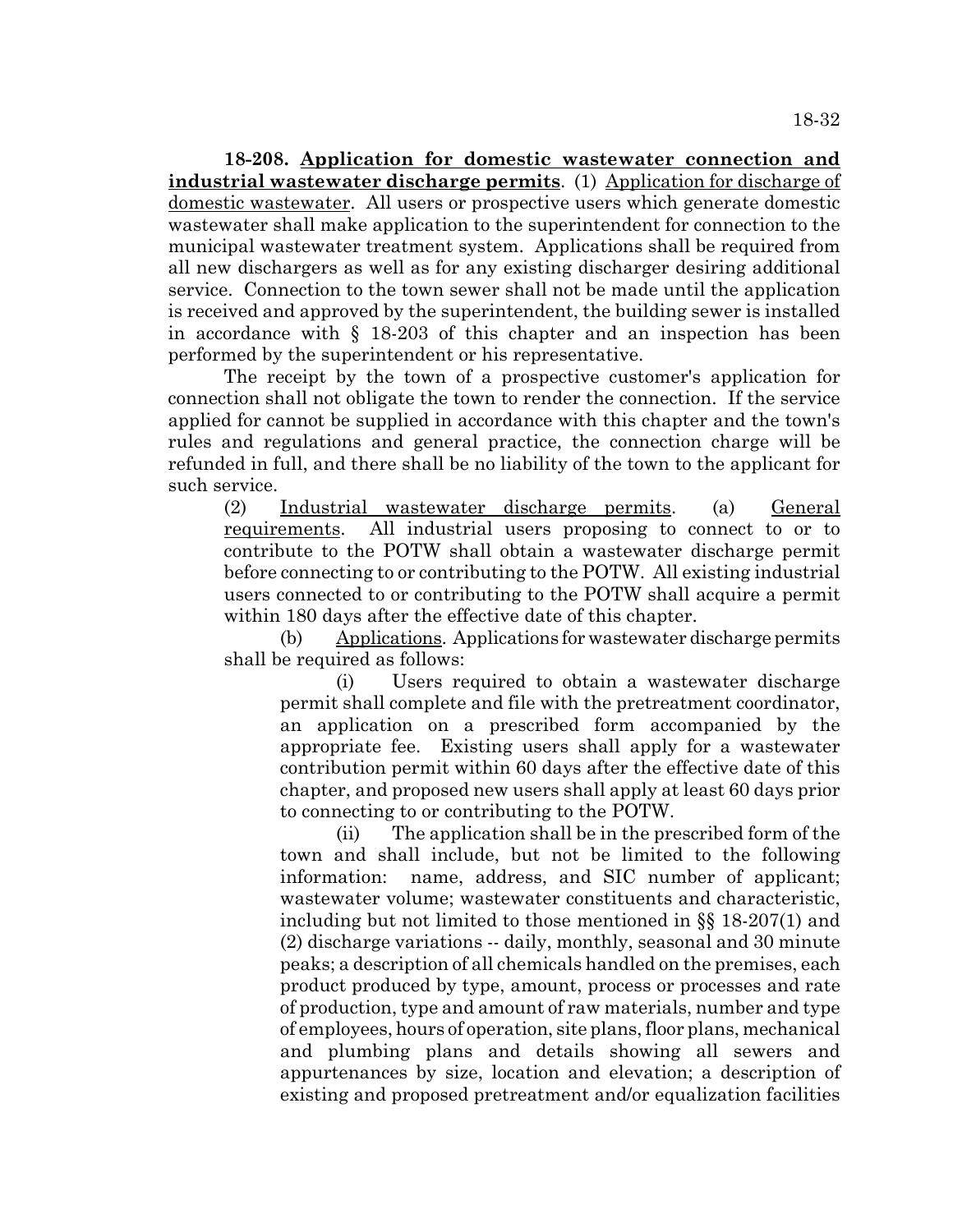and any other information deemed necessary by the pretreatment coordinator.

(iii) Any user who elects or is required to construct new or additional facilities for pretreatment shall as part of the application for wastewater discharge permit submit plans, specifications and other pertinent information relative to the proposed construction to the pretreatment coordinator for approval. Plans and specifications submitted for approval must bear the seal of a professional engineer registered to practice engineering in the State of Tennessee. A wastewater discharge permit shall not be issued until such plans and specifications are approved. Approval of such plans and specifications shall in no way relieve the user from the responsibility of modifying the facility as necessary to produce an effluent acceptable to the town under the provisions of this chapter.

(iv) If additional pretreatment and/or operations and maintenance will be required to meet the pretreatment standards, the application shall include the shortest schedule by which the user will provide such additional pretreatment. The completion date in this schedule shall not be later than the compliance date established for the applicable pretreatment standard. For the purpose of this paragraph, "pretreatment standard," shall include either a national pretreatment standard or a pretreatment standard imposed by § 18-207 of this chapter.

(v) The town will evaluate the data furnished by the user and may require additional information. After evaluation and acceptance of the data furnished, the town may issue a wastewater discharge permit subject to terms and conditions provided herein.

(vi) The receipt by the town of a prospective customer's application for wastewater discharge permit shall not obligate the town to render the wastewater collection and treatment service. If the service applied for cannot be supplied in accordance with this chapter or the town's rules and regulations and general practice, the application shall be rejected and there shall be no liability of the town to the applicant of such service.

(vii) The pretreatment coordinator will act only on applications containing all the information required in this section. Persons who have filed incomplete applications will be notified by the pretreatment coordinator that the application is deficient and the nature of such deficiency and will be given thirty (30) days to correct the deficiency. If the deficiency is not corrected within thirty (30) days or within such extended period as allowed by the local administrative officer, the local administrative officer shall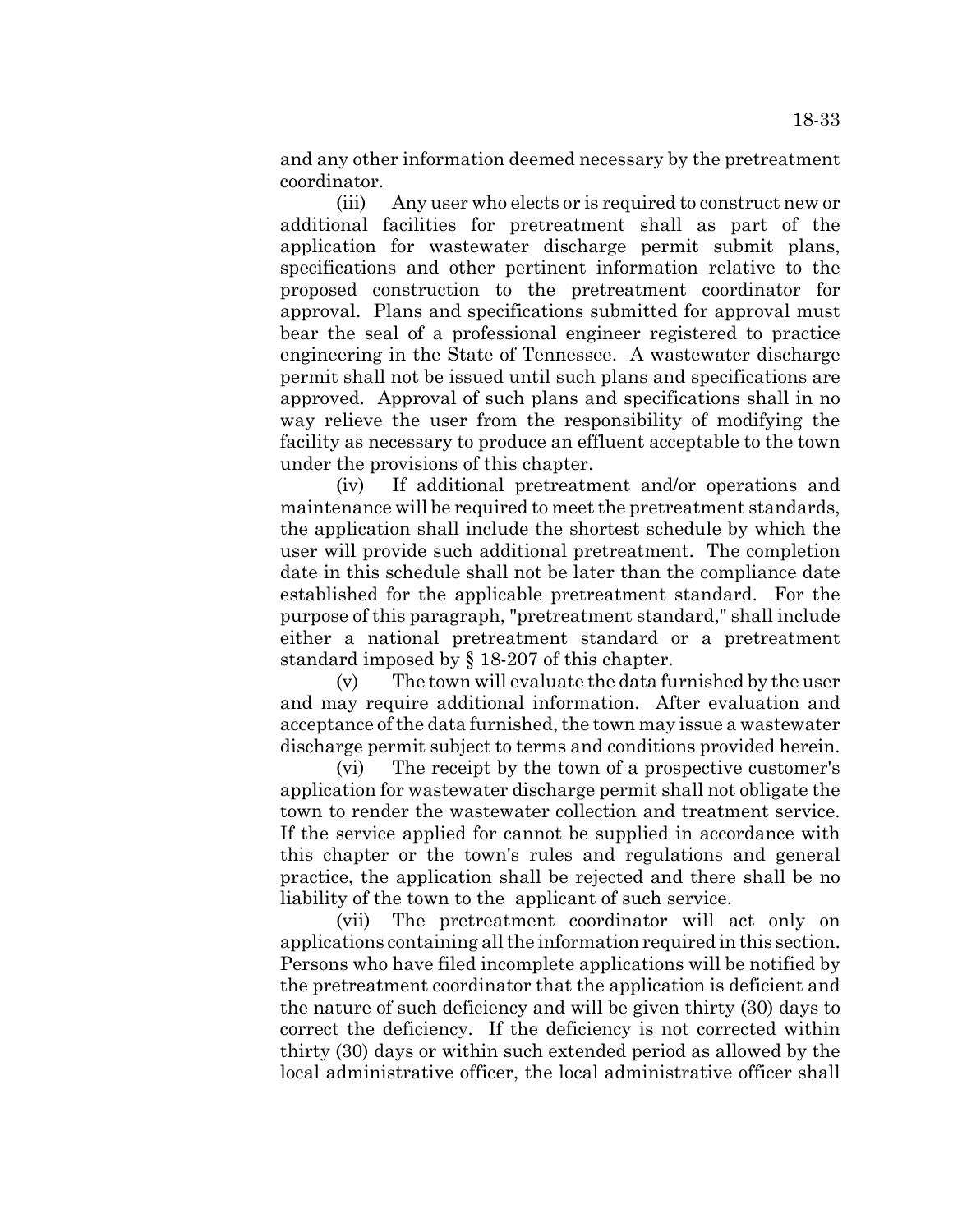deny the application and notify the applicant in writing of such action.

(c) Permit conditions. Wastewater discharge permits shall be expressly subject to all provisions of this chapter and all other applicable regulations, user charges and fees established by the town.

(i) Permits shall contain the following:

(A) Statement of duration;

(B) Provisions of transfer;

(C) Effluent limitations on volume, concentration, and time of discharge, based on 40 CFR 403, categorical standards, local limits, and state and local law;

(D) Self-monitoring, sampling, reporting, notification, record keeping, identification of pollutants to be monitored, sampling location, sampling frequency, sample type;

(E) Statement of applicable civil and criminal penalties for violations of pretreatment standards and the requirements of any applicable compliance schedule. Such schedules shall not extend the compliance date beyond the applicable federal deadlines;

(F) Prohibition of bypasses.

(ii) Additionally, permits may contain the following:

(A) The unit charge or schedule of user charges and fees for the wastewater to be discharged to a community sewer;

(B) Requirements for installation and maintenance of inspections and sampling facilities;

(C) Compliance schedules;

(D) Requirements for submission of technical reports or discharge reports;

(E) Requirements for maintaining and retaining plant records relating to wastewater discharge as specified by the town, and affording town access thereto;

(F) Requirements for notification of the town sixty (60) days prior to implementing any substantial change in the volume or character of the wastewater constituents being introduced into the wastewater treatment system, and of any changes in industrial processes that would affect wastewater quality or quantity;

(G) Requirements for notification of slug discharged and spill control plan;

(H) Effluent mass loading restrictions;

(I) Other conditions as deemed appropriate by the town to ensure compliance with this chapter.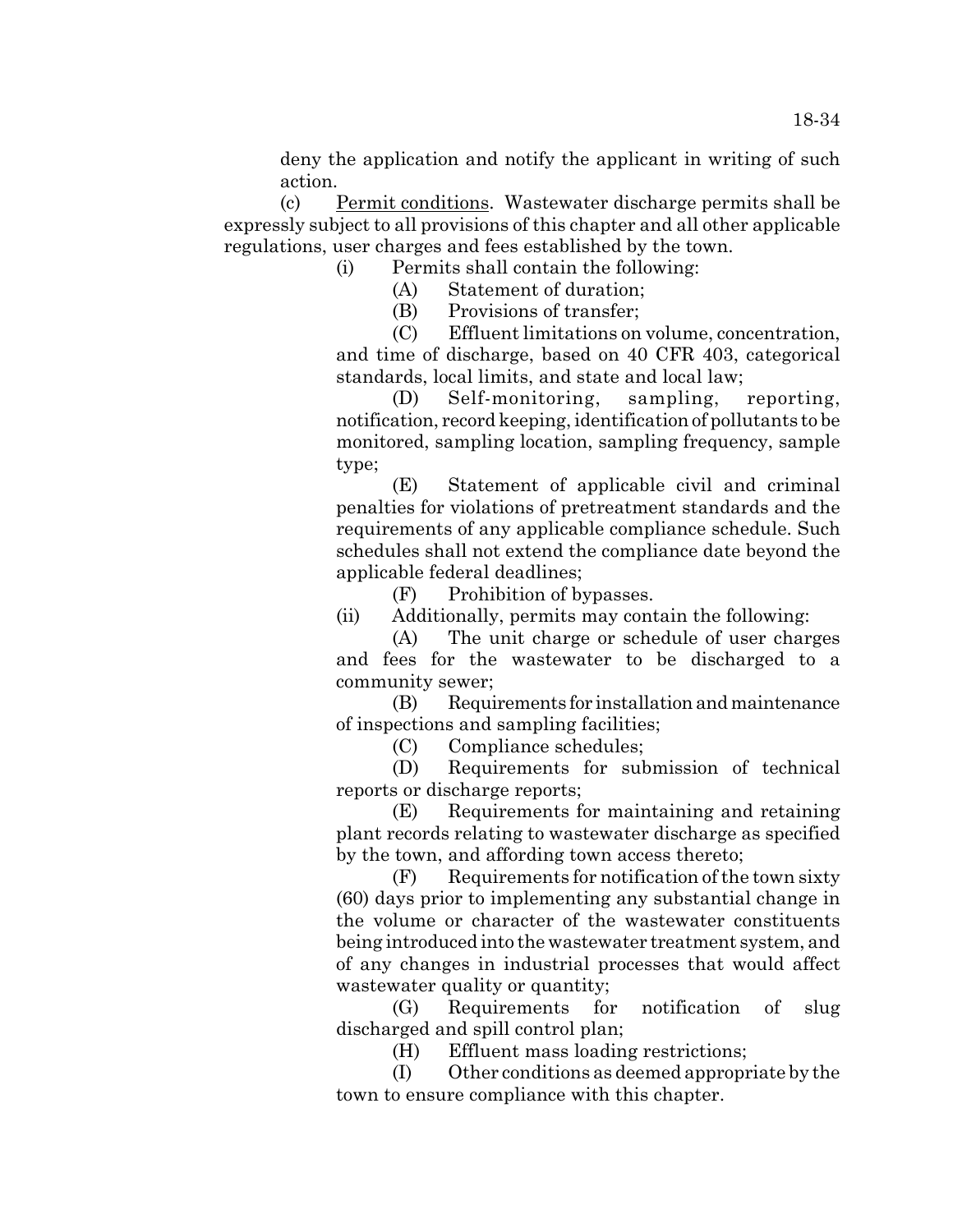(d) Permit revision. Within nine months of the promulgation of a national categorical pretreatment standard, the wastewater discharge permit of users subject to such standards shall be revised to require

compliance with such standard within the time frame prescribed by such standard. A user with an existing wastewater discharge permit shall submit to the pretreatment coordinator within 180 days after the promulgation of an applicable federal categorical pretreatment standard the information required by  $\S$  18-208(2)(b)(ii) and (iii).

(e) Permit modification. The terms and conditions of the permit may be subject to modification by the pretreatment coordinator during the term of the permit as limitations or requirements are modified or other just cause exists. The user shall be informed of any proposed changes in this permit at least 30 days prior to the effective date of change. Any changes or new conditions in the permit shall include a reasonable time schedule for compliance.

(f) Permits duration. Permits shall be issued for a specified time period, not to exceed five (5) years. A permit may be issued for a period less than a year or may be stated to expire on a specific date. The user shall apply for permit reissuance a minimum of 180 days prior to the expiration of the user's existing permit.

(g) Permit transfer. Wastewater discharge permits are issued to a specific user for a specific operation. A wastewater discharge permit shall not be reassigned or transferred or sold to a new owner, new user, different premises, or a new or changed operation without the written approval of the town. Any succeeding owner or user shall also comply with the terms and conditions of the existing permit. The permit holder must provide the new owner with a copy of the current permit.

(h) Revocation of permit. Any permit issued under the provisions of this chapter is subject to be modified, suspended, or revoked in whole or in part during its term for cause including, but not limited to, the following:

(i) Violation of any terms or conditions of the wastewater discharge permit or other applicable federal, state, or local law or regulation.

(ii) Obtaining a permit by misrepresentation or failure to disclose fully all relevant facts.

(iii) A change in:

(A) Any condition that requires either a temporary or permanent reduction or elimination of the permitted discharge;

(B) Strength, volume, or timing of discharges;

(C) Addition or change in process lines generating wastewater.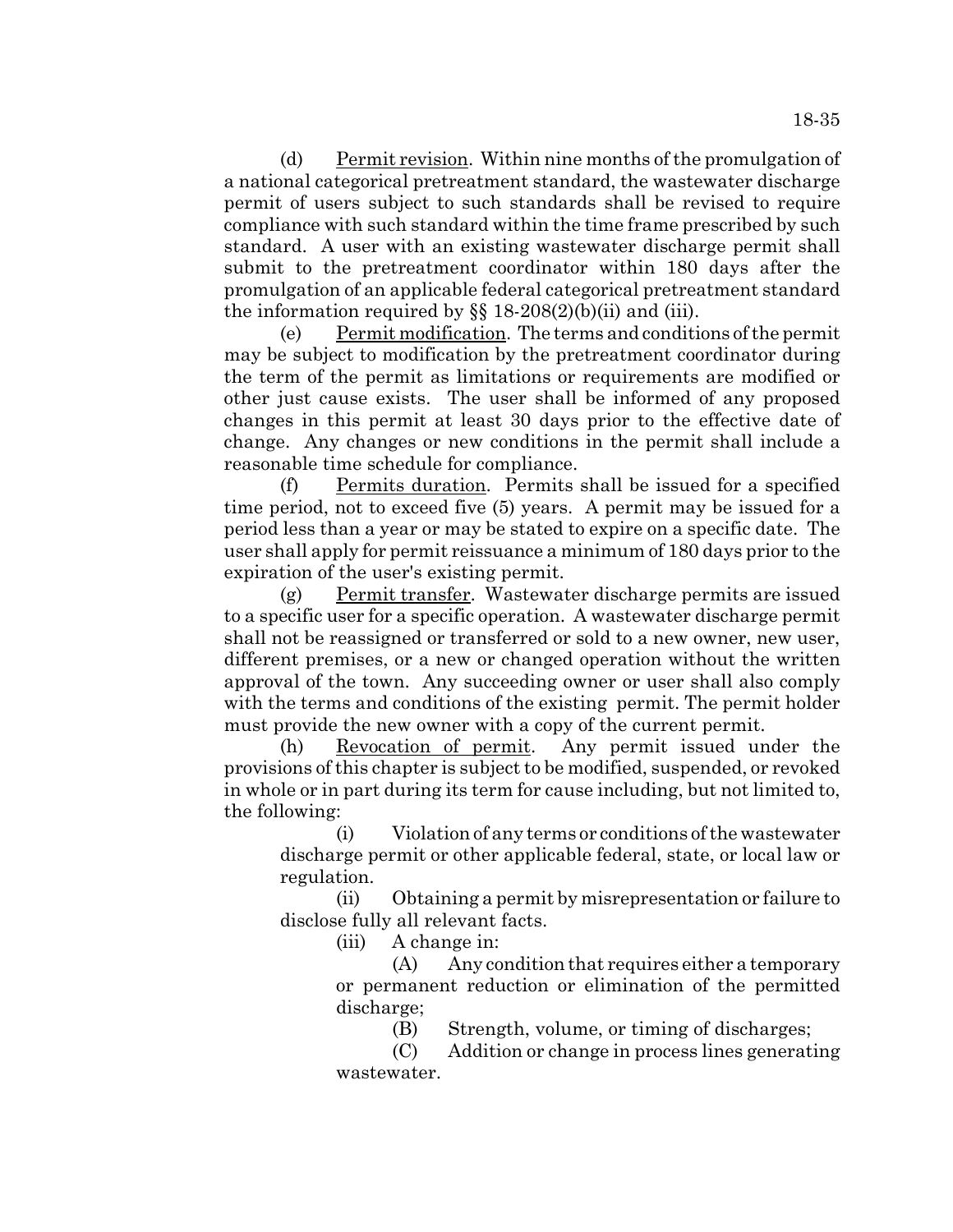(iv) Intentional failure of a user to accurately report the discharge constituents and characteristics or to report significant changes in plant operations or wastewater characteristics.

(3) Confidential information. All information and data on a user obtained from reports, questionnaire, permit application, permits and monitoring programs and from inspection shall be available to the public or any governmental agency without restriction unless the user specifically requests and is able to demonstrate to the satisfaction of the pretreatment coordinator that the release of such information would divulge information, processes, or methods of production entitled to protection as trade secrets of the users.

When requested by the person furnishing the report, the portions of a report which might disclose trade secrets or secret processes shall not be made available for inspection by the public, but shall be made available to governmental agencies for use; related to this chapter or the town's or user's NPDES permit. Provided, however, that such portions of a report shall be available for use by the state or any state agency in judicial review or enforcement proceedings involving the person furnishing the report. Wastewater constituents and characteristics will not be recognized as confidential information.

Information accepted by the pretreatment coordinator as confidential shall not be transmitted to any governmental agency or to the general public by the pretreatment coordinator until and unless prior and adequate notification is given to the user.

**18-209. Industrial user monitoring, inspection reports, records access, and safety**. (1) Monitoring facilities. The installation of a monitoring facility shall be required for all industrial users. A monitoring facility shall be a manhole or other suitable facility approved by the pretreatment coordinator.

When in the judgment of the pretreatment coordinator, there is a significant difference in wastewater constituents and characteristics produced by different operations of a single user the pretreatment coordinator may require that separate monitoring facilities be installed for each separate source of discharge.

Monitoring facilities that are required to be installed shall be constructed and maintained at the user's expense. The purpose of the facility is to enable inspection, sampling and flow measurement of wastewater produced by a user. If sampling or metering equipment is also required by the pretreatment coordinator, it shall be provided and installed at the user's expense.

The monitoring facility will normally be required to be located on the user's premises outside of the building. The pretreatment coordinator may, however, when such a location would be impractical or cause undue hardship on the user, allow the facility to be constructed in the public street right-of-way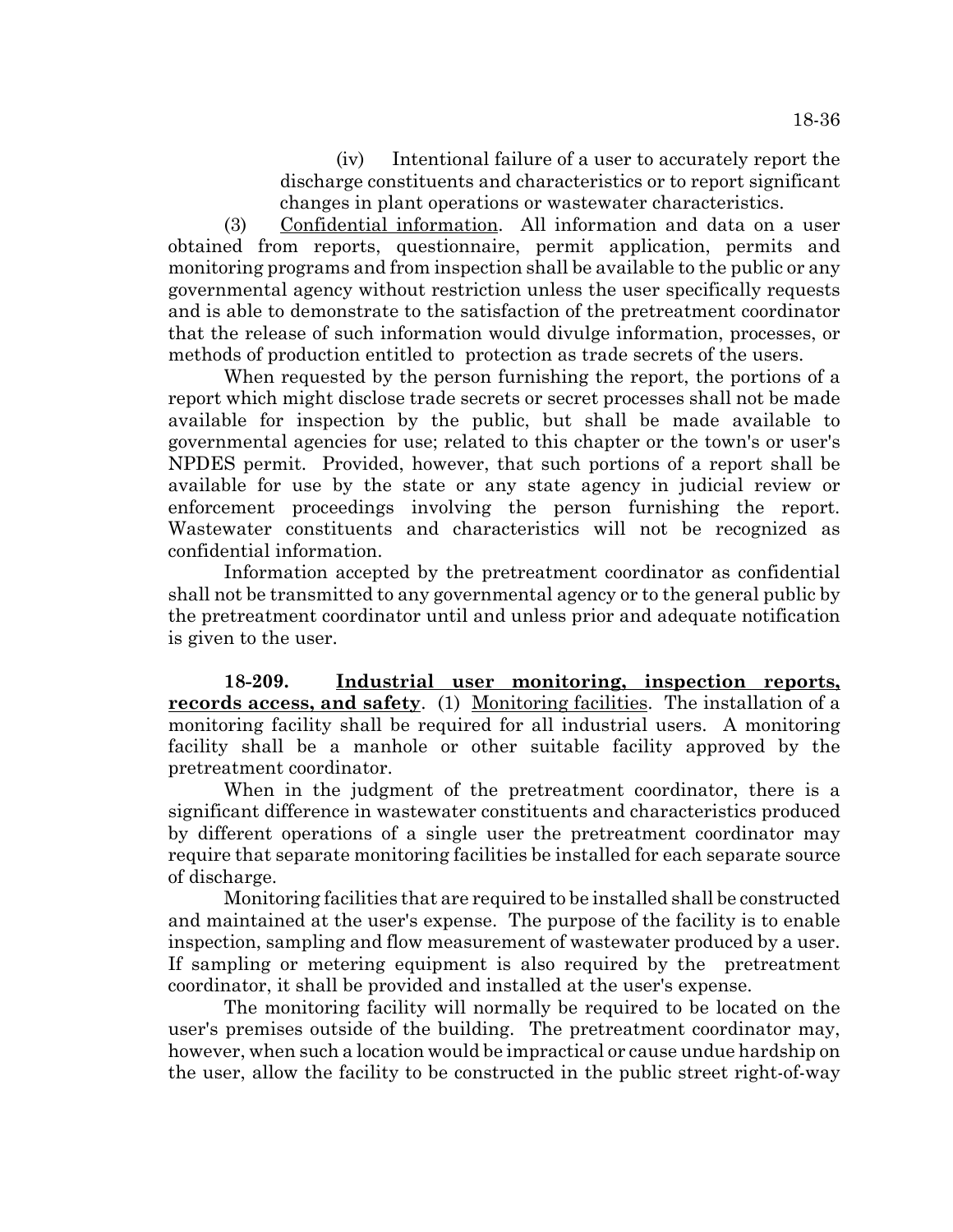with the approval of the public agency having jurisdiction of that right-of-way and located so that it will not be obstructed by landscaping or parked vehicles.

There shall be ample room in or near such sampling manhole or facility to allow accurate sampling and preparation of samples for analysis. The facility, sampling, and measuring equipment shall be maintained at all times in a safe and proper operating condition at the expenses of the user.

(2) Inspection and sampling. The town may inspect the facilities of any user to ascertain whether the purpose of this chapter is being met and all requirements are being complied with. Persons or occupants of premises where wastewater is created or discharged shall allow the town or their representative ready access at all reasonable times to all parts of the premises for the purpose of inspection, sampling, records examination or in the performance of any of their duties. The town, approval authority and EPA shall have the right to set up on the user's property such devices as are necessary to conduct sampling inspection, compliance monitoring and/or metering operations. Where a user has security measures in force which would require proper identification and clearance before entry into their premises, the user shall make necessary arrangements with their security guards so that upon presentation of suitable identification, personnel from the town, approval authority and EPA will be permitted to enter, without delay, for the purposes of performing their specific responsibility.

(3) Compliance date report. Within 180 days following the date for final compliance with applicable pretreatment standards or, in the case of a new source, following commencement of the introduction of wastewater into the POTW, any user subject to pretreatment standards and requirements shall submit to the pretreatment coordinator a report indicating the nature and concentration of all pollutants in the discharge from the regulated process which are limited by pretreatment standards and requirements and the average and maximum daily flow for these process units in the user facility which are limited by such pretreatment standards or requirements. The report shall state whether the applicable pretreatment standards or requirements are being met on a consistent basis and, if not, what additional operations and maintenance and/or pretreatment is necessary to bring the user into compliance with the applicable pretreatment standards or requirements. This statement shall be signed by an authorized representative of the industrial user, and certified to by a professional engineer registered to practice engineering in Tennessee.

(4) Periodic compliance reports. (a) Any user subject to a pretreatment standard, after the compliance date of such pretreatment standard, or, in the case of a new source, after commencement of the discharge into the POTW, shall submit to the pretreatment coordinator by the end of the months of March and September, or according to permit requirements, unless required more frequently in the pretreatment standard or by the pretreatment coordinator, a report indicating the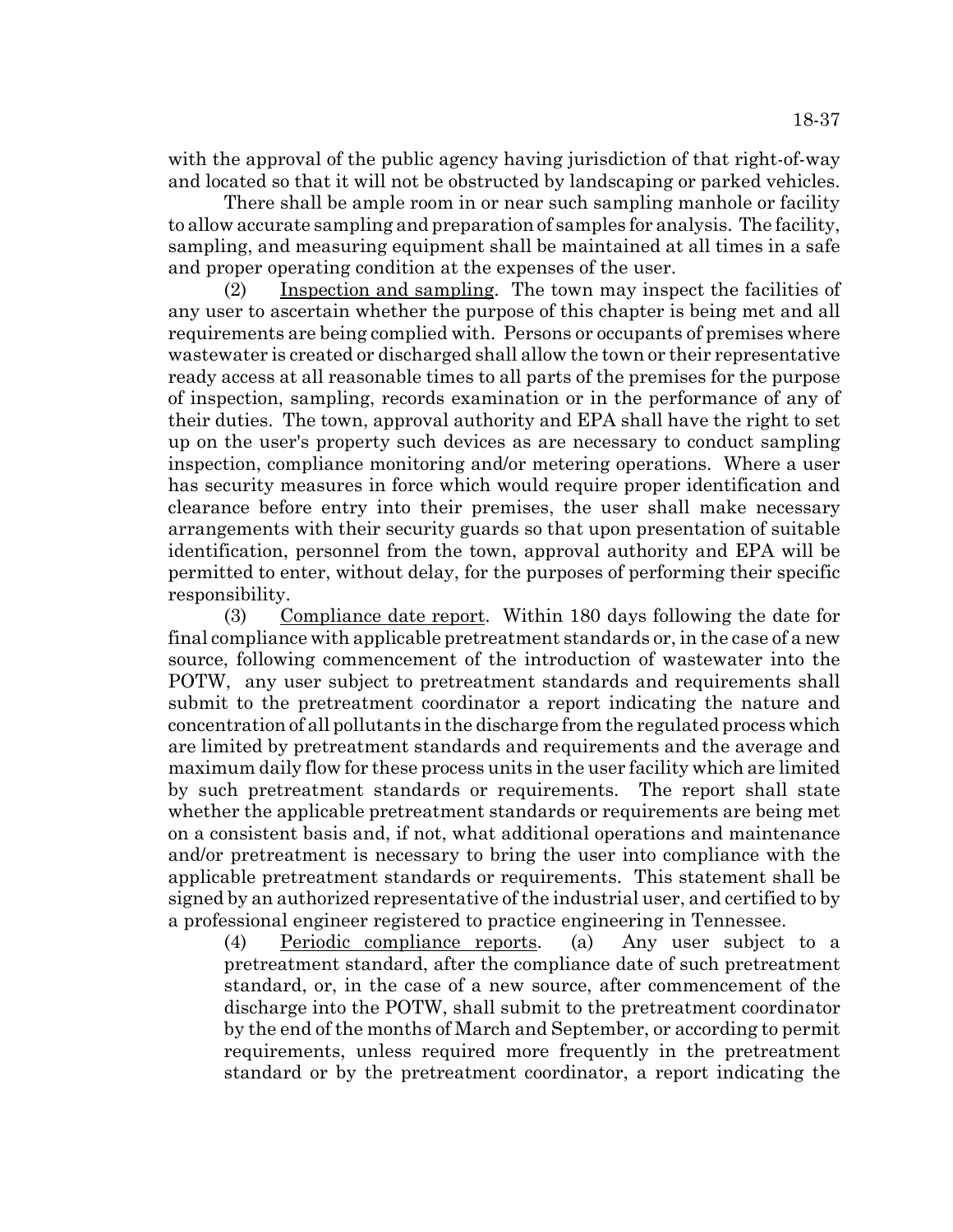nature and concentration of pollutants in the effluent which are limited by such pretreatment standards and requirements.

In addition, this report shall include a record of all daily flows which during the reporting period exceeded the average daily flow. At the discretion of the pretreatment coordinator and in consideration of such factors as local high or low flow rates, holidays, budget cycles, etc., the pretreatment coordinator may agree to alter the months during which the above reports are to be submitted.

(b) The pretreatment coordinator may impose mass limitations on users where the imposition of mass limitations are appropriate. In such cases, the report required by subparagraph (a) of this paragraph shall indicate the mass of pollutants regulated by pretreatment standards in the effluent of the user.

(c) The reports required by this section shall contain the results of sampling and analysis of the discharge, including the flow and the nature and concentration or production and mass where requested by the pretreatment coordinator of pollutants contained therein which are limited by the applicable pretreatment standards. The frequency of monitoring shall be prescribed in the wastewater discharge permit or the pretreatment standard. All analysis shall be performed in accordance with procedures established by the administrator pursuant to Section 304(g) of the Act and contained in 40 CFR 136, and amendments thereto. Sampling shall be performed in accordance with techniques approved by the administrator.

(5) Maintenance of records. Any industrial user subject to the reporting requirements established in this section shall maintain records of all information resulting from any monitoring activities required by this section. Such records shall include for all samples:

(a) The date, exact place, method, and time of sampling and the names of the persons taking the samples;

- (b) The dates analyses were performed;
- (c) Who performed the analyses;
- (d) The analytical techniques/methods used; and
- (e) The results of such analyses.

Any industrial user subject to the reporting requirement established in this section shall be required to retain for a minimum of three (3) years all records of monitoring activities and results (whether or not such monitoring activities are required by this section) and shall make such records available for inspection and copying by the pretreatment coordinator, Director of the Division of Water Pollution Control, Tennessee Department of Environment and Conservation or the Environmental Protection Agency. This period of retention shall be extended during the course of any unresolved litigation regarding the industrial user or when requested by the pretreatment coordinator, the approval authority, or the Environmental Protection Agency.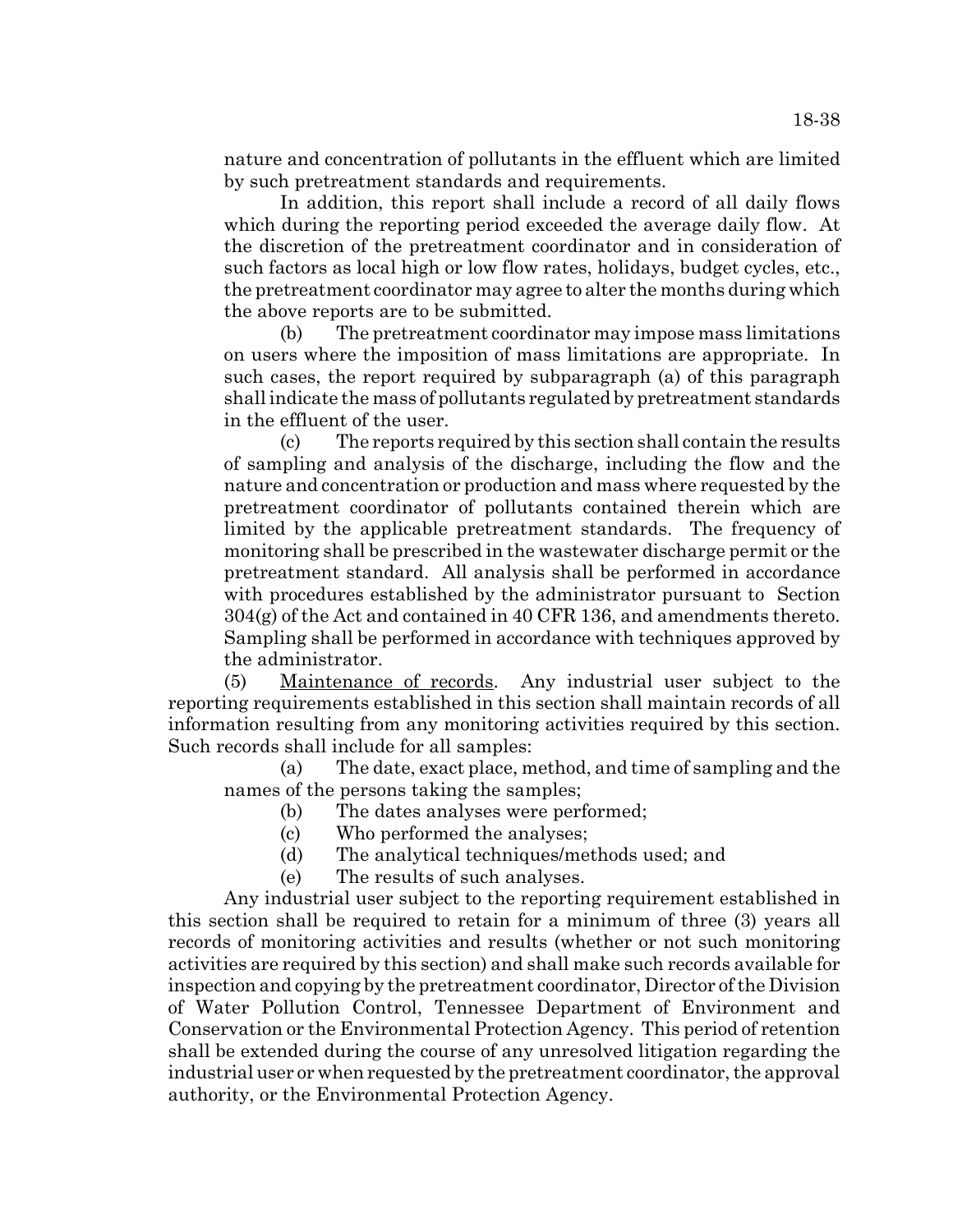(6) Safety. While performing the necessary work on private properties, the pretreatment coordinator or duly authorized employees of the town shall observe all safety rules applicable to the premises established by the company and the company shall be held harmless for injury or death to the town employees and the town shall indemnify the company against loss or damage to its property by town employees and against liability claims and demands for personal injury or property damage asserted against the company and growing out of the monitoring and sampling operation, except as such may be caused by negligence or failure of the company to maintain safe conditions.

(7) New sources. New sources of discharges to the POTW shall have in full operation all pollution control equipment at start up of the industrial process and be in full compliance of effluent standards within 90 days of start up of the industrial process.

(8) Reporting violations. If sampling performed by the industrial user indicates effluent violations the user must notify the pretreatment coordinator within 24 hours of becoming aware of the violation and repeat the analysis within 30 days of becoming aware of the violation, unless the POTW has monitored between the sample date and the day when the results of the violation were received, or if the POTW monitors at least once per month, or if the user is on a monthly sample schedule.

# **18-210. Enforcement and abatement**. (1) Complaints; notification of violation; orders.

(a) (i) Whenever the local administrative officer has reason to believe that a violation of any provision of the pretreatment program of the town or orders of the local hearing authority issued pursuant thereto has occurred, is occurring, or is about to occur, the local administrative officer may cause a written complaint to be served upon the alleged violator or violators.

(ii) The complaint shall specify the provision or provisions of the pretreatment program or order alleged to be violated or about to be violated and the facts alleged to constitute a violation thereof, may order that necessary corrective action be taken within a reasonable time to be prescribed in such order, and shall inform the violators of the opportunity for a hearing before the local hearing authority.

(iii) Any such order shall become final and not subject to review unless the person or persons named therein request by written petition a hearing before the local hearing authority as provided in § 18-210(2), no later than thirty (30) days after the date such order is served; provided, that the local hearing authority may review such final order on the same grounds upon which a court of the state may review default judgments.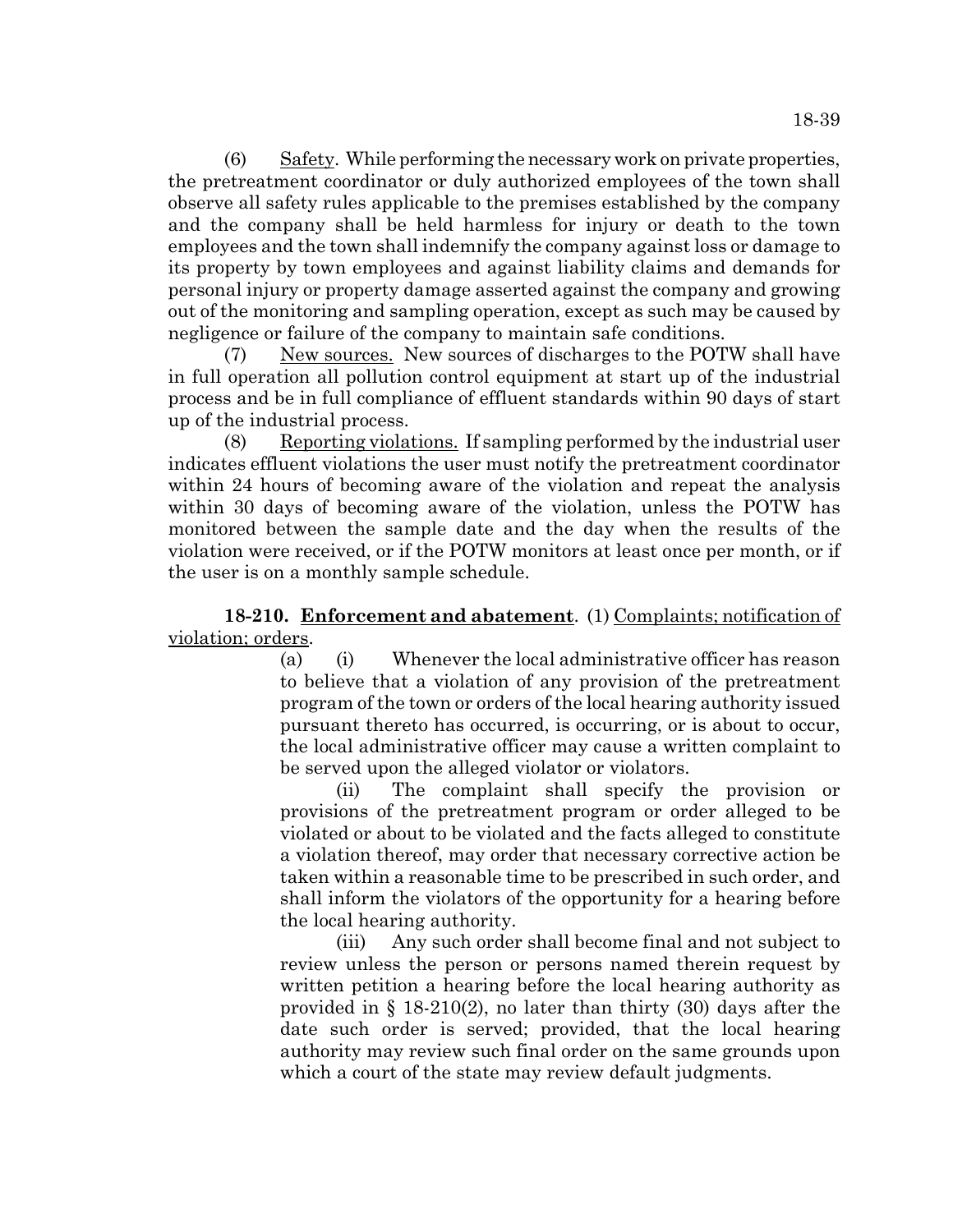(iv) Notification of violation. Notwithstanding the provisions of subsections (i) through (iii), whenever the pretreatment coordinator finds that any user has violated or is violating this chapter, a wastewater discharge permit or order issued hereunder, or any other pretreatment requirements, the town or its agent may serve upon said user a written notice of violation. Within fifteen (15) days of the receipt of this notice, an explanation of the violation and a plan for the satisfactory correction and prevention thereof, to include specific required actions, shall be submitted by the user to the pretreatment coordinator. Submission of this plan in no way relieves the user of liability for any violations occurring before or after receipt of the notice of violation. Nothing in this section shall limit the authority of the town to take any action, including emergency actions or any other enforcement action, without first issuing a notice of violation. (b) (i) When the local administrative officer finds that a user has violated or continues to violate this chapter, wastewater discharge permits, any order issued hereunder, or any other pretreatment standard or requirement, he may issue one of the following orders. These orders shall not be prerequisite to taking any other action against the user.

(A) Compliance order. An order to the user responsible for the discharge directing that the user come into compliance within a specified time. If the user does not come into compliance within the specified time stated, sewer service shall be discontinued unless adequate treatment facilities, devices, or other related appurtenances are installed and properly operated. Compliance orders may also contain other requirements to address the noncompliance, including additional self-monitoring, and management practices designed to minimize the amount of pollutants discharged to the sewer. A compliance order may not extend the deadline for compliance established for a federal pretreatment standard or requirement, nor does a compliance order release the user of liability for any violation, including any continuing violation.

(B) Cease and desist order. An order to the user directing it to cease all such violations and directing it to immediately comply with all requirements and take such remedial or preventive action as may be needed to properly address a continuing or threatened violation, including halting operations and/or terminating the discharge.

(C) Consent order. Assurances of voluntary compliance, or other documents establishing an agreement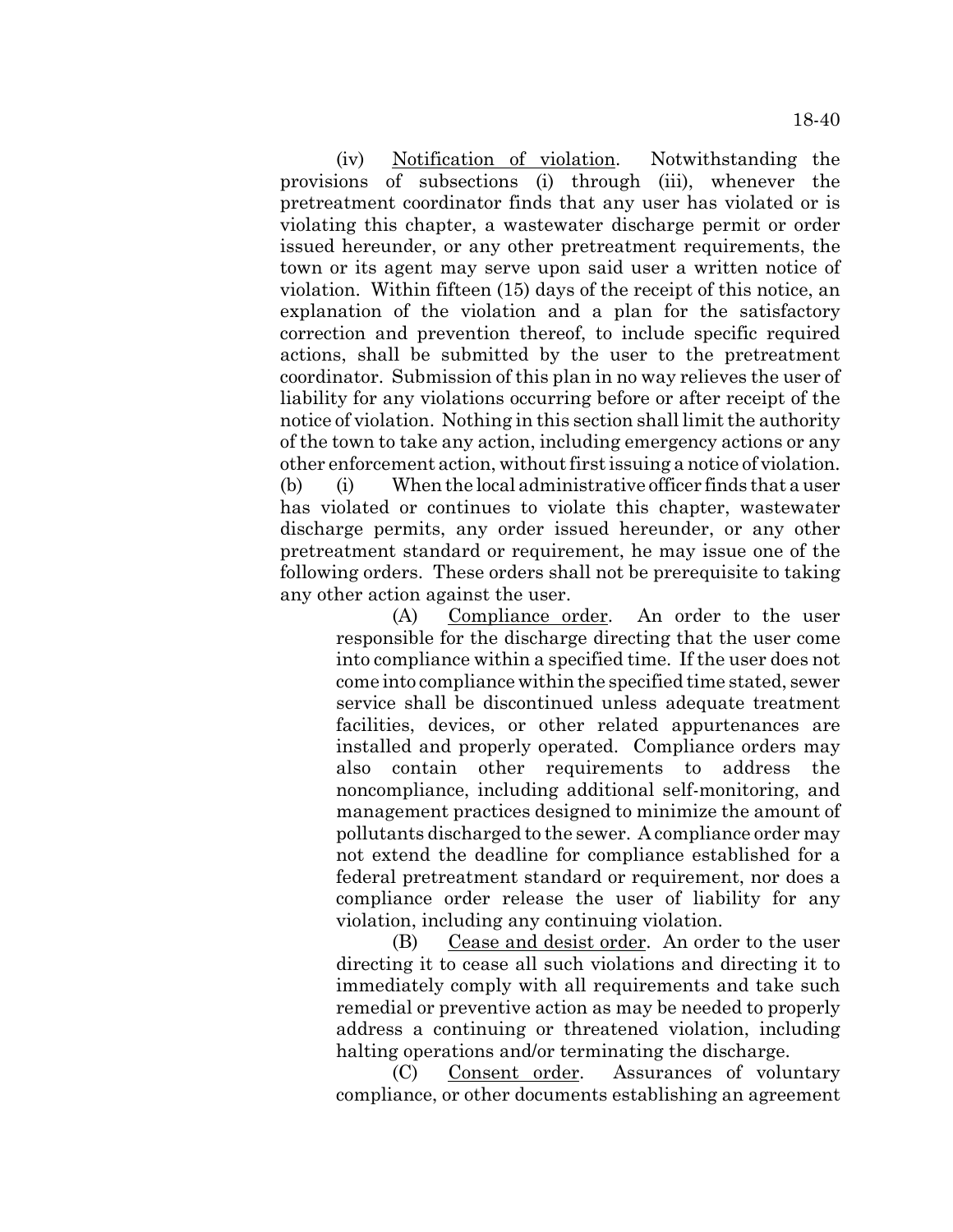with the user responsible for noncompliance, including specific action to be taken by the user to correct the noncompliance within a time period specified in the order.

> (D) Emergency order. (1) Whenever the local administrative officer finds that an emergency exists imperatively requiring immediate action to protect the public health, safety, or welfare, the health of animals, fish or aquatic life, a public water supply, or the facilities of the POTW, the local administrative officer may, without prior notice, issue an order reciting the existence of such an emergency and requiring that such action be taken as the local administrative officer deems necessary to meet the emergency.

> (2) If the violator fails to respond or is unable to respond to the order, the local administrative officer may take such emergency action as the local administrative officer deems necessary, or contract with a qualified person or persons to carry out the emergency measures. The local administrative officer may assess the person or persons responsible for the emergency condition for actual costs incurred by the local administrative officer in meeting the emergency.

(ii) Appeals from orders of the local administrative officer.

(A) Any user affected by any order of the local administrative officer in interpreting or implementing the provisions of this chapter, may file with the local administrative officer a written request for reconsideration within thirty (30) days of such order, setting forth in detail the facts supporting the user's request for reconsideration.

(B) If the ruling made by the local administrative officer is unsatisfactory to the person requesting reconsideration, he may, within thirty (30) days, file a written petition with the local hearing authority as provided in subsection (2). The local administrative officer's order shall remain in effect during the period of reconsideration.

(c) Except as otherwise expressly provided, any notice, complaint, order or other instrument issued by or under authority of this section may be served on any person affected thereby personally, by the local administrative officer or any person designated by the local administrative officer, or such service may be made in accordance with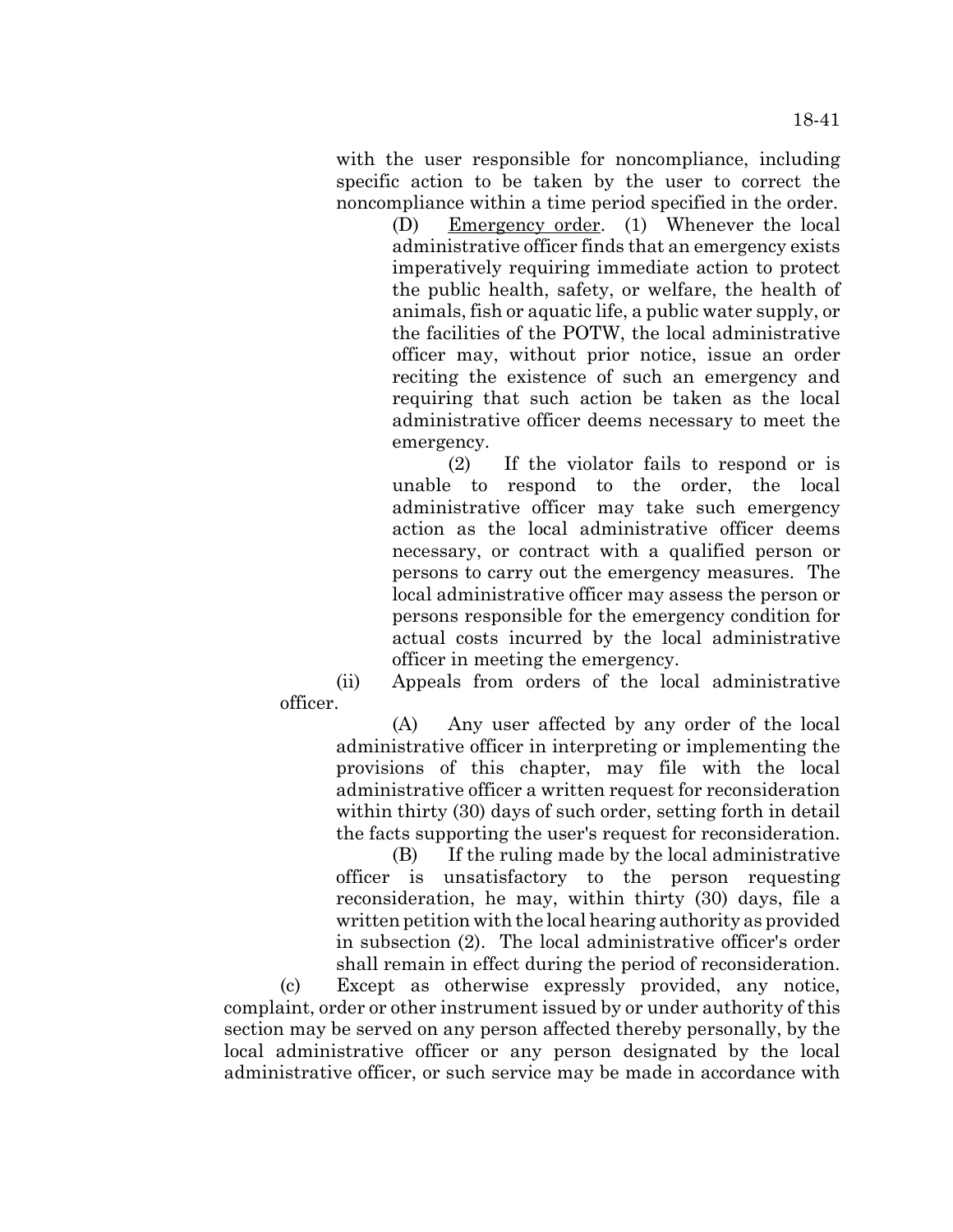Tennessee statutes authorizing service of process in civil action. Proof of service shall be filed in the office of the local administrative officer.

(2) Hearings. (a) Any hearing or rehearing brought before the local hearing authority shall be conducted in accordance with the following:

(i) Upon receipt of a written petition from the alleged violator pursuant to this subsection, the local administrative officer shall give the petitioner thirty (30) days' written notice of the time and place of the hearing, but in no case shall such hearing be held more than sixty (60) days from the receipt of the written petition, unless the local administrative officer and the petitioner agree to a postponement;

(ii) The hearing herein provided may be conducted by the local hearing authority at a regular or special meeting. A quorum of the local hearing authority must be present at the regular or special meeting in order to conduct the hearing herein provided;

(iii) A verbatim record of the proceedings of such hearings shall be taken and filed with the local hearing authority, together with the findings of fact and conclusions of law made pursuant to subdivision (a)(vi). The transcript so recorded shall be made available to the petitioner or any party to a hearing upon payment of a charge set by the local administrative officer to cover the costs of preparation;

(iv) In connection with the hearing, the chair shall issue subpoenas in response to any reasonable request by any party to the hearing requiring the attendance and testimony of witnesses and the production of evidence relevant to any matter involved in the hearing. In case of contumacy or refusal to obey a notice of hearing or subpoena issued under this section, the chancery court of the county in which the pretreatment agency is located shall have jurisdiction upon the application of the local hearing authority or the local administrative officer to issue an order requiring such person to appear and testify or produce evidence as the case may require, and any failure to obey such order of the court may be punished by such court as contempt;

(v) Any member of the local hearing authority may administer oaths and examine witnesses;

(vi) On the basis of the evidence produced at the hearing, the local hearing authority shall make findings of fact and conclusions of law and enter such decisions and orders as, in its opinion, will best further the purposes of the pretreatment program and shall give written notice of such decisions and orders to the alleged violator. The order issued under this subsection shall be issued no later than thirty (30) days following the close of the hearing by the person or persons designated by the chair;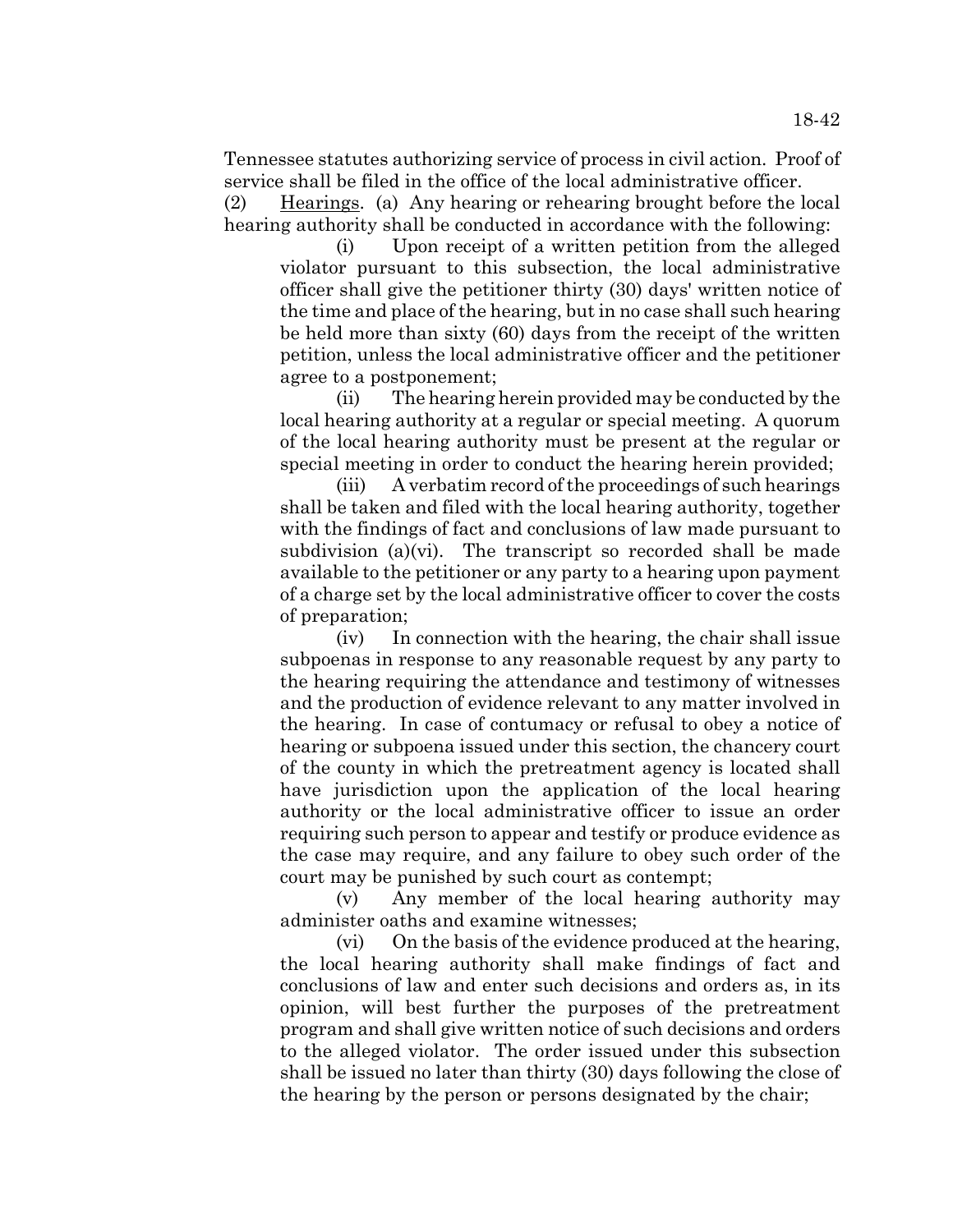(vii) The decision of the local hearing authority shall become final and binding on all parties unless appealed to the courts as provided in subsection (b); and

(viii) Any person to whom an emergency order is directed pursuant to § 18-210(1) shall comply therewith immediately, but on petition to the local hearing authority shall be afforded a hearing as soon as possible, but in no case shall such hearing be held later than three (3) days from the receipt of such petition by the local hearing authority.

(b) An appeal may be taken from any final order or other final determination of the local hearing authority by any party, including the pretreatment agency, who is or may be adversely affected thereby, to the chancery court pursuant to the common law writ of certiorari set out in Tennessee Code Annotated, § 27-8-101, within sixty (60) days from the date such order or determination is made.

(c) Show cause hearing. Notwithstanding the provisions of subsections (a) or (b), the pretreatment coordinator may order any user which causes or contributes to violation(s) of this chapter, wastewater discharge permits, or orders issued hereunder, or any other pretreatment standard or requirements, to appear before the local administrative officer and show cause why a proposed enforcement action should not be taken. Notice shall be served on the user specifying the time and place for the meeting, the proposed enforcement action, the reasons for such action, and a request that the user show cause why the proposed enforcement action should be taken. The notice of the meeting shall be served personally or by registered or certified mail (return receipt requested) at least ten (10) days prior to the hearing. Such notice may be served on any authorized representative of the user. Whether or not the user appears as ordered, immediate enforcement action may be pursued following the hearing date. A show cause hearing shall not be prerequisite for taking any other action against the user. A show cause hearing may be requested by the discharger prior to revocation of a discharge permit or termination of service.

(3) Violations--civil penalty. (a) (i) Any person including, but not limited to, industrial users, who does any of the following acts or omissions shall be subject to a civil penalty of up to ten thousand dollars (\$10,000) per day for each day during which the act or omission continues or occurs:

> (A) Unauthorized discharge, discharging without a permit;

- (B) Violates an effluent standard or limitation;
- (C) Violates the terms or conditions of a permit;
- (D) Fails to complete a filing requirement;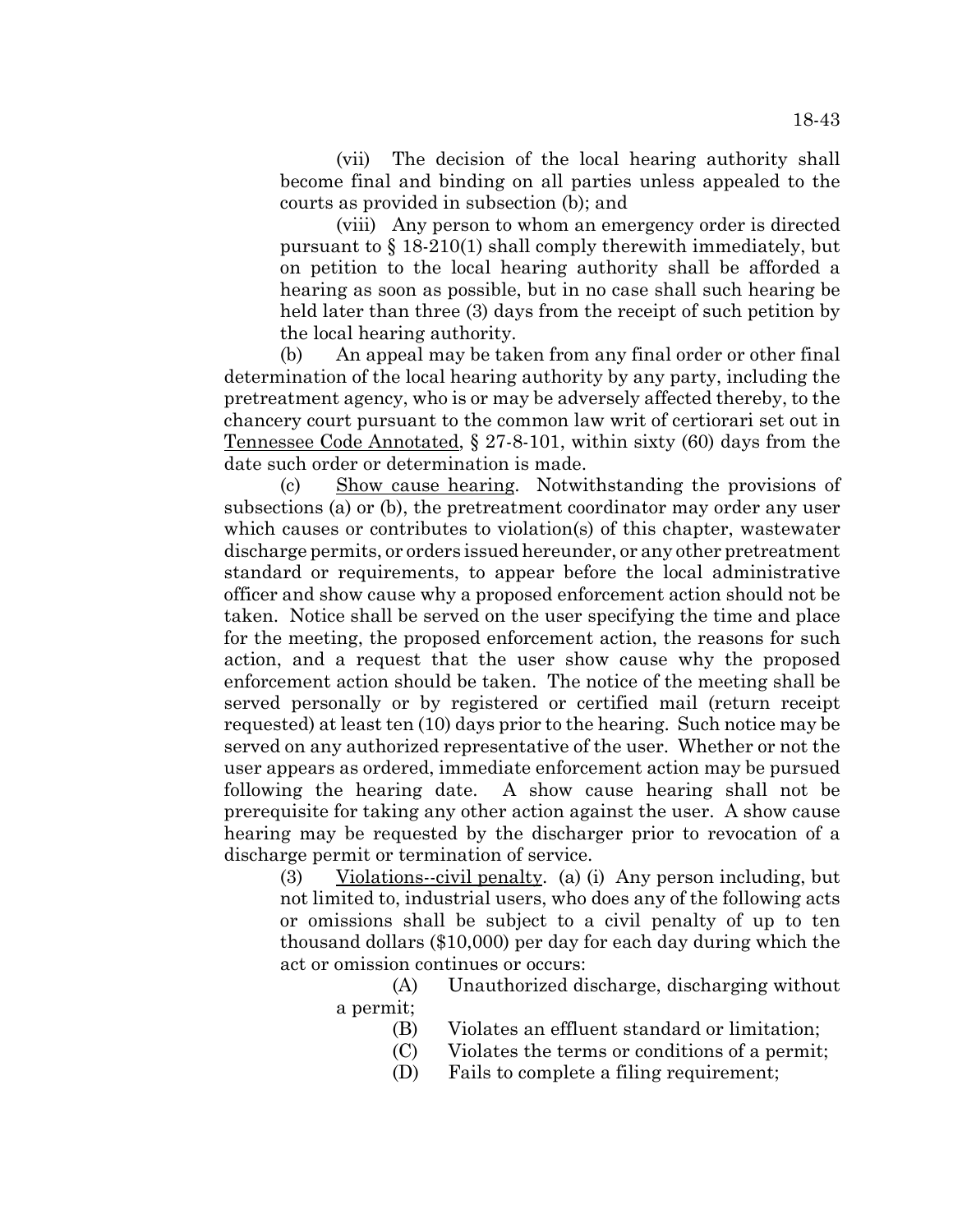(E) Fails to allow or perform an entry, inspection, monitoring or reporting requirement;

(F) Fails to pay user or cost recovery charges; or

(G) Violates a final determination or order of the local hearing authority or the local administrative officer.

(ii) Any civil penalty shall be assessed in the following manner:

(A) The local administrative officer may issue an assessment against any person or industrial user responsible for the violation;

(B) Any person or industrial user against whom an assessment has been issued may secure a review of such assessment by filing with the local administrative officer a written petition setting forth the grounds and reasons for the violator's objections and asking for a hearing in the matter involved before the local hearing authority and, if a petition for review of the assessment is not filed within thirty (30) days after the date the assessment is served, the violator shall be deemed to have consented to the assessment and it shall become final;

(C) Whenever any assessment has become final because of a person's failure to appeal the assessment, the local administrative officer may apply to the appropriate court for a judgment and seek execution of such judgment and the court, in such proceedings, shall treat a failure to appeal such assessment as a confession of judgment in the amount of the assessment;

(D) In assessing the civil penalty the local administrative officer may consider the following factors:

> (1) Whether the civil penalty imposed will be a substantial economic deterrent to the illegal activity;

> (2) Damages to the pretreatment agency, including compensation for the damage or destruction of the facilities of the publicly owned treatment works, and also including any penalties, costs and attorneys' fees incurred by the pretreatment agency as the result of the illegal activity, as well as the expenses involved in enforcing this section and the costs involved in rectifying any damages;

> > (3) Cause of the discharge or violation;

(4) The severity of the discharge and its effect upon the facilities of the publicly owned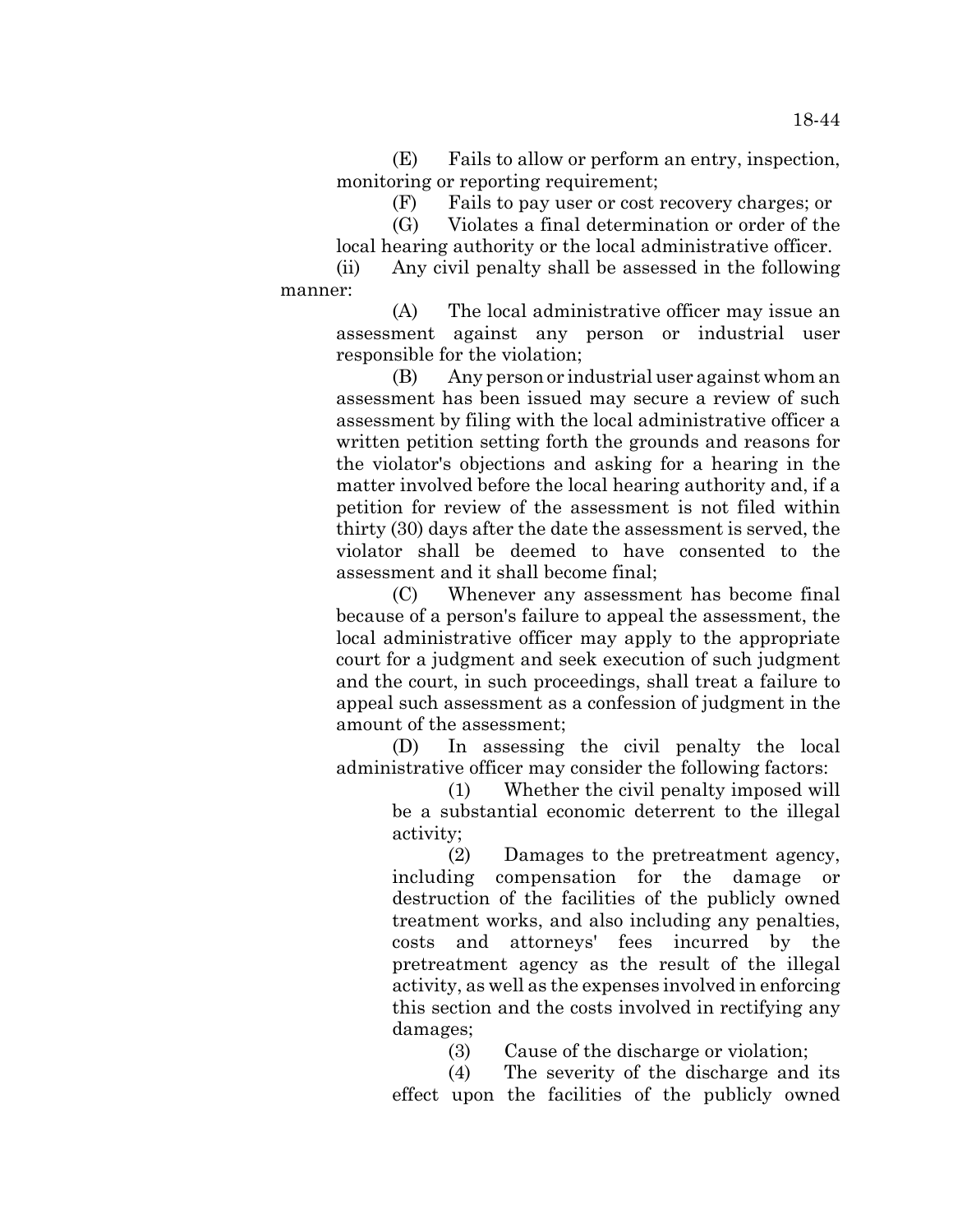treatment works and upon the quality and quantity of the receiving waters;

(5) Effectiveness of action taken by the violator to cease the violation;

(6) The technical and economic reasonableness of reducing or eliminating the discharge; and

(7) The economic benefit gained by the violator; and

(E) The local administrative officer may institute proceedings for assessment in the chancery court of the county in which all or part of the pollution or violation occurred, in the name of the pretreatment agency.

(iii) The local hearing authority may establish by regulation a schedule of the amount of civil penalty which can be assessed by the local administrative officer for certain specific violations or categories of violations.

(iv) Assessments may be added to the user's next scheduled sewer service charge and the local administrative officer shall have such other collection remedies as may be available for other service charges and fees.

(b) Any civil penalty assessed to a violator pursuant to this section may be in addition to any civil penalty assessed by the commissioner for violations of Tennessee Code Annotated,  $§ 69-3-115(a)(1)(F)$ . However, the sum of penalties imposed by this section and by Tennessee Code Annotated, § 69-3-115(a) shall not exceed ten thousand dollars (\$10,000) per day for each day during which the act or omission continues or occurs.

(4) Assessment for noncompliance with program permits or orders.

(a) The local administrative officer may assess the liability of any polluter or violator for damages to the town resulting from any person's or industrial user's pollution or violation, failure, or neglect in complying with any permits or orders issued pursuant to the provisions of the pretreatment program or this section.

(b) If an appeal from such assessment is not made to the local hearing authority by the polluter or violator within thirty (30) days of notification of such assessment, the polluter or violator shall be deemed to have consented to the assessment, and it shall become final.

(c) Damages may include any expenses incurred in investigating and enforcing the pretreatment program or this section, in removing, correcting, and terminating any pollution, and also compensation for any actual damages caused by the pollution or violation.

(d) Whenever any assessment has become final because of a person's failure to appeal within the time provided, the local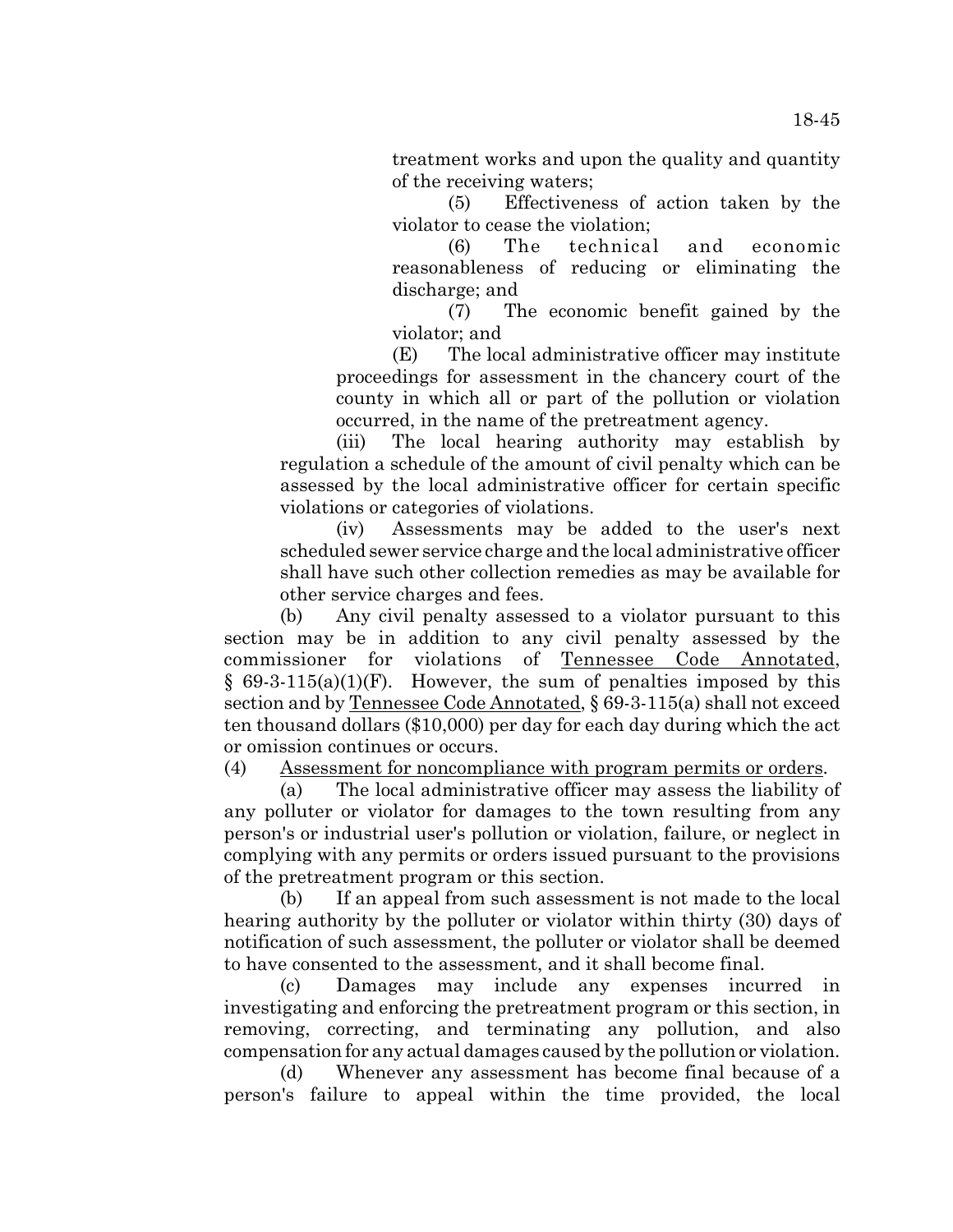administrative officer may apply to the appropriate court for a judgment, and seek execution on such judgment. The court, in such proceedings, shall treat the failure to appeal such assessment as a confession of judgment in the amount of the assessment.

(5) Judicial proceedings and relief. The local administrative officer may initiate proceedings in the chancery court of the county in which the activities occurred against any person or industrial user who is alleged to have violated or is about to violate the pretreatment program, this section, or orders of the local hearing authority or local administrative officer. In such action, the local administrative officer may seek, and the court may grant, injunctive relief and any other relief available in law or equity.

(6) Termination of discharge. In addition to the revocation of permit provisions in § 18-208(2)(h) of this chapter, any user that violates the following conditions, wastewater discharge permits, or orders issued hereunder, is subject to discharge termination.

(a) Violation of wastewater discharge permit conditions.

(b) Failure to accurately report the wastewater constituents and characteristics of its discharge.

(c) Failure to report significant changes in operations or wastewater volume, constituents and characteristics prior to discharge.

(d) Refusal of reasonable access to the user's premises for the purpose of inspection, monitoring or sampling.

(e) Violation of the pretreatment standards in the general discharge prohibitions in § 18-207 of this chapter.

(f) Failure to properly submit an industrial waste survey when requested by the pretreatment coordination superintendent.

Such user will be notified of the proposed termination of its discharge and be offered an opportunity to show cause, as provided in subsection (2)(c) above, why the proposed action should not be taken.

(7) Disposition of damage payments and penalties--special fund. All damages and/or penalties assessed and collected under the provisions of this section shall be placed in a special fund by the pretreatment agency and allocated and appropriated for the administration of its wastewater fund or combined water and wastewater fund.

**18-211. Fees and billing.** (1) Purpose. It is the purpose of this chapter to provide for the equitable recovery of costs from users of the town's wastewater treatment system including costs of operation, maintenance, administration, bond service costs, capital improvements, depreciation, and equitable cost recovery of EPA administered federal wastewater grants.

Types of charges and fees. The charges and fees as established in the town's schedule of charges and fees may include but are not limited to:

(a) Inspection fee and tapping fee;

(b) Fees for applications for discharge;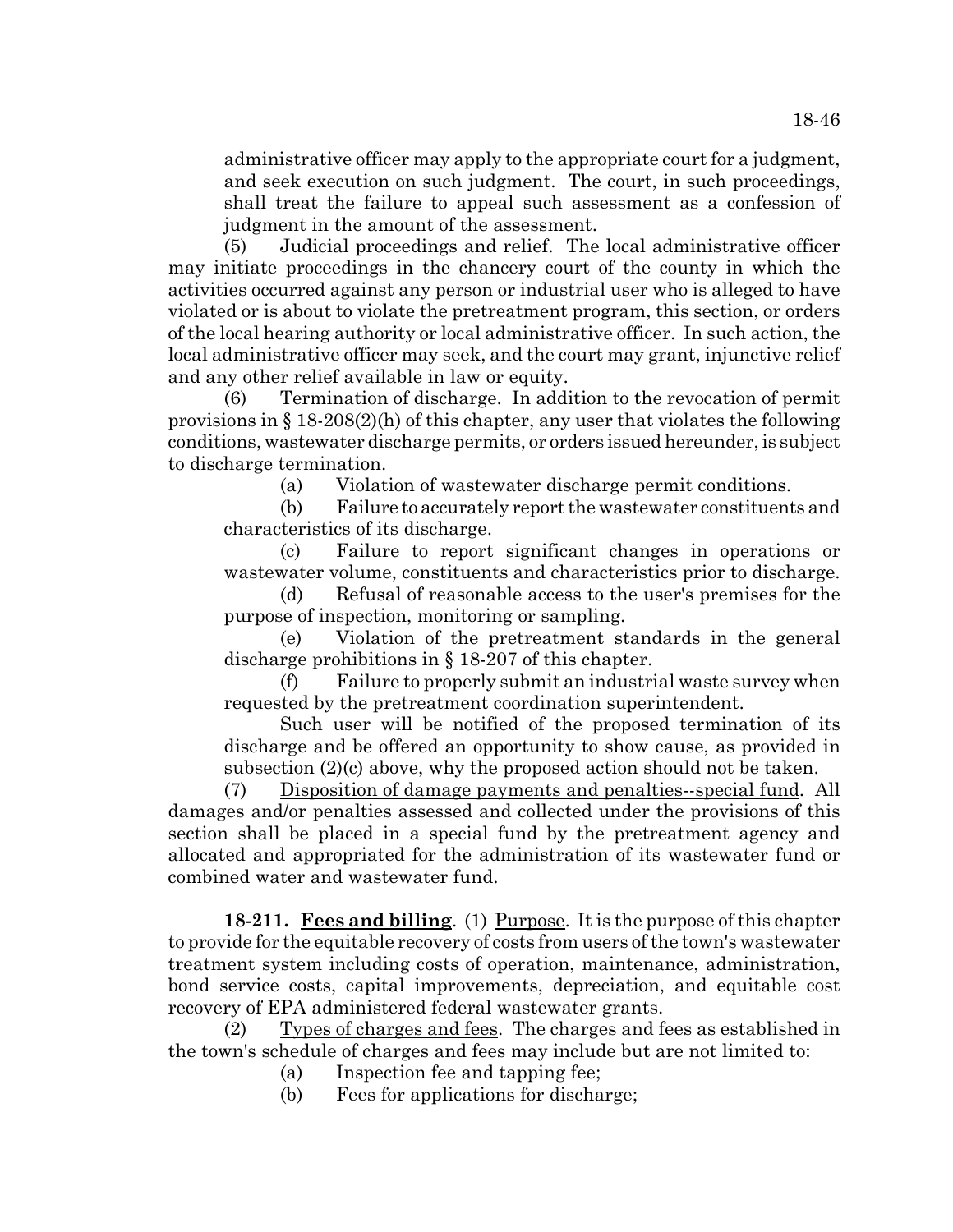- (c) Sewer use charges;
- (d) Surcharge fees (see Table C, § 18-207);
- (e) Industrial wastewater discharge permit fees;
- (f) Fees for industrial discharge monitoring; and
- (g) Other fees as the town may deem necessary.

(3) Fees for application for discharge. A fee may be charged when a user or prospective user makes application for discharge as required by  $\S 18-208$ of this chapter.

(4) Inspection fee and tapping fee. An inspection fee and tapping fee for a building sewer installation shall be paid to the town's sewer department at the time the application is filed.

(5) Sewer user charges.<sup>1</sup> The board of mayor and aldermen shall establish monthly rates and charges for the use of the wastewater system and for the services supplied by the wastewater system.

(6) Industrial wastewater discharge permit fees. A fee may be charged for the issuance of an industrial wastewater discharge fee in accordance with § 18-208 of this chapter.

(7) Fees for industrial discharge monitoring. Fees may be collected from industrial users having pretreatment or other discharge requirements to compensate the town for the necessary compliance monitoring and other administrative duties of the pretreatment program.

**18-212. Validity**. This chapter and its provisions shall be valid for all service areas, regions, and sewage works under the jurisdiction of the town.

<sup>1</sup> Such rates are reflected in administrative resolutions, which are of record in the office of the town recorder.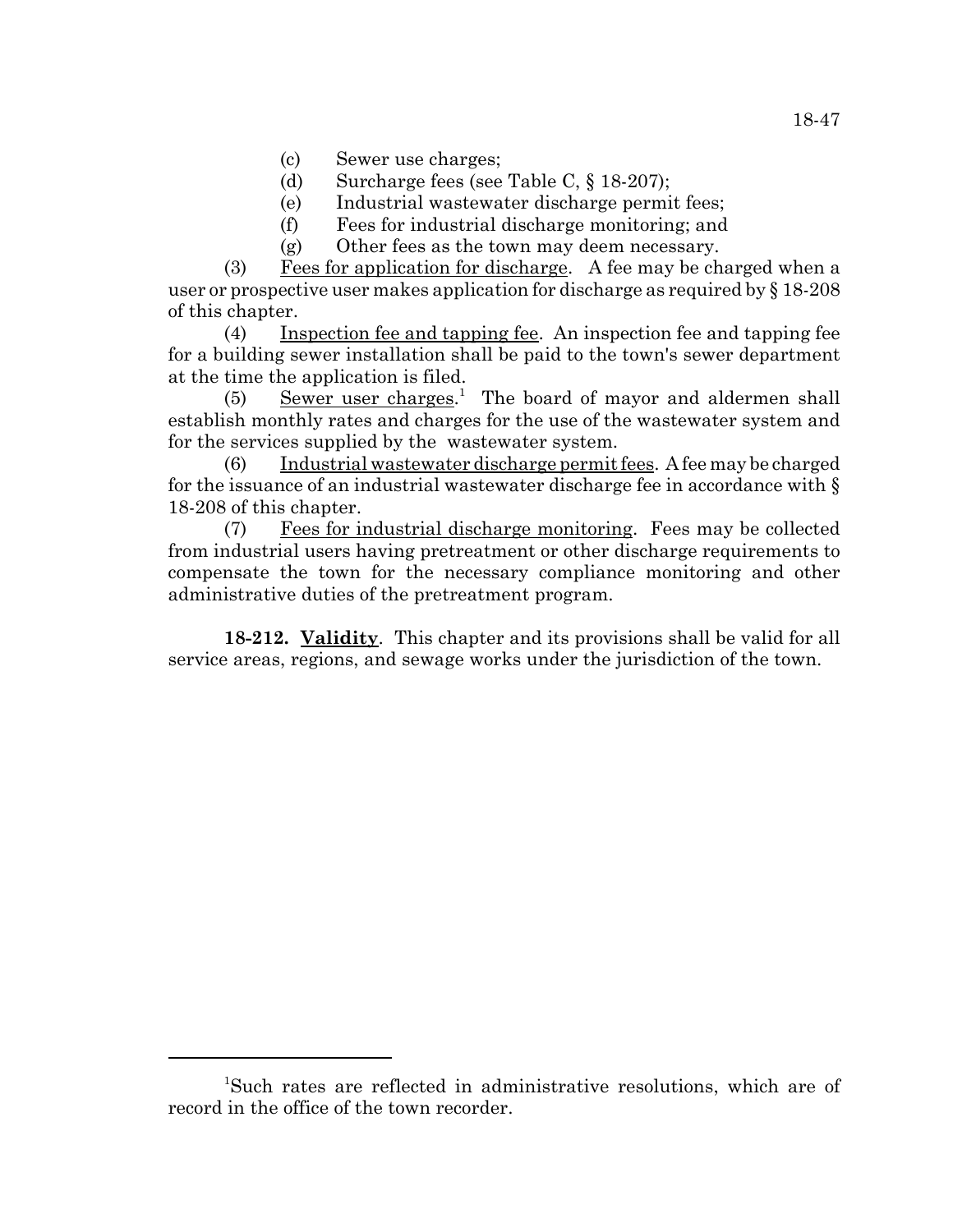# **CHAPTER 3**

# **CROSS CONNECTIONS, AUXILIARY INTAKES, ETC.**

## **SECTION**

- 18-301. Definitions.
- 18-302. Standards.
- 18-303. Construction, operation, and supervision.
- 18-304. Statement required.
- 18-305. Inspections required.
- 18-306. Right of entry for inspections.
- 18-307. Correction of existing violations.
- 18-308. Use of protective devices.
- 18-309. Unpotable water to be labeled.
- 18-310. Violations.

**18-301. Definitions**. The following definitions and terms shall apply in the interpretation and enforcement of this chapter:

(1) "Public water supply." The waterworks system furnishing water to the town for general use and which supply is recognized as the public water supply by the Tennessee Department of Environment and Conservation.

(2) "Cross connection." Any physical arrangement whereby the public water supply is connected, directly or indirectly, with any other water supply system, whether sewer, drain, conduit, pool, storage reservoir, plumbing fixture, or other device which contains, or may contain, contaminated water, sewage, or other waste or liquid of unknown or unsafe quality which may be capable of imparting contamination to the public water supply as a result of backflow. Bypass arrangements, jumper connections, removable sections, swivel or change-over devices through which, or because of which, backflow could occur are considered to be cross connections;

(3) "Auxiliary intake." Any piping connection or other device whereby water may be secured from a source other than that normally used.

(4) "Bypass." Any system of piping or other arrangement whereby the water may be diverted around any part or portion of a water purification plant.

(5) "Interconnection." Any system of piping or other arrangement whereby the public water supply is connected directly with a sewer, drain, conduit, pool, storage reservoir, or other device which does or may contain sewage or other waste or liquid which would be capable of imparting contamination to the public water supply.

(6) "Person." Any and all persons, natural or artificial, including any individual, firm, or association, and any municipal or private corporation organized or existing under the laws of this or any other state or country.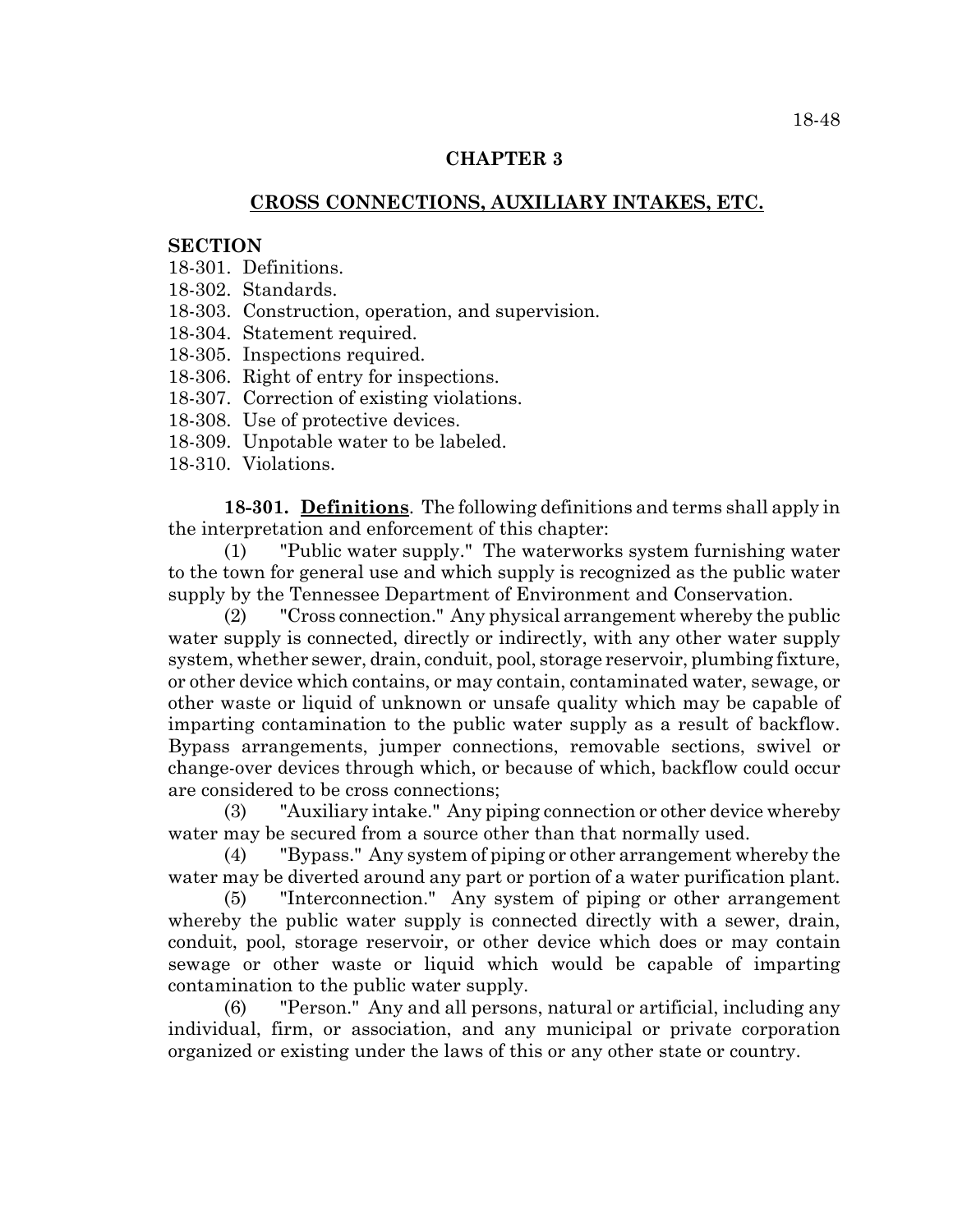**18-302. Standards**. The municipal public water supply is to comply with Tennessee Code Annotated, §§ 68-221-701 through 68-221-719 as well as the Rules and Regulations for Public Water Supplies, legally adopted in accordance with this code, which pertain to cross connections, auxiliary intakes, bypasses, and interconnections, and establish an effective ongoing program to control these undesirable water uses.

**18-303. Construction, operation, and supervision**. It shall be unlawful for any person to cause a cross connection to be made, or allow one to exist for any purpose whatsoever, unless the construction and operation of same have been approved by the Tennessee Department of Environment and Conservation and the operation of such cross connection, auxiliary intake, bypass or interconnection is at all times under the direct supervision of the town.

**18-304. Statement required**. Any person whose premises are supplied with water from the public water supply and who also has on the same premises a separate source of water supply, or stores water in an uncovered or unsanitary storage reservoir from which the water stored therein is circulated through a piping system, shall file with the town a statement of the non-existence of unapproved or unauthorized cross connections, auxiliary intakes, bypasses, or interconnections. Such statement shall also contain an agreement that no cross connection, auxiliary intake, bypass, or interconnection will be permitted upon the premises.

**18-305. Inspections required**. It shall be the duty of the town to cause inspections to be made of all properties served by the public water supply where cross connections with the public water supply are deemed possible. The frequency of inspections and reinspection, based on potential health hazards involved, shall be established by the town and as approved by the Tennessee Department of Environment and Conservation.

**18-306. Right of entry for inspections**. The town or its authorized representative shall have the right to enter, at any reasonable time, any property served by a connection to the public water supply for the purpose of inspecting the piping system or systems therein for cross connections, auxiliary intakes, bypasses, or interconnections. On request, the owner, lessee, or occupant of any property so served shall furnish to the inspection agency any pertinent information regarding the piping system or systems on such property. The refusal of such information or refusal of access, when requested, shall be deemed evidence of the presence of cross connections.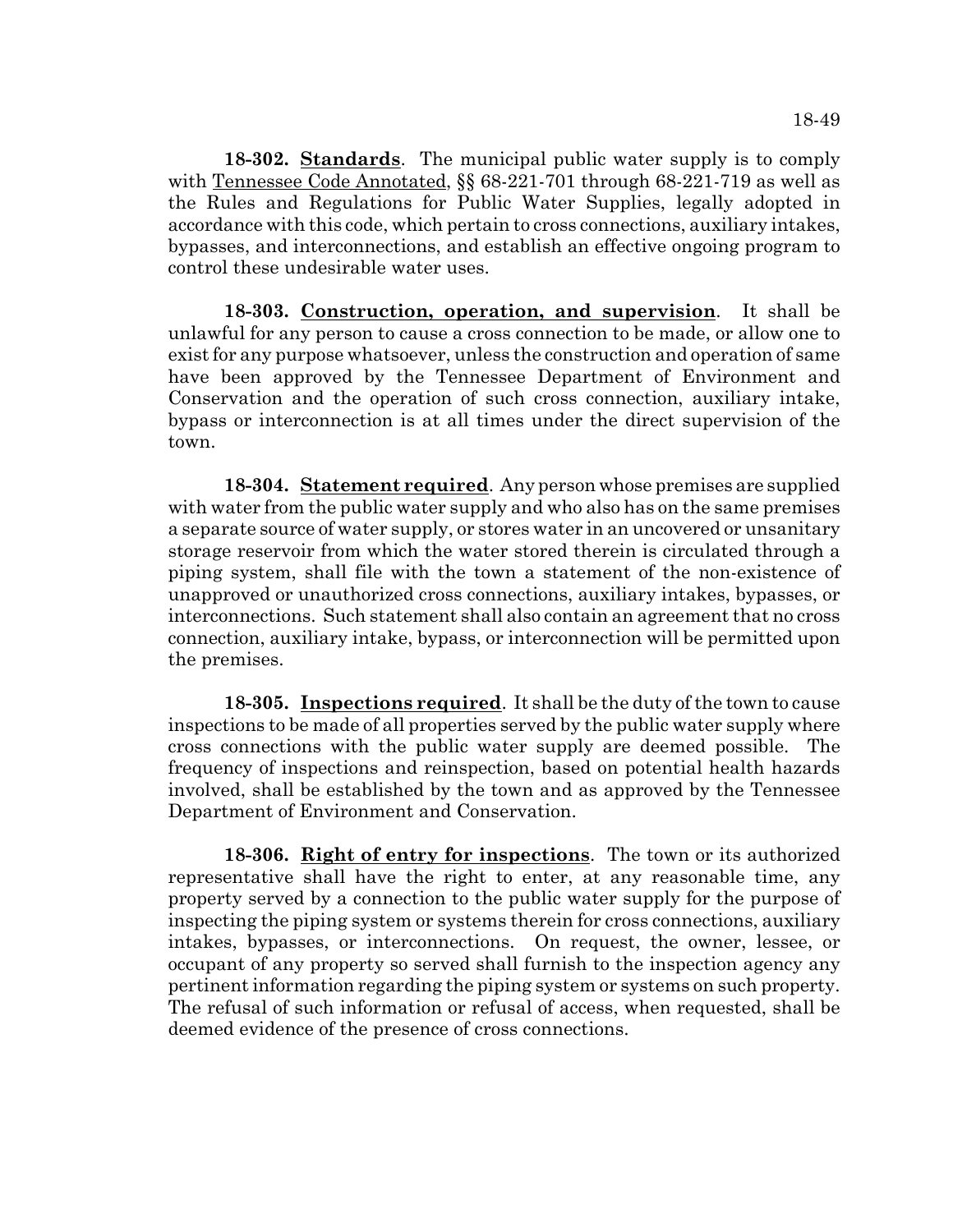**18-307. Correction of existing violations**. Any person who now has cross connections, auxiliary intakes, bypasses, or interconnections in violation of the provisions of this chapter shall be allowed a reasonable time within which to comply with the provisions of this chapter. After a thorough investigation of existing conditions and an appraisal of the time required to complete the work, the amount of time shall be designated by the town.

The failure to correct conditions threatening the safety of the public water system as prohibited by this chapter and the Tennessee Code Annotated, § 68-221-711, within a reasonable time and within the time limits set by the town shall be grounds for denial of water service. If proper protection has not been provided after a reasonable time, the town shall give the customer legal notification that water service is to be discontinued and shall physically separate the public water supply from the customer's on-site piping system in such a manner that the two systems cannot again be connected by an unauthorized person.

Where cross connections, interconnections, auxiliary intakes, or bypasses are found that constitute an extreme hazard of immediate concern of contaminating the public water system, the management of the water supply shall require that immediate corrective action be taken to eliminate the threat to the public water system. Immediate steps shall be taken to disconnect the public water supply from the on-site piping system unless the imminent hazard(s) is (are) corrected immediately.

**18-308. Use of protective devices**. Where the nature of use of the water supplied a premises by the water department is such that it is deemed

(1) Impractical to provide an effective air-gap separation,

(2) That the owner and/or occupant of the premises cannot, or is not willing, to demonstrate to the town, or its designated representative, that the water use and protective features of the plumbing are such as to propose no threat to the safety or potability of the water supply,

(3) That the nature and mode of operation within a premises are such that frequent alterations are made to the plumbing,

(4) There is a likelihood that protective measures may be subverted, altered, or disconnected, the town or its designated representative, shall require the use of an approved protective device on the service line serving the premises to assure that any contamination that may originate in the customer's premises is contained therein. The protective device shall be a reduced pressure zone type backflow preventer approved by the Tennessee Department of Environment and Conservation as to manufacture, model, and size. The method of installation of backflow protective devices shall be approved by the town prior to installation and shall comply with the criteria set forth by the Tennessee Department of Environment and Conservation. The installation shall be at the expense of the owner or occupant of the premises.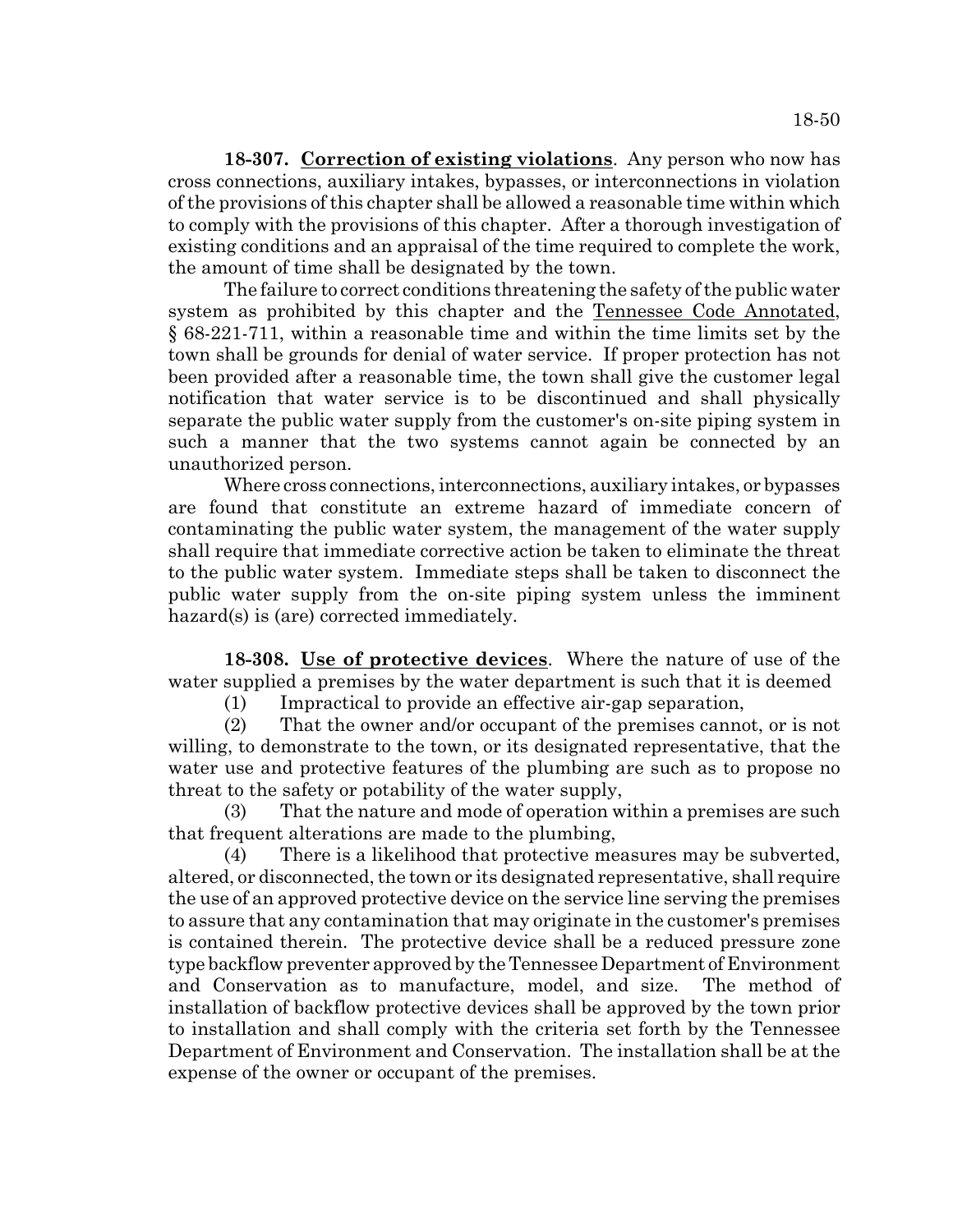Personnel of the municipal public water supply shall have the right to inspect and test the device or devices on an annual basis or whenever deemed necessary by the town or its designated representative. Water service shall not be disrupted to test the device without the knowledge of the occupant of the premises.

Where the use of water is critical to the continuance of normal operations or protection of life, property, or equipment, duplicate units shall be provided to avoid the necessity of discontinuing water service to test or repair the protective device or devices. Where it is found that only one unit has been installed and the continuance of service is critical, the town shall notify, in writing, the occupant of the premises of plans to discontinue water service and arrange for a mutually acceptable time to test and/or repair the device. The town shall require the occupant of the premises to make all repairs indicated promptly, to keep the unit(s) working properly, and the expense of such repairs shall be borne by the owner or occupant of the premises. Repairs shall be made by qualified personnel acceptable to the town.

The failure to maintain backflow prevention devices in proper working order shall be grounds for discontinuing water service to a premises. Likewise, the removal, bypassing, or altering of the protective devices or the installation thereof so as to render the devices ineffective shall constitute grounds for discontinuance of water service. Water service to such premises shall not be restored until the customer has corrected or eliminated such conditions or defects to the satisfaction of the town.

**18-309. Unpotable water to be labeled**. In order that the potable water supply made available to premises served by the public water supply shall be protected from possible contamination as specified herein, any water outlet which could be used for potable or domestic purposes and which is not supplied by the potable system must be labeled in a conspicuous manner as:

## WATER UNSAFE

#### FOR DRINKING

The minimum acceptable sign shall have black letters at least one-inch high located on a red background.

**18-310. Violations**. The requirements contained herein shall apply to all premises served by the town water system whether located inside or outside the corporate limits and are hereby made a part of the conditions required to be met for the town to provide water services to any premises. Such action, being essential for the protection of the water distribution system against the entrance of contamination which may render the water unsafe healthwise, or otherwise